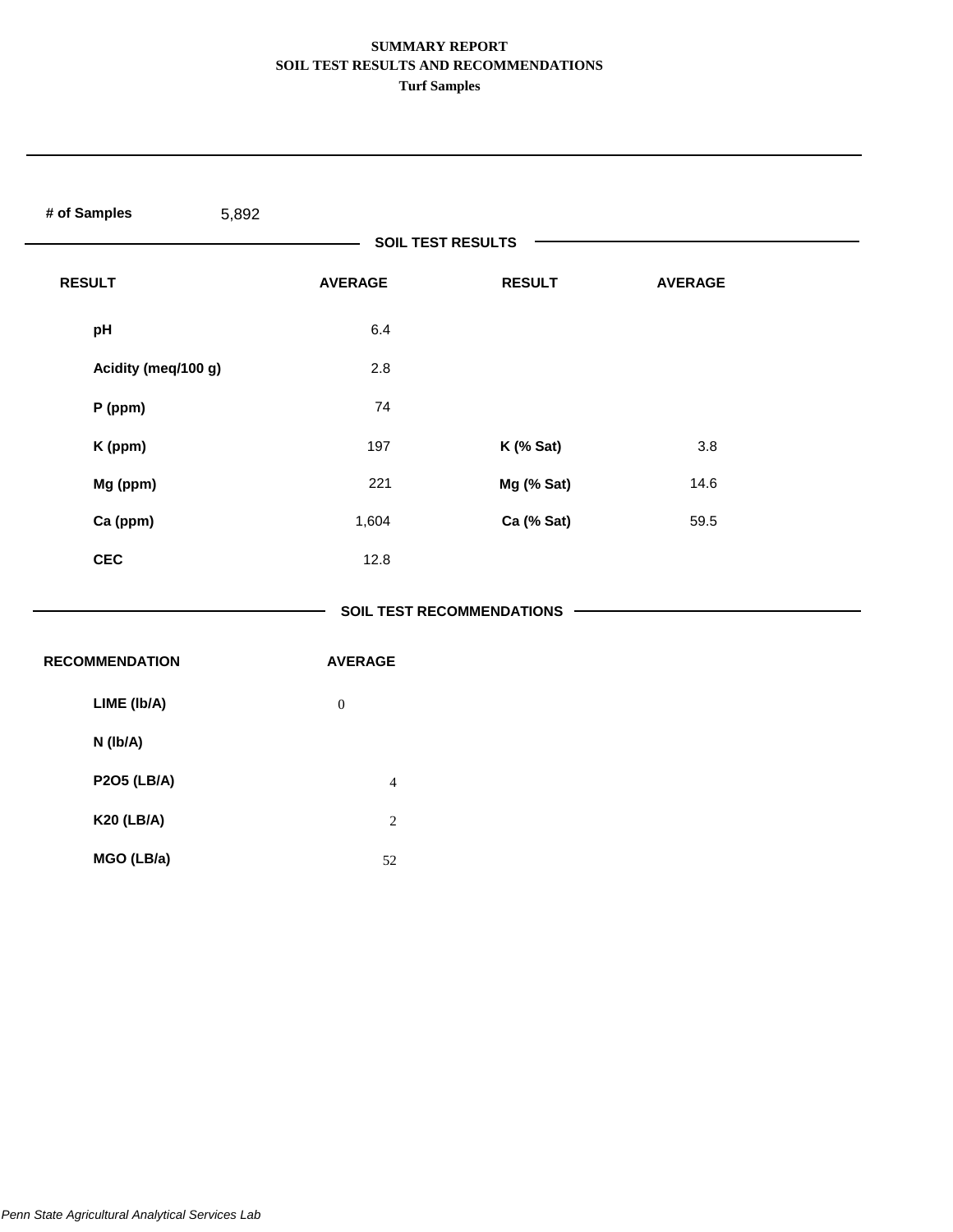| <b>Adams</b><br><b>COUNTY:</b> |                          |                                  | # of Samples   | 45 |
|--------------------------------|--------------------------|----------------------------------|----------------|----|
|                                | <b>SOIL TEST RESULTS</b> |                                  |                |    |
| <b>RESULT</b>                  | <b>AVERAGE</b>           | <b>RESULT</b>                    | <b>AVERAGE</b> |    |
| pH                             | 6.7                      |                                  |                |    |
| Acidity (meq/100 g)            | 2.0                      |                                  |                |    |
| $P$ (ppm)                      | 35                       |                                  |                |    |
| K (ppm)                        | 135                      | $K$ (% Sat)                      | 2.7            |    |
| Mg (ppm)                       | 277                      | Mg (% Sat)                       | 6.2            |    |
| Ca (ppm)                       | 1,700                    | Ca (% Sat)                       | 63.9           |    |
| <b>CEC</b>                     | 12.9                     |                                  |                |    |
|                                |                          | <b>SOIL TEST RECOMMENDATIONS</b> |                |    |
| <b>RECOMMENDATION</b>          | <b>AVERAGE</b>           |                                  |                |    |
| LIME (Ib/A)                    | $\boldsymbol{0}$         |                                  |                |    |
| $N$ ( $lb/A$ )                 |                          |                                  |                |    |
| <b>P2O5 (LB/A)</b>             | 6                        |                                  |                |    |
| <b>K20 (LB/A)</b>              | 3                        |                                  |                |    |
| MGO (LB/a)                     | 11                       |                                  |                |    |

| <b>Allegheny</b><br><b>COUNTY:</b> |                  |                                  | # of Samples   | 311 |
|------------------------------------|------------------|----------------------------------|----------------|-----|
|                                    |                  | <b>SOIL TEST RESULTS</b>         |                |     |
| <b>RESULT</b>                      | <b>AVERAGE</b>   | <b>RESULT</b>                    | <b>AVERAGE</b> |     |
| pH                                 | 6.4              |                                  |                |     |
| Acidity (meq/100 g)                | 3.5              |                                  |                |     |
| P (ppm)                            | 72               |                                  |                |     |
| K (ppm)                            | 165              | $K$ (% Sat)                      | 2.8            |     |
| Mg (ppm)                           | 262              | Mg (% Sat)                       | 12.5           |     |
| Ca (ppm)                           | 2,116            | Ca (% Sat)                       | 60.5           |     |
| <b>CEC</b>                         | 15.7             |                                  |                |     |
|                                    |                  | <b>SOIL TEST RECOMMENDATIONS</b> |                |     |
| <b>RECOMMENDATION</b>              | <b>AVERAGE</b>   |                                  |                |     |
| LIME (Ib/A)                        | $\mathbf{0}$     |                                  |                |     |
| $N$ (lb/A)                         |                  |                                  |                |     |
| <b>P2O5 (LB/A)</b>                 | 5                |                                  |                |     |
| <b>K20 (LB/A)</b>                  | $\boldsymbol{2}$ |                                  |                |     |
| MGO (LB/a)                         | 38               |                                  |                |     |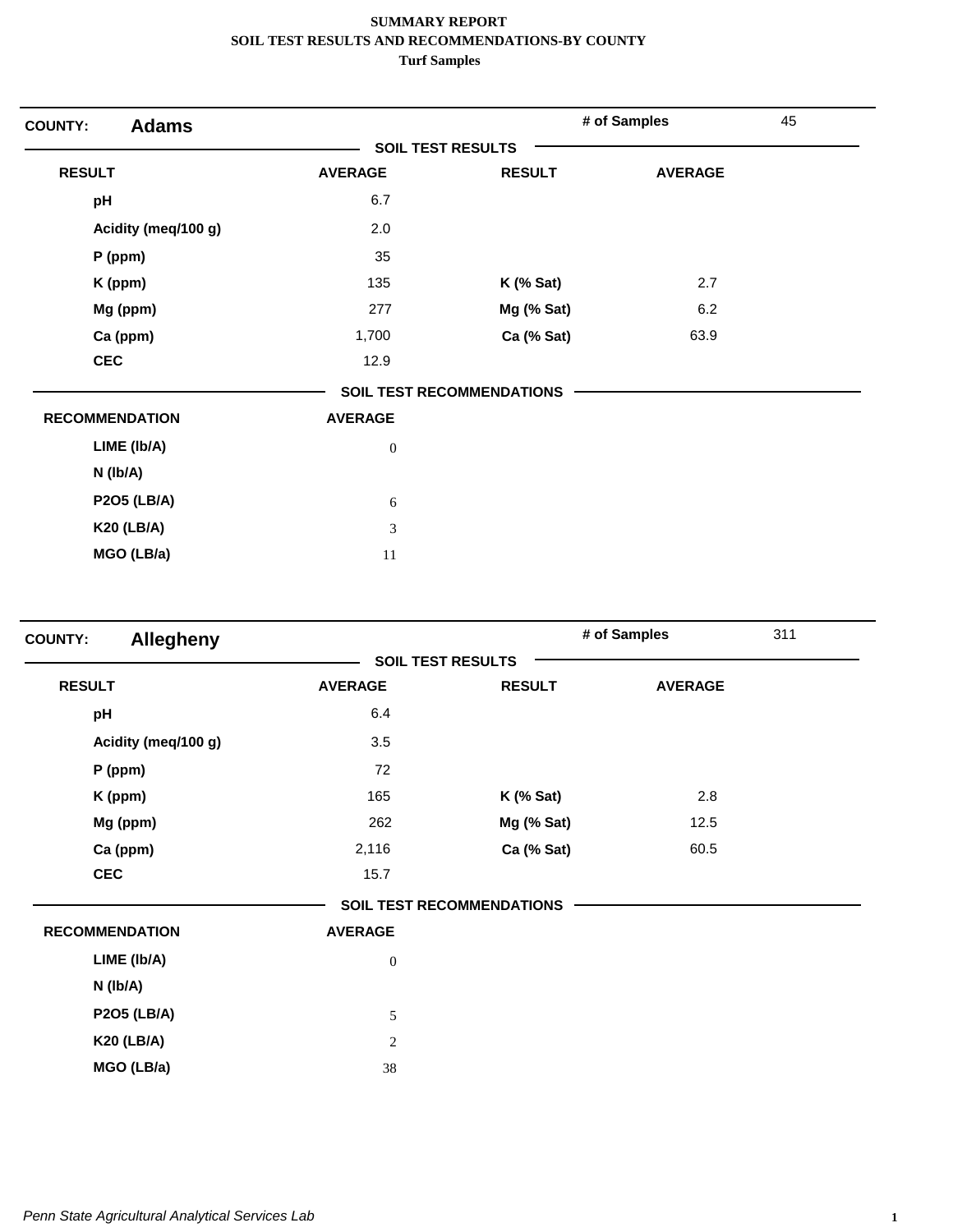| <b>COUNTY:</b><br><b>Armstrong</b> |                          |                                  | # of Samples   | 73 |
|------------------------------------|--------------------------|----------------------------------|----------------|----|
|                                    | <b>SOIL TEST RESULTS</b> |                                  |                |    |
| <b>RESULT</b>                      | <b>AVERAGE</b>           | <b>RESULT</b>                    | <b>AVERAGE</b> |    |
| pH                                 | 6.8                      |                                  |                |    |
| Acidity (meq/100 g)                | 1.4                      |                                  |                |    |
| P (ppm)                            | 86                       |                                  |                |    |
| K (ppm)                            | 139                      | $K$ (% Sat)                      | 3.0            |    |
| Mg (ppm)                           | 151                      | Mg (% Sat)                       | 6.3            |    |
| Ca (ppm)                           | 1,740                    | Ca (% Sat)                       | 75.0           |    |
| <b>CEC</b>                         | 11.2                     |                                  |                |    |
|                                    |                          | <b>SOIL TEST RECOMMENDATIONS</b> |                |    |
| <b>RECOMMENDATION</b>              | <b>AVERAGE</b>           |                                  |                |    |
| LIME (Ib/A)                        | $\boldsymbol{0}$         |                                  |                |    |
| $N$ ( $lb/A$ )                     |                          |                                  |                |    |
| <b>P2O5 (LB/A)</b>                 | $\sqrt{2}$               |                                  |                |    |
| <b>K20 (LB/A)</b>                  | $\overline{2}$           |                                  |                |    |
| MGO (LB/a)                         | 24                       |                                  |                |    |

| <b>SOIL TEST RESULTS</b><br><b>RESULT</b><br><b>AVERAGE</b><br><b>RESULT</b><br>6.5<br>pH<br>3.2<br>Acidity (meq/100 g)<br>73<br>P (ppm)<br>165<br>$K$ (% Sat)<br>K (ppm)<br>Mg (ppm)<br>226<br>Mg (% Sat)<br>Ca (ppm)<br>Ca (% Sat)<br>2,233<br><b>CEC</b><br>14.8 | 46             |
|---------------------------------------------------------------------------------------------------------------------------------------------------------------------------------------------------------------------------------------------------------------------|----------------|
|                                                                                                                                                                                                                                                                     |                |
|                                                                                                                                                                                                                                                                     | <b>AVERAGE</b> |
|                                                                                                                                                                                                                                                                     |                |
|                                                                                                                                                                                                                                                                     |                |
|                                                                                                                                                                                                                                                                     |                |
|                                                                                                                                                                                                                                                                     | 2.9            |
|                                                                                                                                                                                                                                                                     | 6.6            |
|                                                                                                                                                                                                                                                                     | 61.7           |
|                                                                                                                                                                                                                                                                     |                |
| <b>SOIL TEST RECOMMENDATIONS</b>                                                                                                                                                                                                                                    |                |
| <b>RECOMMENDATION</b><br><b>AVERAGE</b>                                                                                                                                                                                                                             |                |
| LIME (Ib/A)<br>$\mathbf{0}$                                                                                                                                                                                                                                         |                |
| N (Ib/A)                                                                                                                                                                                                                                                            |                |
| <b>P2O5 (LB/A)</b><br>5                                                                                                                                                                                                                                             |                |
| <b>K20 (LB/A)</b><br>$\sqrt{2}$                                                                                                                                                                                                                                     |                |
| MGO (LB/a)<br>38                                                                                                                                                                                                                                                    |                |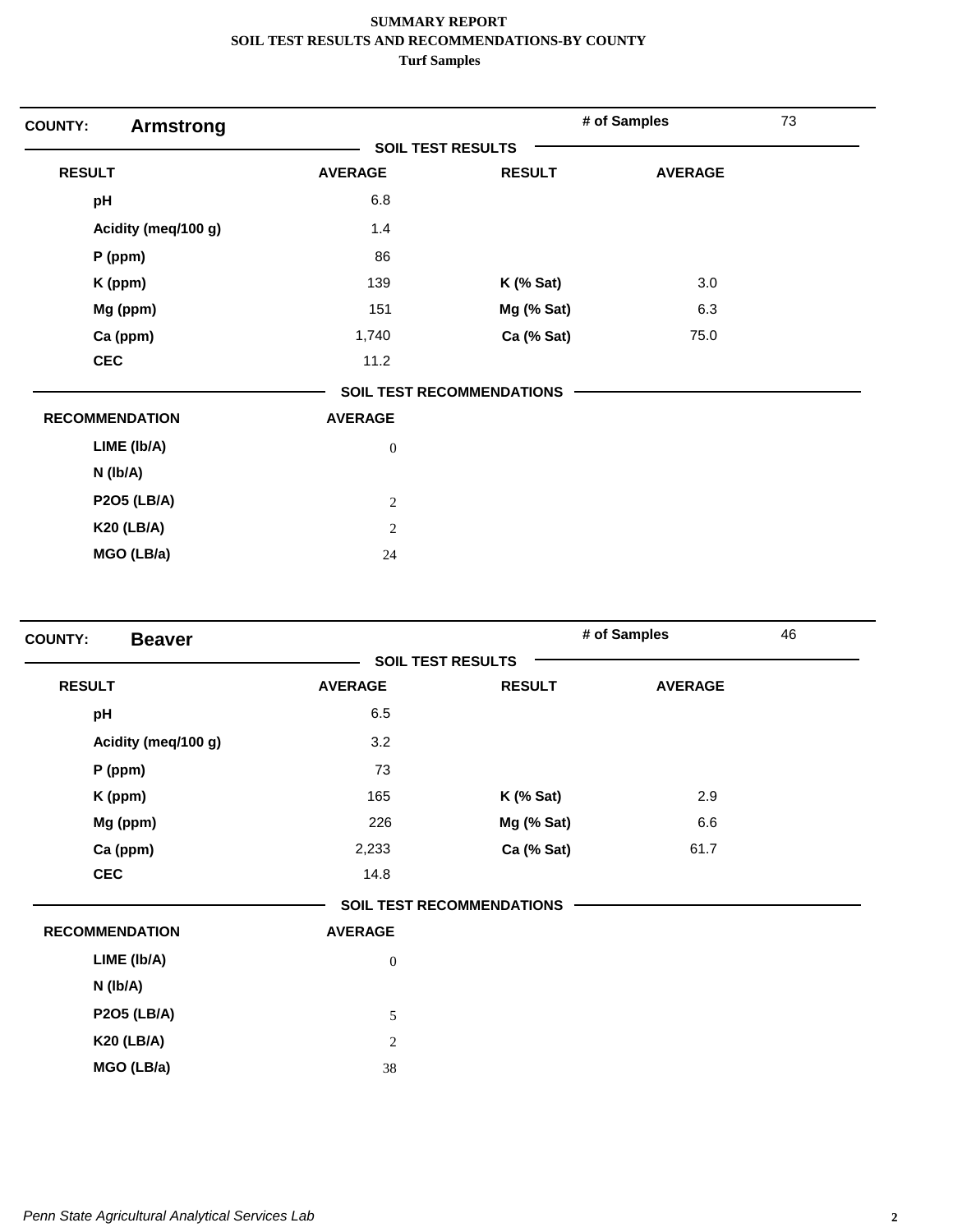| <b>Bedford</b><br><b>COUNTY:</b> |                          |                                  | # of Samples   | 20 |
|----------------------------------|--------------------------|----------------------------------|----------------|----|
|                                  | <b>SOIL TEST RESULTS</b> |                                  |                |    |
| <b>RESULT</b>                    | <b>AVERAGE</b>           | <b>RESULT</b>                    | <b>AVERAGE</b> |    |
| pH                               | 6.6                      |                                  |                |    |
| Acidity (meq/100 g)              | 1.5                      |                                  |                |    |
| $P$ (ppm)                        | 59                       |                                  |                |    |
| K (ppm)                          | 157                      | $K$ (% Sat)                      | 3.9            |    |
| Mg (ppm)                         | 172                      | Mg (% Sat)                       | 5.3            |    |
| Ca (ppm)                         | 1,419                    | Ca (% Sat)                       | 69.6           |    |
| <b>CEC</b>                       | 10.2                     |                                  |                |    |
|                                  |                          | <b>SOIL TEST RECOMMENDATIONS</b> |                |    |
| <b>RECOMMENDATION</b>            | <b>AVERAGE</b>           |                                  |                |    |
| LIME (Ib/A)                      | $\boldsymbol{0}$         |                                  |                |    |
| N (Ib/A)                         |                          |                                  |                |    |
| <b>P2O5 (LB/A)</b>               | $\overline{4}$           |                                  |                |    |
| <b>K20 (LB/A)</b>                | 3                        |                                  |                |    |
| MGO (LB/a)                       | 104                      |                                  |                |    |

| <b>Berks</b><br><b>COUNTY:</b> |                  |                                  | # of Samples   | 203 |
|--------------------------------|------------------|----------------------------------|----------------|-----|
|                                |                  | <b>SOIL TEST RESULTS</b>         |                |     |
| <b>RESULT</b>                  | <b>AVERAGE</b>   | <b>RESULT</b>                    | <b>AVERAGE</b> |     |
| pH                             | 6.4              |                                  |                |     |
| Acidity (meq/100 g)            | 2.9              |                                  |                |     |
| $P$ (ppm)                      | 78               |                                  |                |     |
| K (ppm)                        | 196              | $K$ (% Sat)                      | 3.8            |     |
| Mg (ppm)                       | 249              | Mg (% Sat)                       | 5.1            |     |
| Ca (ppm)                       | 1,727            | Ca (% Sat)                       | 58.3           |     |
| <b>CEC</b>                     | 13.3             |                                  |                |     |
|                                |                  | <b>SOIL TEST RECOMMENDATIONS</b> |                |     |
| <b>RECOMMENDATION</b>          | <b>AVERAGE</b>   |                                  |                |     |
| LIME (Ib/A)                    | $\boldsymbol{0}$ |                                  |                |     |
| N (Ib/A)                       |                  |                                  |                |     |
| <b>P2O5 (LB/A)</b>             | $\mathbf{2}$     |                                  |                |     |
| <b>K20 (LB/A)</b>              | $\overline{c}$   |                                  |                |     |
| MGO (LB/a)                     | 45               |                                  |                |     |
|                                |                  |                                  |                |     |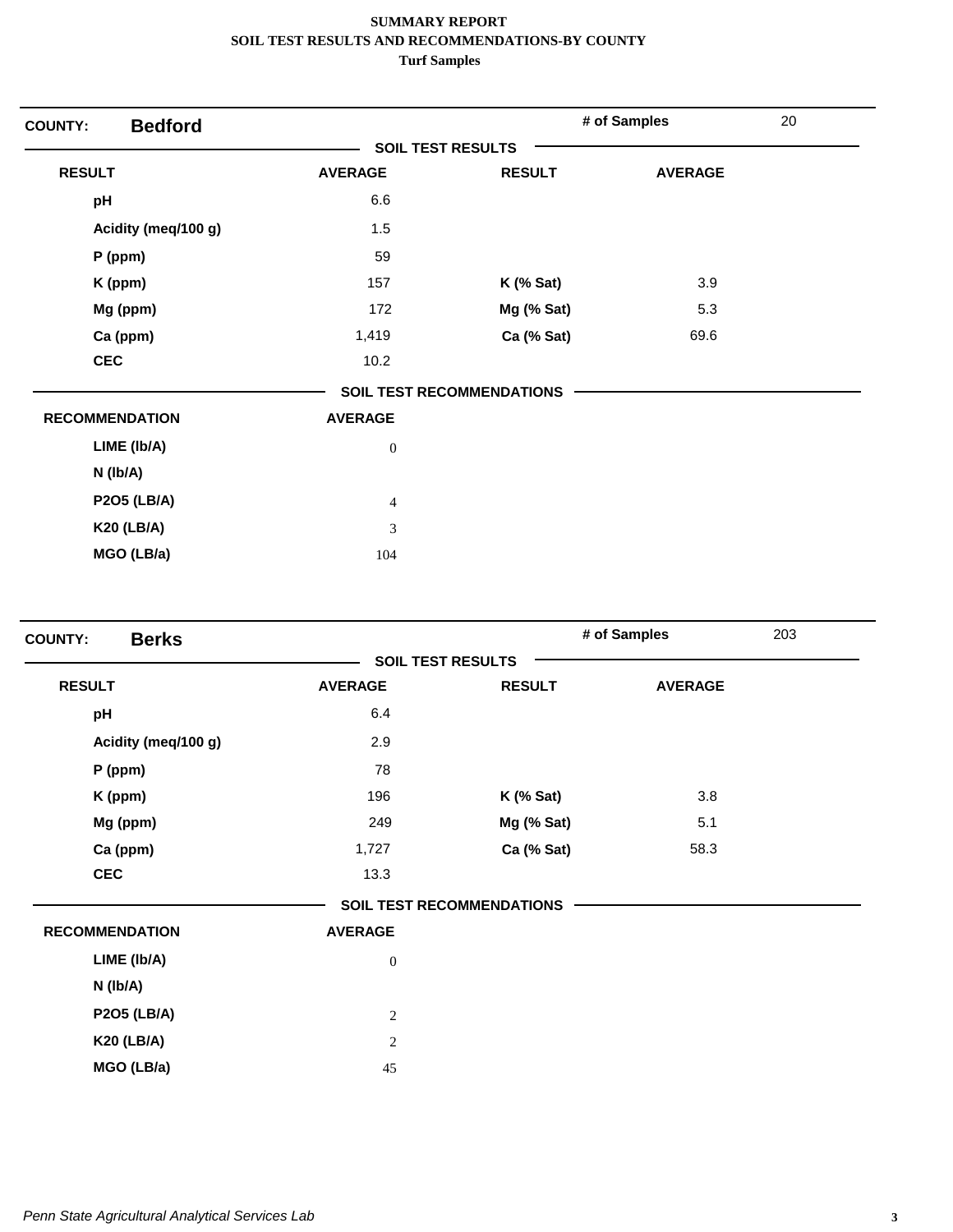| <b>Blair</b><br><b>COUNTY:</b> |                          |                                  | # of Samples   | 52 |
|--------------------------------|--------------------------|----------------------------------|----------------|----|
|                                | <b>SOIL TEST RESULTS</b> |                                  |                |    |
| <b>RESULT</b>                  | <b>AVERAGE</b>           | <b>RESULT</b>                    | <b>AVERAGE</b> |    |
| pH                             | 6.8                      |                                  |                |    |
| Acidity (meq/100 g)            | 1.8                      |                                  |                |    |
| $P$ (ppm)                      | 60                       |                                  |                |    |
| K (ppm)                        | 187                      | $K$ (% Sat)                      | 3.8            |    |
| Mg (ppm)                       | 228                      | Mg (% Sat)                       | 9.5            |    |
| Ca (ppm)                       | 1,860                    | Ca (% Sat)                       | 67.7           |    |
| <b>CEC</b>                     | 13.0                     |                                  |                |    |
|                                |                          | <b>SOIL TEST RECOMMENDATIONS</b> |                |    |
| <b>RECOMMENDATION</b>          | <b>AVERAGE</b>           |                                  |                |    |
| LIME (Ib/A)                    | $\boldsymbol{0}$         |                                  |                |    |
| $N$ ( $lb/A$ )                 |                          |                                  |                |    |
| <b>P2O5 (LB/A)</b>             | $\mathfrak{Z}$           |                                  |                |    |
| <b>K20 (LB/A)</b>              | $\mathbf{1}$             |                                  |                |    |
| MGO (LB/a)                     | 49                       |                                  |                |    |

| <b>Bradford</b><br><b>COUNTY:</b> |                |                                  | # of Samples   | $\overline{4}$ |
|-----------------------------------|----------------|----------------------------------|----------------|----------------|
|                                   |                | <b>SOIL TEST RESULTS</b>         |                |                |
| <b>RESULT</b>                     | <b>AVERAGE</b> | <b>RESULT</b>                    | <b>AVERAGE</b> |                |
| pH                                | 5.8            |                                  |                |                |
| Acidity (meq/100 g)               | $5.0\,$        |                                  |                |                |
| $P$ (ppm)                         | 62             |                                  |                |                |
| K (ppm)                           | 118            | $K$ (% Sat)                      | 2.6            |                |
| Mg (ppm)                          | 166            | Mg (% Sat)                       | 6.9            |                |
| Ca (ppm)                          | 1,021          | Ca (% Sat)                       | 43.1           |                |
| <b>CEC</b>                        | 11.8           |                                  |                |                |
|                                   |                | <b>SOIL TEST RECOMMENDATIONS</b> |                |                |
| <b>RECOMMENDATION</b>             | <b>AVERAGE</b> |                                  |                |                |
| LIME (Ib/A)                       | $\mathbf{0}$   |                                  |                |                |
| N (Ib/A)                          |                |                                  |                |                |
| <b>P2O5 (LB/A)</b>                | $\mathbf{1}$   |                                  |                |                |
| <b>K20 (LB/A)</b>                 | 2              |                                  |                |                |
| MGO (LB/a)                        | 67             |                                  |                |                |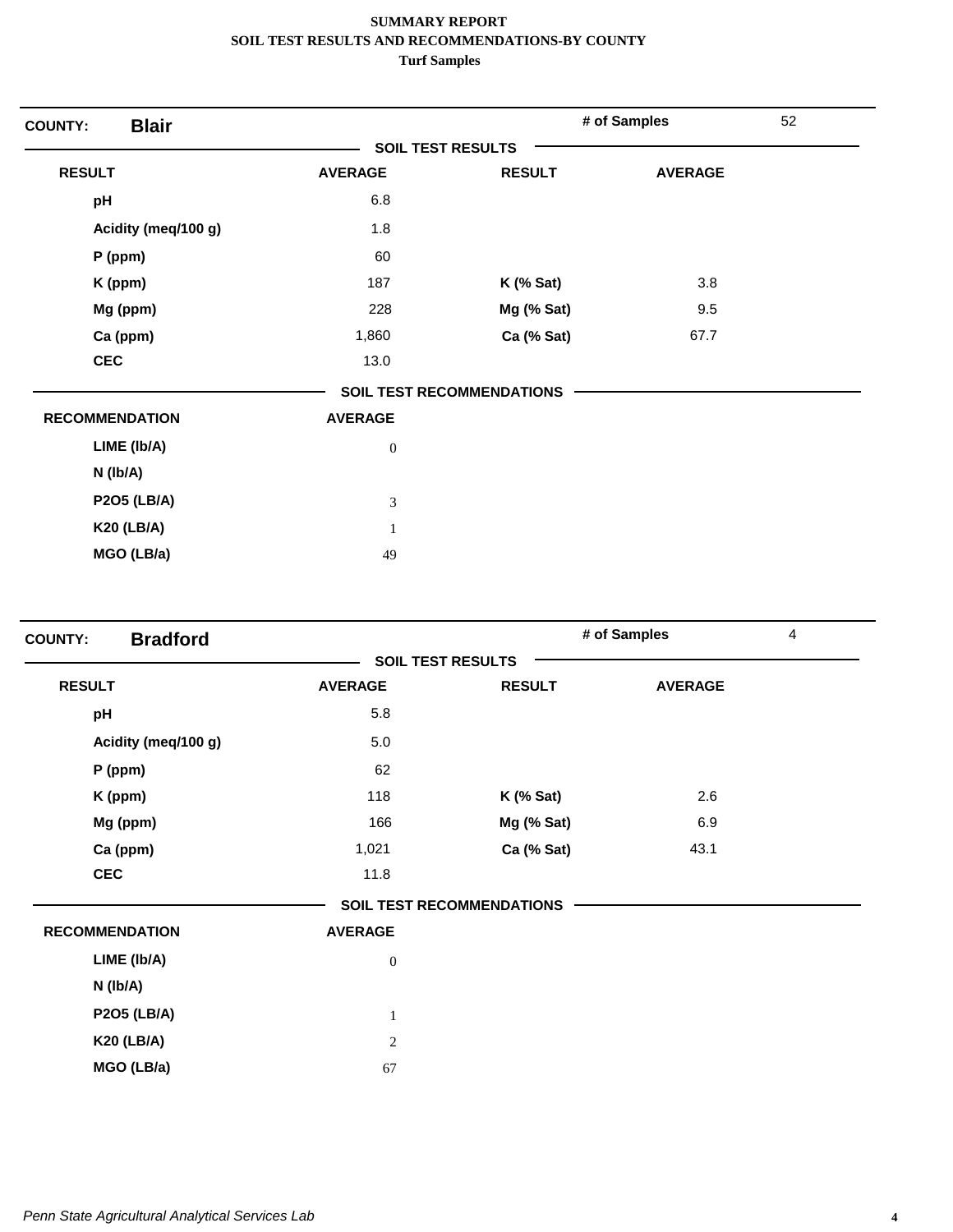| <b>COUNTY:</b>        | <b>Bucks</b>        |                          |                                  | # of Samples   | 205 |
|-----------------------|---------------------|--------------------------|----------------------------------|----------------|-----|
|                       |                     | <b>SOIL TEST RESULTS</b> |                                  |                |     |
| <b>RESULT</b>         |                     | <b>AVERAGE</b>           | <b>RESULT</b>                    | <b>AVERAGE</b> |     |
| pH                    |                     | 6.4                      |                                  |                |     |
|                       | Acidity (meq/100 g) | 2.9                      |                                  |                |     |
| $P$ (ppm)             |                     | 94                       |                                  |                |     |
| K (ppm)               |                     | 250                      | $K$ (% Sat)                      | 4.3            |     |
| Mg (ppm)              |                     | 258                      | Mg (% Sat)                       | 7.3            |     |
| Ca (ppm)              |                     | 1,516                    | Ca (% Sat)                       | 54.1           |     |
| <b>CEC</b>            |                     | 12.6                     |                                  |                |     |
|                       |                     |                          | <b>SOIL TEST RECOMMENDATIONS</b> |                |     |
| <b>RECOMMENDATION</b> |                     | <b>AVERAGE</b>           |                                  |                |     |
| LIME (Ib/A)           |                     | $\boldsymbol{0}$         |                                  |                |     |
| $N$ ( $lb/A$ )        |                     |                          |                                  |                |     |
| <b>P2O5 (LB/A)</b>    |                     | 5                        |                                  |                |     |
| <b>K20 (LB/A)</b>     |                     | $\sqrt{2}$               |                                  |                |     |
| MGO (LB/a)            |                     | 49                       |                                  |                |     |

| <b>Butler</b><br><b>COUNTY:</b> |                |                                  | # of Samples   | 94 |
|---------------------------------|----------------|----------------------------------|----------------|----|
|                                 |                | <b>SOIL TEST RESULTS</b>         |                |    |
| <b>RESULT</b>                   | <b>AVERAGE</b> | <b>RESULT</b>                    | <b>AVERAGE</b> |    |
| pH                              | 6.4            |                                  |                |    |
| Acidity (meq/100 g)             | 3.1            |                                  |                |    |
| P (ppm)                         | 58             |                                  |                |    |
| K (ppm)                         | 203            | $K$ (% Sat)                      | 3.7            |    |
| Mg (ppm)                        | 198            | Mg (% Sat)                       | 15.7           |    |
| Ca (ppm)                        | 1,764          | Ca (% Sat)                       | 62.1           |    |
| <b>CEC</b>                      | 13.9           |                                  |                |    |
|                                 |                | <b>SOIL TEST RECOMMENDATIONS</b> |                |    |
| <b>RECOMMENDATION</b>           | <b>AVERAGE</b> |                                  |                |    |
| LIME (Ib/A)                     | $\mathbf{0}$   |                                  |                |    |
| N (Ib/A)                        |                |                                  |                |    |
| <b>P2O5 (LB/A)</b>              | $\overline{4}$ |                                  |                |    |
| <b>K20 (LB/A)</b>               | $\sqrt{2}$     |                                  |                |    |
| MGO (LB/a)                      | 65             |                                  |                |    |
|                                 |                |                                  |                |    |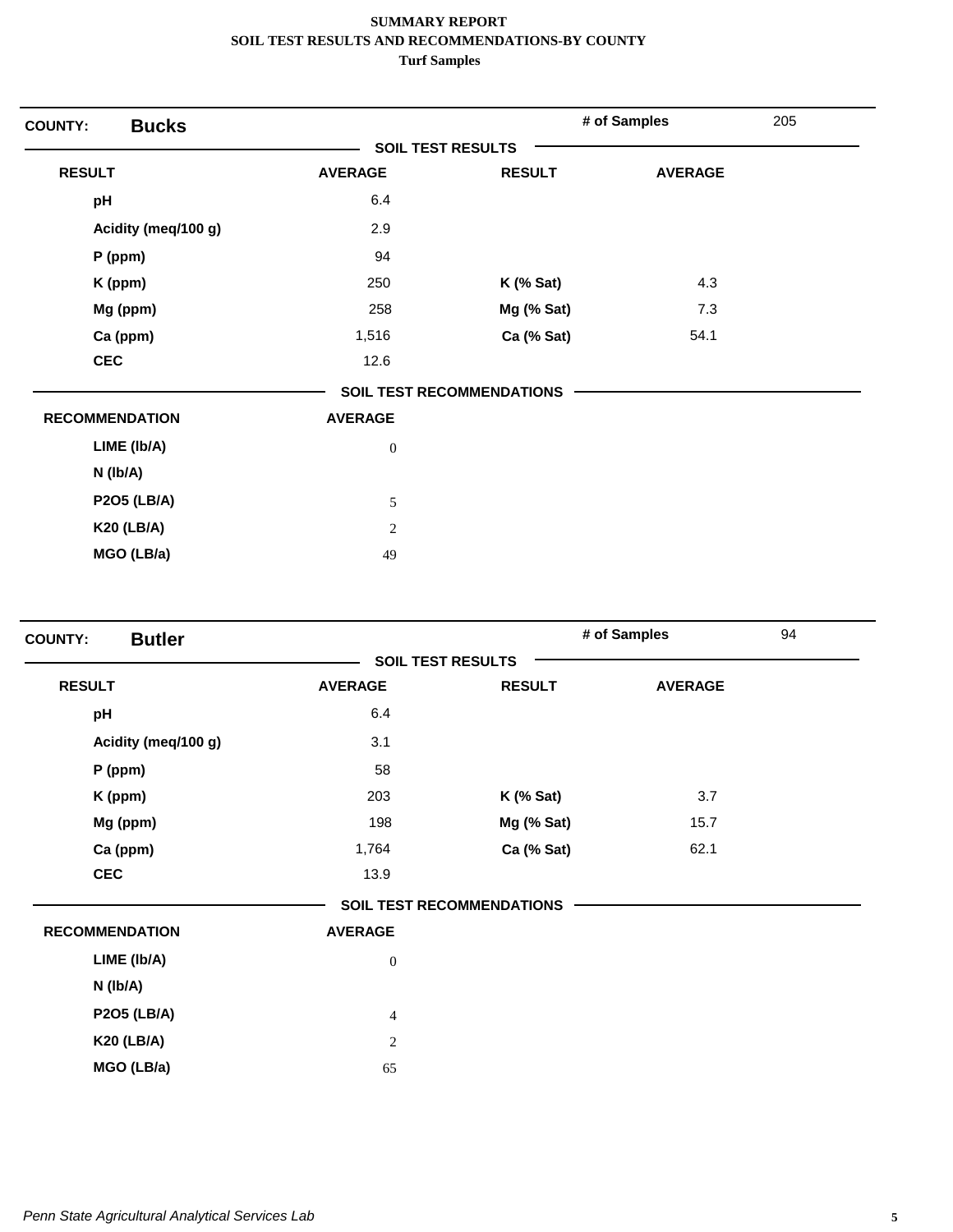| <b>Cambria</b><br><b>COUNTY:</b> |                  |                                  | # of Samples   | 16 |
|----------------------------------|------------------|----------------------------------|----------------|----|
|                                  |                  | <b>SOIL TEST RESULTS</b>         |                |    |
| <b>RESULT</b>                    | <b>AVERAGE</b>   | <b>RESULT</b>                    | <b>AVERAGE</b> |    |
| pH                               | 6.5              |                                  |                |    |
| Acidity (meq/100 g)              | 3.6              |                                  |                |    |
| $P$ (ppm)                        | 38               |                                  |                |    |
| K (ppm)                          | 166              | $K$ (% Sat)                      | 2.7            |    |
| Mg (ppm)                         | 222              | Mg (% Sat)                       | 15.4           |    |
| Ca (ppm)                         | 2,149            | Ca (% Sat)                       | 59.4           |    |
| <b>CEC</b>                       | 15.3             |                                  |                |    |
|                                  |                  | <b>SOIL TEST RECOMMENDATIONS</b> |                |    |
| <b>RECOMMENDATION</b>            | <b>AVERAGE</b>   |                                  |                |    |
| LIME (Ib/A)                      | $\boldsymbol{0}$ |                                  |                |    |
| N (Ib/A)                         |                  |                                  |                |    |
| <b>P2O5 (LB/A)</b>               | $\boldsymbol{7}$ |                                  |                |    |
| <b>K20 (LB/A)</b>                | $\overline{2}$   |                                  |                |    |
| MGO (LB/a)                       | 40               |                                  |                |    |

| Carbon<br><b>COUNTY:</b> |                          |                                  | # of Samples   | 10 <sup>1</sup> |
|--------------------------|--------------------------|----------------------------------|----------------|-----------------|
|                          | <b>SOIL TEST RESULTS</b> |                                  |                |                 |
| <b>RESULT</b>            | <b>AVERAGE</b>           | <b>RESULT</b>                    | <b>AVERAGE</b> |                 |
| pH                       | 6.3                      |                                  |                |                 |
| Acidity (meq/100 g)      | 3.3                      |                                  |                |                 |
| P (ppm)                  | 57                       |                                  |                |                 |
| K (ppm)                  | 167                      | $K$ (% Sat)                      | 3.7            |                 |
| Mg (ppm)                 | 204                      | Mg (% Sat)                       | 15.5           |                 |
| Ca (ppm)                 | 1,281                    | Ca (% Sat)                       | 55.2           |                 |
| <b>CEC</b>               | 11.9                     |                                  |                |                 |
|                          |                          | <b>SOIL TEST RECOMMENDATIONS</b> |                |                 |
| <b>RECOMMENDATION</b>    | <b>AVERAGE</b>           |                                  |                |                 |
| LIME (Ib/A)              | $\mathbf{0}$             |                                  |                |                 |
| N (Ib/A)                 |                          |                                  |                |                 |
| <b>P2O5 (LB/A)</b>       | $\mathfrak{Z}$           |                                  |                |                 |
| <b>K20 (LB/A)</b>        | $\mathbf{1}$             |                                  |                |                 |
| MGO (LB/a)               | 6                        |                                  |                |                 |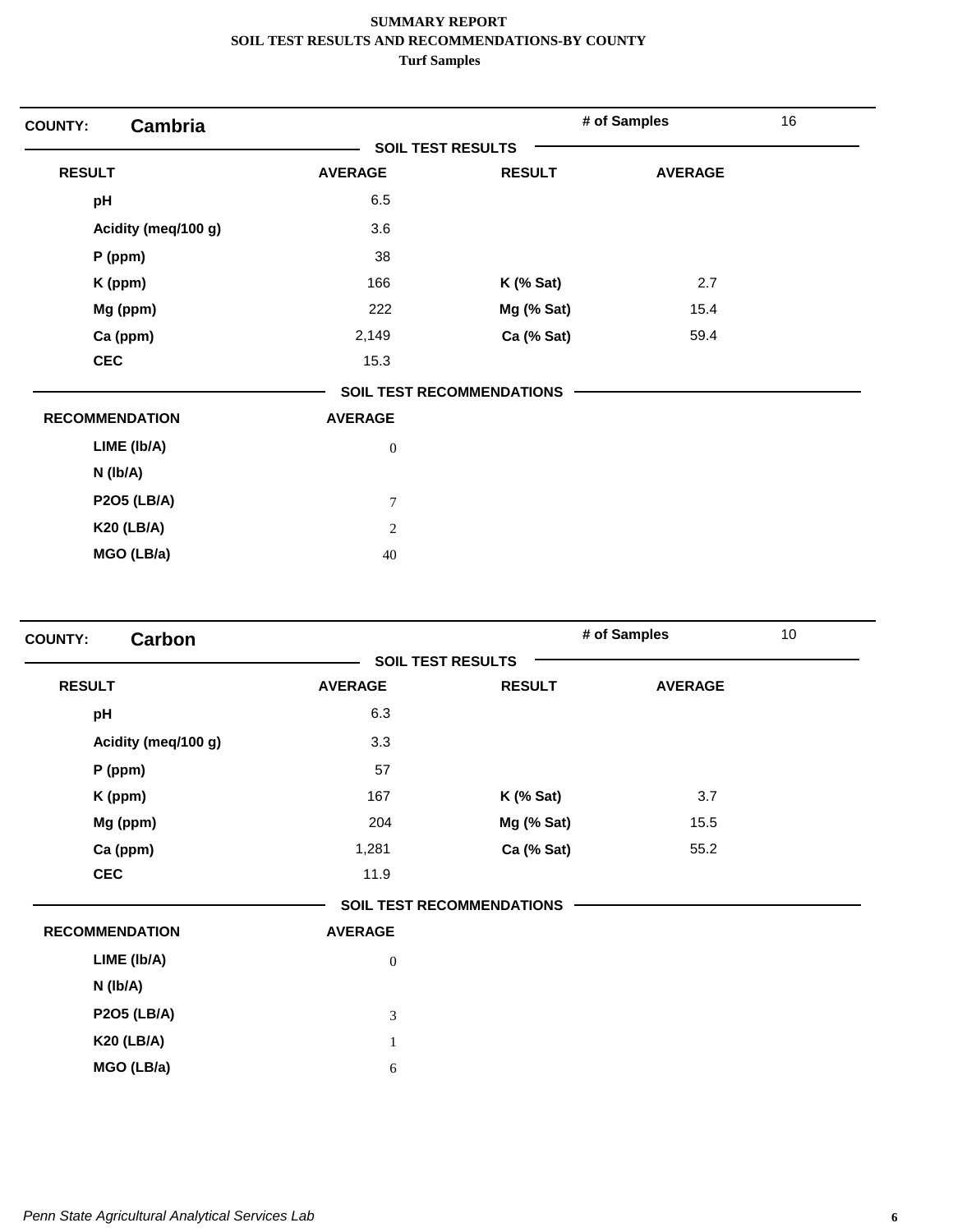| <b>Centre</b><br><b>COUNTY:</b> |                          |                                  | # of Samples   | 236 |
|---------------------------------|--------------------------|----------------------------------|----------------|-----|
|                                 | <b>SOIL TEST RESULTS</b> |                                  |                |     |
| <b>RESULT</b>                   | <b>AVERAGE</b>           | <b>RESULT</b>                    | <b>AVERAGE</b> |     |
| pH                              | 6.8                      |                                  |                |     |
| Acidity (meq/100 g)             | 1.5                      |                                  |                |     |
| $P$ (ppm)                       | 74                       |                                  |                |     |
| K (ppm)                         | 149                      | $K$ (% Sat)                      | 3.3            |     |
| Mg (ppm)                        | 222                      | Mg (% Sat)                       | 4.4            |     |
| Ca (ppm)                        | 1,619                    | Ca (% Sat)                       | 67.8           |     |
| <b>CEC</b>                      | 11.6                     |                                  |                |     |
|                                 |                          | <b>SOIL TEST RECOMMENDATIONS</b> |                |     |
| <b>RECOMMENDATION</b>           | <b>AVERAGE</b>           |                                  |                |     |
| LIME (Ib/A)                     | $\boldsymbol{0}$         |                                  |                |     |
| N (Ib/A)                        |                          |                                  |                |     |
| <b>P2O5 (LB/A)</b>              | 3                        |                                  |                |     |
| <b>K20 (LB/A)</b>               | 3                        |                                  |                |     |
| MGO (LB/a)                      | 42                       |                                  |                |     |

| <b>Chester</b><br><b>COUNTY:</b> |                          |                                  | # of Samples   | 206 |
|----------------------------------|--------------------------|----------------------------------|----------------|-----|
|                                  | <b>SOIL TEST RESULTS</b> |                                  |                |     |
| <b>RESULT</b>                    | <b>AVERAGE</b>           | <b>RESULT</b>                    | <b>AVERAGE</b> |     |
| pH                               | 6.4                      |                                  |                |     |
| Acidity (meq/100 g)              | 2.7                      |                                  |                |     |
| $P$ (ppm)                        | 51                       |                                  |                |     |
| K (ppm)                          | 188                      | $K$ (% Sat)                      | 4.2            |     |
| Mg (ppm)                         | 232                      | Mg (% Sat)                       | 11.0           |     |
| Ca (ppm)                         | 1,318                    | Ca (% Sat)                       | 55.5           |     |
| <b>CEC</b>                       | 11.7                     |                                  |                |     |
|                                  |                          | <b>SOIL TEST RECOMMENDATIONS</b> |                |     |
| <b>RECOMMENDATION</b>            | <b>AVERAGE</b>           |                                  |                |     |
| LIME (Ib/A)                      | $\mathbf{0}$             |                                  |                |     |
| N (Ib/A)                         |                          |                                  |                |     |
| <b>P2O5 (LB/A)</b>               | $\overline{4}$           |                                  |                |     |
| <b>K20 (LB/A)</b>                | $\overline{c}$           |                                  |                |     |
| MGO (LB/a)                       | 38                       |                                  |                |     |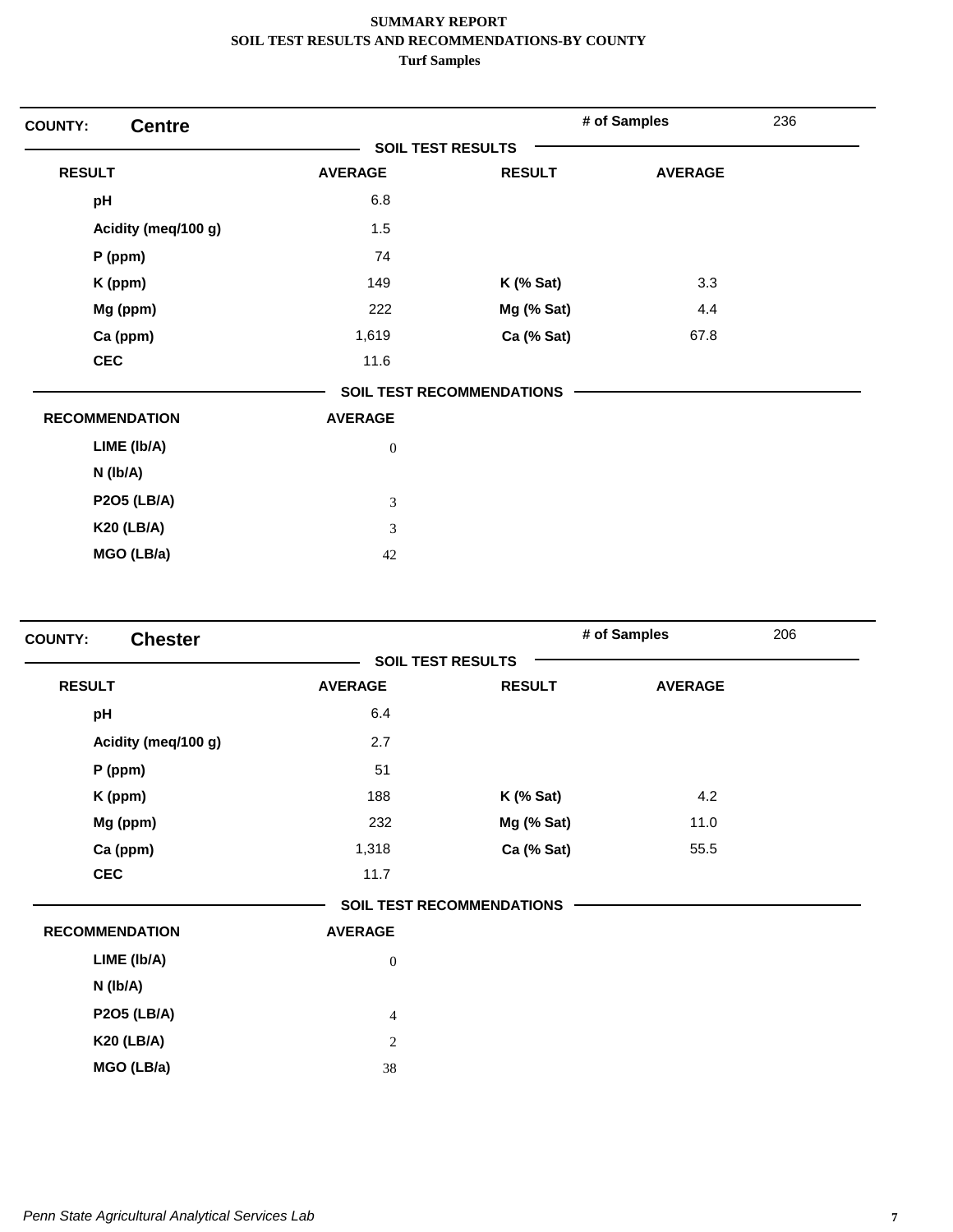| <b>Clarion</b><br><b>COUNTY:</b> |                          |                                  | # of Samples   | 13 |
|----------------------------------|--------------------------|----------------------------------|----------------|----|
|                                  | <b>SOIL TEST RESULTS</b> |                                  |                |    |
| <b>RESULT</b>                    | <b>AVERAGE</b>           | <b>RESULT</b>                    | <b>AVERAGE</b> |    |
| pH                               | 6.3                      |                                  |                |    |
| Acidity (meq/100 g)              | 3.8                      |                                  |                |    |
| P (ppm)                          | 37                       |                                  |                |    |
| K (ppm)                          | 128                      | $K$ (% Sat)                      | 2.5            |    |
| Mg (ppm)                         | 172                      | Mg (% Sat)                       | 4.7            |    |
| Ca (ppm)                         | 1,589                    | Ca (% Sat)                       | 59.3           |    |
| <b>CEC</b>                       | 13.2                     |                                  |                |    |
|                                  |                          | <b>SOIL TEST RECOMMENDATIONS</b> |                |    |
| <b>RECOMMENDATION</b>            | <b>AVERAGE</b>           |                                  |                |    |
| LIME (Ib/A)                      | $\boldsymbol{0}$         |                                  |                |    |
| $N$ (lb/A)                       |                          |                                  |                |    |
| <b>P2O5 (LB/A)</b>               | $\overline{4}$           |                                  |                |    |
| <b>K20 (LB/A)</b>                | $\mathbf{2}$             |                                  |                |    |
| MGO (LB/a)                       | 38                       |                                  |                |    |

| <b>Clearfield</b><br><b>COUNTY:</b> |                |                                  | # of Samples   | 68 |
|-------------------------------------|----------------|----------------------------------|----------------|----|
|                                     |                | <b>SOIL TEST RESULTS</b>         |                |    |
| <b>RESULT</b>                       | <b>AVERAGE</b> | <b>RESULT</b>                    | <b>AVERAGE</b> |    |
| pH                                  | 6.6            |                                  |                |    |
| Acidity (meq/100 g)                 | 3.0            |                                  |                |    |
| P (ppm)                             | 36             |                                  |                |    |
| K (ppm)                             | 129            | $K$ (% Sat)                      | 2.6            |    |
| Mg (ppm)                            | 166            | Mg (% Sat)                       | 5.6            |    |
| Ca (ppm)                            | 1,859          | Ca (% Sat)                       | 63.5           |    |
| <b>CEC</b>                          | 13.1           |                                  |                |    |
|                                     |                | <b>SOIL TEST RECOMMENDATIONS</b> |                |    |
| <b>RECOMMENDATION</b>               | <b>AVERAGE</b> |                                  |                |    |
| LIME (Ib/A)                         | $\mathbf{0}$   |                                  |                |    |
| N (Ib/A)                            |                |                                  |                |    |
| <b>P2O5 (LB/A)</b>                  | $8\,$          |                                  |                |    |
| <b>K20 (LB/A)</b>                   | $\overline{4}$ |                                  |                |    |
| MGO (LB/a)                          | 54             |                                  |                |    |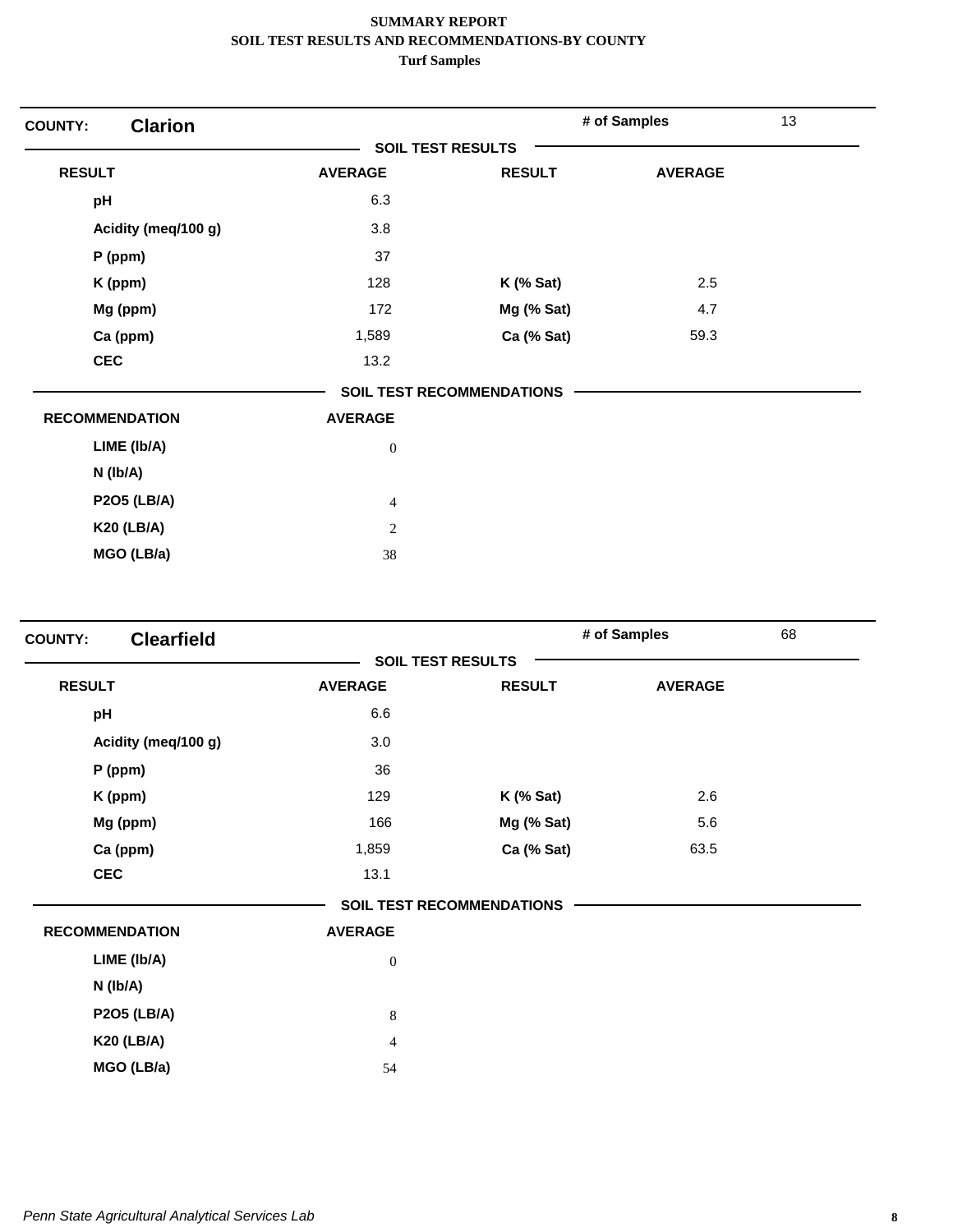| <b>Clinton</b><br><b>COUNTY:</b> |                          |                                  | # of Samples   | 6 |
|----------------------------------|--------------------------|----------------------------------|----------------|---|
|                                  | <b>SOIL TEST RESULTS</b> |                                  |                |   |
| <b>RESULT</b>                    | <b>AVERAGE</b>           | <b>RESULT</b>                    | <b>AVERAGE</b> |   |
| pH                               | 6.2                      |                                  |                |   |
| Acidity (meq/100 g)              | 3.4                      |                                  |                |   |
| $P$ (ppm)                        | 32                       |                                  |                |   |
| K (ppm)                          | 197                      | $K$ (% Sat)                      | 3.9            |   |
| Mg (ppm)                         | 165                      | Mg (% Sat)                       | 6.4            |   |
| Ca (ppm)                         | 1,523                    | Ca (% Sat)                       | 58.9           |   |
| <b>CEC</b>                       | 12.9                     |                                  |                |   |
|                                  |                          | <b>SOIL TEST RECOMMENDATIONS</b> |                |   |
| <b>RECOMMENDATION</b>            | <b>AVERAGE</b>           |                                  |                |   |
| LIME (Ib/A)                      | $\boldsymbol{0}$         |                                  |                |   |
| $N$ ( $lb/A$ )                   |                          |                                  |                |   |
| <b>P2O5 (LB/A)</b>               | $\overline{4}$           |                                  |                |   |
| <b>K20 (LB/A)</b>                | $\sqrt{2}$               |                                  |                |   |
| MGO (LB/a)                       | 88                       |                                  |                |   |

| <b>Columbia</b><br><b>COUNTY:</b> |                |                                  | # of Samples   | 16 |
|-----------------------------------|----------------|----------------------------------|----------------|----|
|                                   |                | <b>SOIL TEST RESULTS</b>         |                |    |
| <b>RESULT</b>                     | <b>AVERAGE</b> | <b>RESULT</b>                    | <b>AVERAGE</b> |    |
| pH                                | 6.3            |                                  |                |    |
| Acidity (meq/100 g)               | 3.2            |                                  |                |    |
| $P$ (ppm)                         | 85             |                                  |                |    |
| K (ppm)                           | 199            | $K$ (% Sat)                      | 4.1            |    |
| Mg (ppm)                          | 146            | Mg (% Sat)                       | 6.5            |    |
| Ca (ppm)                          | 1,527          | Ca (% Sat)                       | 61.2           |    |
| <b>CEC</b>                        | 12.5           |                                  |                |    |
|                                   |                | <b>SOIL TEST RECOMMENDATIONS</b> |                |    |
| <b>RECOMMENDATION</b>             | <b>AVERAGE</b> |                                  |                |    |
| LIME (Ib/A)                       | $\mathbf{0}$   |                                  |                |    |
| N (Ib/A)                          |                |                                  |                |    |
| <b>P2O5 (LB/A)</b>                | $\mathbf{1}$   |                                  |                |    |
| <b>K20 (LB/A)</b>                 | 3              |                                  |                |    |
| MGO (LB/a)                        | 85             |                                  |                |    |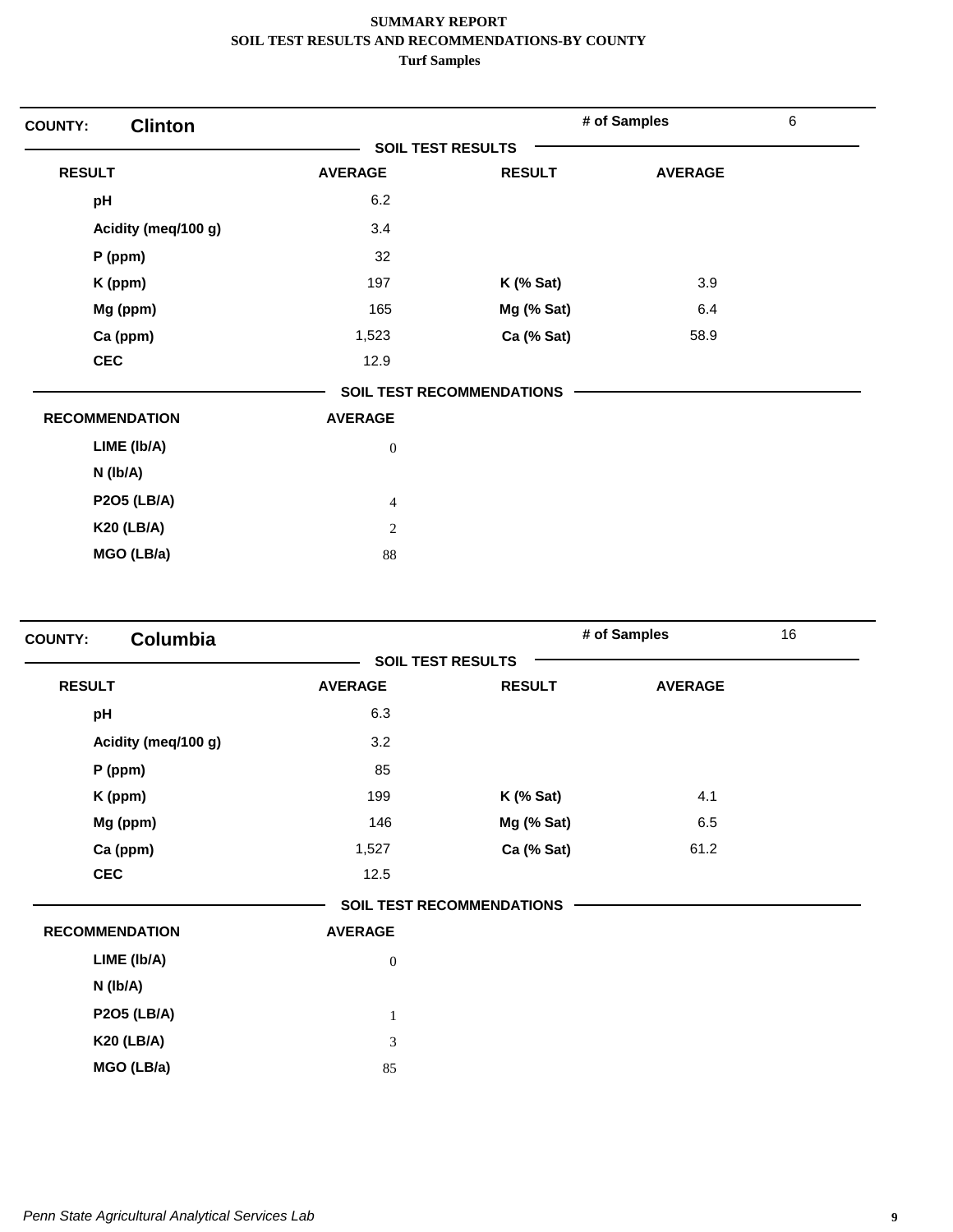| <b>COUNTY:</b>        | <b>Crawford</b>     |                          |                                  | # of Samples   | $\boldsymbol{9}$ |
|-----------------------|---------------------|--------------------------|----------------------------------|----------------|------------------|
|                       |                     | <b>SOIL TEST RESULTS</b> |                                  |                |                  |
| <b>RESULT</b>         |                     | <b>AVERAGE</b>           | <b>RESULT</b>                    | <b>AVERAGE</b> |                  |
| pH                    |                     | 6.4                      |                                  |                |                  |
|                       | Acidity (meq/100 g) | 3.1                      |                                  |                |                  |
|                       | $P$ (ppm)           | 44                       |                                  |                |                  |
|                       | K (ppm)             | 143                      | $K$ (% Sat)                      | 2.9            |                  |
|                       | Mg (ppm)            | 155                      | Mg (% Sat)                       | 5.8            |                  |
|                       | Ca (ppm)            | 1,584                    | Ca (% Sat)                       | 61.6           |                  |
| <b>CEC</b>            |                     | 12.5                     |                                  |                |                  |
|                       |                     |                          | <b>SOIL TEST RECOMMENDATIONS</b> |                |                  |
| <b>RECOMMENDATION</b> |                     | <b>AVERAGE</b>           |                                  |                |                  |
|                       | LIME (Ib/A)         | $\boldsymbol{0}$         |                                  |                |                  |
|                       | $N$ ( $lb/A$ )      |                          |                                  |                |                  |
|                       | <b>P2O5 (LB/A)</b>  | $\sqrt{5}$               |                                  |                |                  |
|                       | <b>K20 (LB/A)</b>   | $\mathfrak{Z}$           |                                  |                |                  |
|                       | MGO (LB/a)          | 67                       |                                  |                |                  |

| <b>COUNTY:</b> | <b>Cumberland</b>     |                          |                                  | # of Samples   | 119 |
|----------------|-----------------------|--------------------------|----------------------------------|----------------|-----|
|                |                       | <b>SOIL TEST RESULTS</b> |                                  |                |     |
| <b>RESULT</b>  |                       | <b>AVERAGE</b>           | <b>RESULT</b>                    | <b>AVERAGE</b> |     |
| pH             |                       | 6.4                      |                                  |                |     |
|                | Acidity (meq/100 g)   | 2.9                      |                                  |                |     |
|                | $P$ (ppm)             | 75                       |                                  |                |     |
|                | K (ppm)               | 258                      | $K$ (% Sat)                      | 4.3            |     |
|                | Mg (ppm)              | 210                      | Mg (% Sat)                       | 5.8            |     |
|                | Ca (ppm)              | 1,852                    | Ca (% Sat)                       | 60.4           |     |
|                | <b>CEC</b>            | 13.6                     |                                  |                |     |
|                |                       |                          | <b>SOIL TEST RECOMMENDATIONS</b> |                |     |
|                | <b>RECOMMENDATION</b> | <b>AVERAGE</b>           |                                  |                |     |
|                | LIME (Ib/A)           | $\boldsymbol{0}$         |                                  |                |     |
|                | N (Ib/A)              |                          |                                  |                |     |
|                | <b>P2O5 (LB/A)</b>    | $\overline{4}$           |                                  |                |     |
|                | <b>K20 (LB/A)</b>     | $\mathbf{2}$             |                                  |                |     |
|                | MGO (LB/a)            | 58                       |                                  |                |     |
|                |                       |                          |                                  |                |     |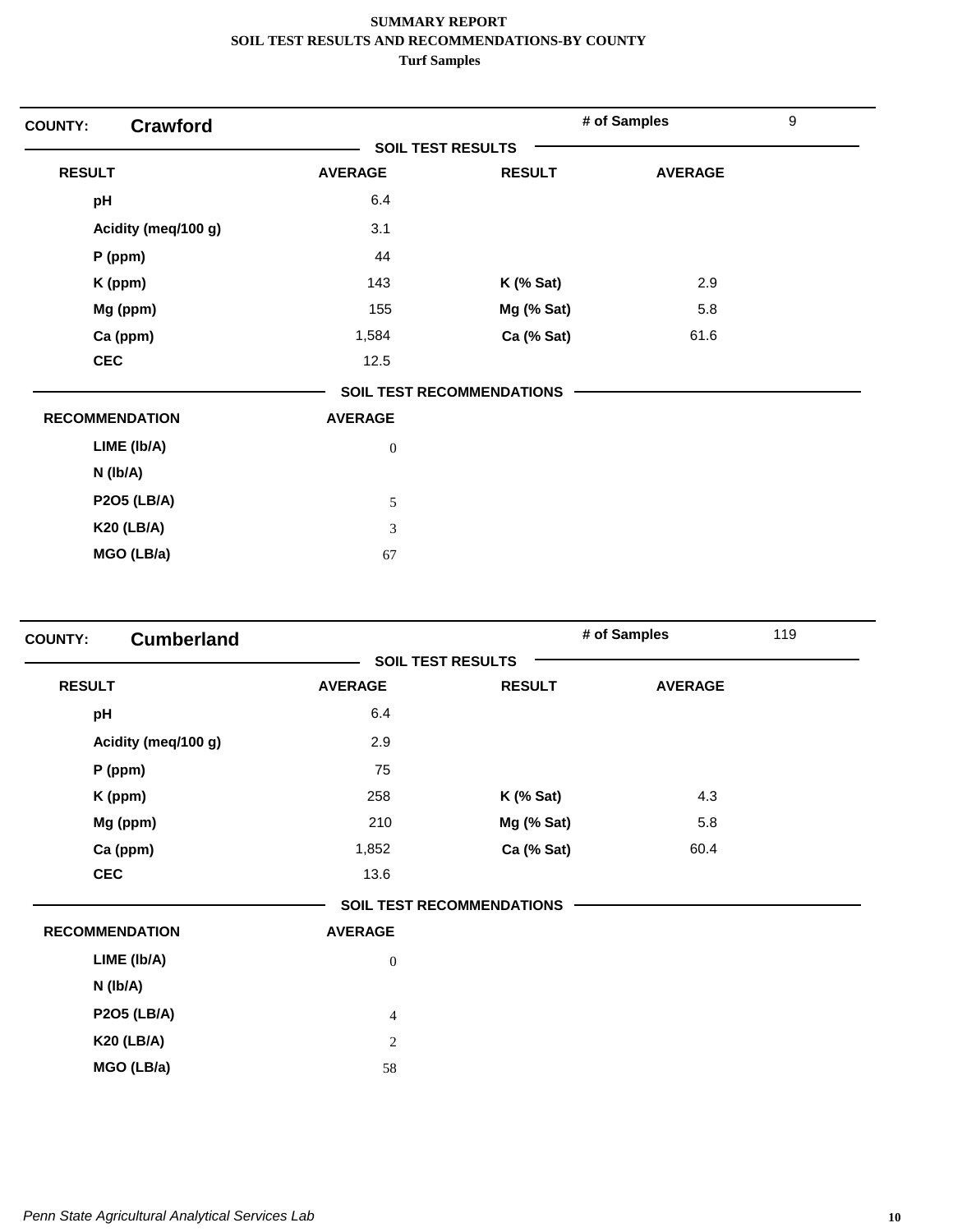| <b>Dauphin</b><br><b>COUNTY:</b> |                          |                                  | # of Samples   | 191 |
|----------------------------------|--------------------------|----------------------------------|----------------|-----|
|                                  | <b>SOIL TEST RESULTS</b> |                                  |                |     |
| <b>RESULT</b>                    | <b>AVERAGE</b>           | <b>RESULT</b>                    | <b>AVERAGE</b> |     |
| pH                               | 6.7                      |                                  |                |     |
| Acidity (meq/100 g)              | 2.2                      |                                  |                |     |
| $P$ (ppm)                        | 77                       |                                  |                |     |
| K (ppm)                          | 200                      | $K$ (% Sat)                      | 4.0            |     |
| Mg (ppm)                         | 214                      | Mg (% Sat)                       | 6.8            |     |
| Ca (ppm)                         | 1,646                    | Ca (% Sat)                       | 63.8           |     |
| <b>CEC</b>                       | 12.6                     |                                  |                |     |
|                                  |                          | <b>SOIL TEST RECOMMENDATIONS</b> |                |     |
| <b>RECOMMENDATION</b>            | <b>AVERAGE</b>           |                                  |                |     |
| LIME (Ib/A)                      | $\boldsymbol{0}$         |                                  |                |     |
| $N$ ( $lb/A$ )                   |                          |                                  |                |     |
| <b>P2O5 (LB/A)</b>               | 3                        |                                  |                |     |
| <b>K20 (LB/A)</b>                | $\overline{2}$           |                                  |                |     |
| MGO (LB/a)                       | 48                       |                                  |                |     |

| <b>Delaware</b><br><b>COUNTY:</b> |                |                                  | # of Samples   | 492 |
|-----------------------------------|----------------|----------------------------------|----------------|-----|
|                                   |                | <b>SOIL TEST RESULTS</b>         |                |     |
| <b>RESULT</b>                     | <b>AVERAGE</b> | <b>RESULT</b>                    | <b>AVERAGE</b> |     |
| pH                                | 6.3            |                                  |                |     |
| Acidity (meq/100 g)               | 3.0            |                                  |                |     |
| P (ppm)                           | 64             |                                  |                |     |
| K (ppm)                           | 194            | $K$ (% Sat)                      | 4.0            |     |
| Mg (ppm)                          | 244            | Mg (% Sat)                       | 13.7           |     |
| Ca (ppm)                          | 1,347          | Ca (% Sat)                       | 55.2           |     |
| <b>CEC</b>                        | 12.2           |                                  |                |     |
|                                   |                | <b>SOIL TEST RECOMMENDATIONS</b> |                |     |
| <b>RECOMMENDATION</b>             | <b>AVERAGE</b> |                                  |                |     |
| LIME (Ib/A)                       | $\mathbf{0}$   |                                  |                |     |
| N (Ib/A)                          |                |                                  |                |     |
| <b>P2O5 (LB/A)</b>                | $\mathfrak{Z}$ |                                  |                |     |
| <b>K20 (LB/A)</b>                 | $\sqrt{2}$     |                                  |                |     |
| MGO (LB/a)                        | 53             |                                  |                |     |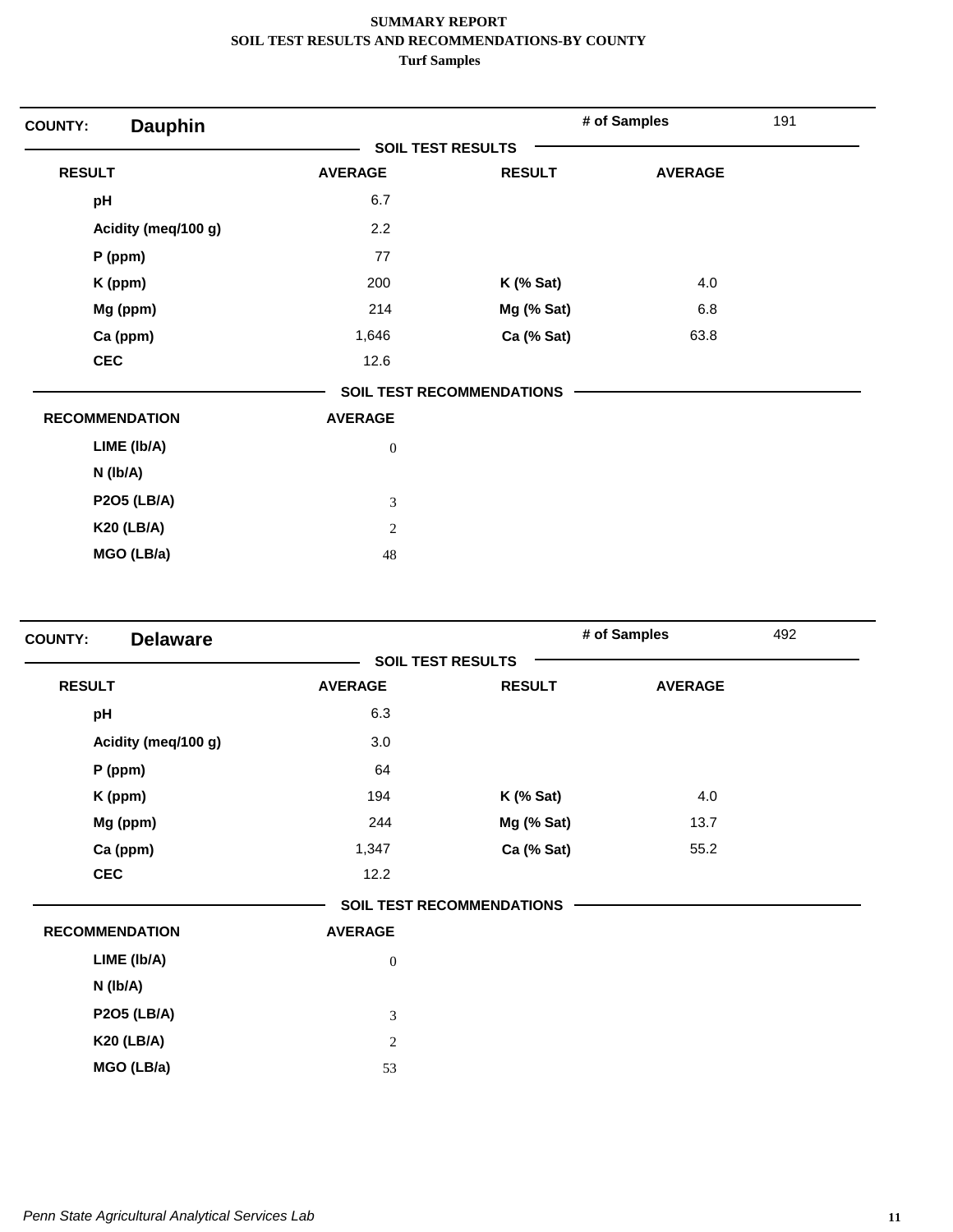| <b>Elk</b><br><b>COUNTY:</b> |                          |                                  | # of Samples   | $\,8\,$ |
|------------------------------|--------------------------|----------------------------------|----------------|---------|
|                              | <b>SOIL TEST RESULTS</b> |                                  |                |         |
| <b>RESULT</b>                | <b>AVERAGE</b>           | <b>RESULT</b>                    | <b>AVERAGE</b> |         |
| pH                           | 7.1                      |                                  |                |         |
| Acidity (meq/100 g)          | 0.9                      |                                  |                |         |
| $P$ (ppm)                    | 99                       |                                  |                |         |
| K (ppm)                      | 174                      | $K$ (% Sat)                      | 3.1            |         |
| Mg (ppm)                     | 274                      | Mg (% Sat)                       | 20.8           |         |
| Ca (ppm)                     | 2,159                    | Ca (% Sat)                       | 75.2           |         |
| <b>CEC</b>                   | 14.4                     |                                  |                |         |
|                              |                          | <b>SOIL TEST RECOMMENDATIONS</b> |                |         |
| <b>RECOMMENDATION</b>        | <b>AVERAGE</b>           |                                  |                |         |
| LIME (Ib/A)                  | $\boldsymbol{0}$         |                                  |                |         |
| $N$ ( $lb/A$ )               |                          |                                  |                |         |
| <b>P2O5 (LB/A)</b>           | $\mathbf{2}$             |                                  |                |         |
| <b>K20 (LB/A)</b>            | 2                        |                                  |                |         |
| MGO (LB/a)                   | $\boldsymbol{0}$         |                                  |                |         |

| <b>Erie</b><br><b>COUNTY:</b> |                  |                                  | # of Samples   | 29 |
|-------------------------------|------------------|----------------------------------|----------------|----|
|                               |                  | <b>SOIL TEST RESULTS</b>         |                |    |
| <b>RESULT</b>                 | <b>AVERAGE</b>   | <b>RESULT</b>                    | <b>AVERAGE</b> |    |
| pH                            | 6.5              |                                  |                |    |
| Acidity (meq/100 g)           | 3.2              |                                  |                |    |
| P (ppm)                       | 72               |                                  |                |    |
| K (ppm)                       | 180              | $K$ (% Sat)                      | 3.0            |    |
| Mg (ppm)                      | 192              | Mg (% Sat)                       | 3.6            |    |
| Ca (ppm)                      | 1,884            | Ca (% Sat)                       | 62.2           |    |
| <b>CEC</b>                    | 14.4             |                                  |                |    |
|                               |                  | <b>SOIL TEST RECOMMENDATIONS</b> |                |    |
| <b>RECOMMENDATION</b>         | <b>AVERAGE</b>   |                                  |                |    |
| LIME (Ib/A)                   | $\boldsymbol{0}$ |                                  |                |    |
| N (Ib/A)                      |                  |                                  |                |    |
| <b>P2O5 (LB/A)</b>            | 5                |                                  |                |    |
| <b>K20 (LB/A)</b>             | 3                |                                  |                |    |
| MGO (LB/a)                    | 43               |                                  |                |    |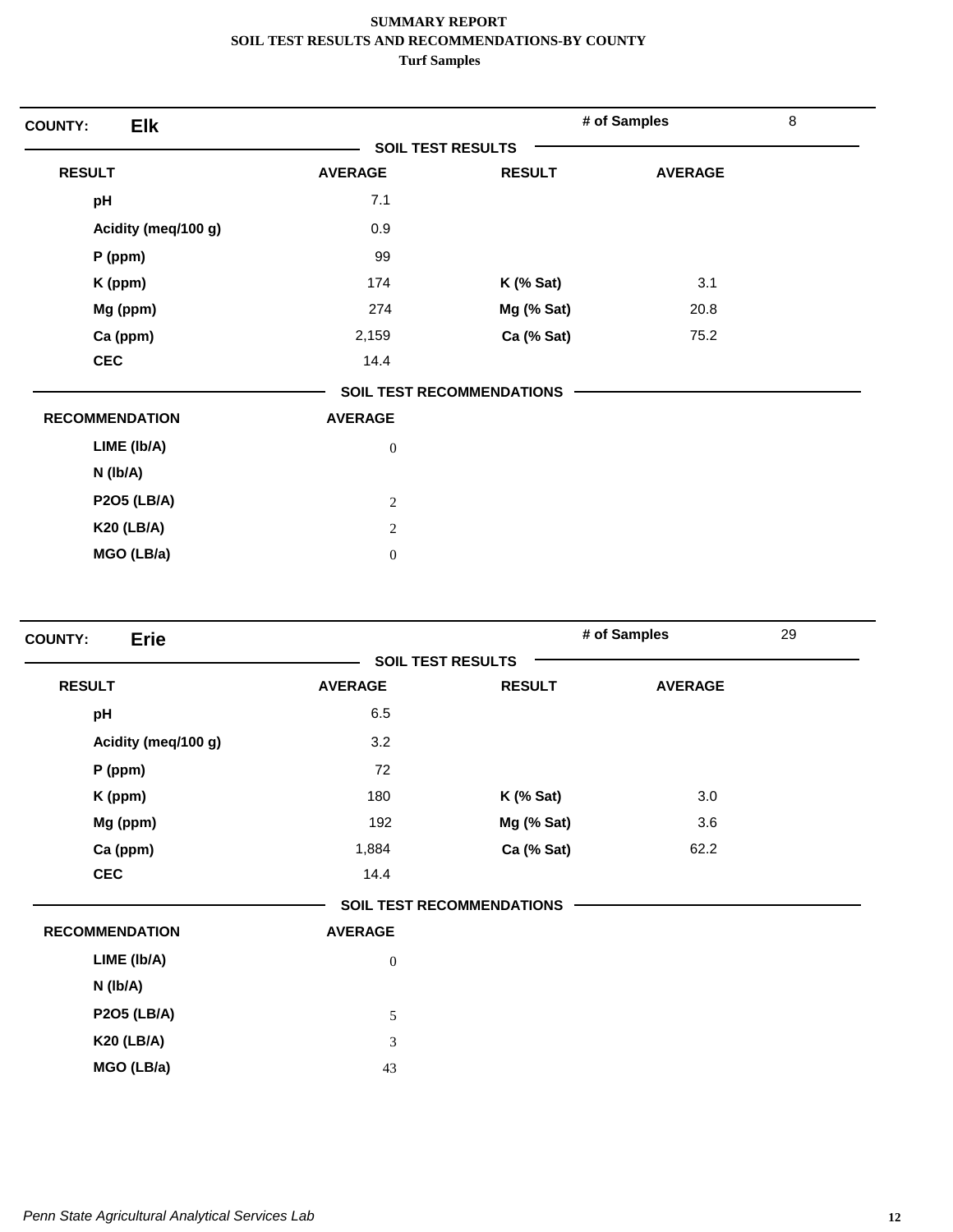| <b>Fayette</b><br><b>COUNTY:</b> |                          |                           | # of Samples   | 60 |
|----------------------------------|--------------------------|---------------------------|----------------|----|
|                                  | <b>SOIL TEST RESULTS</b> |                           |                |    |
| <b>RESULT</b>                    | <b>AVERAGE</b>           | <b>RESULT</b>             | <b>AVERAGE</b> |    |
| pH                               | 6.6                      |                           |                |    |
| Acidity (meq/100 g)              | 2.9                      |                           |                |    |
| P (ppm)                          | 23                       |                           |                |    |
| K (ppm)                          | 155                      | $K$ (% Sat)               | 2.7            |    |
| Mg (ppm)                         | 241                      | Mg (% Sat)                | 11.9           |    |
| Ca (ppm)                         | 2,809                    | Ca (% Sat)                | 65.7           |    |
| <b>CEC</b>                       | 15.2                     |                           |                |    |
|                                  |                          | SOIL TEST RECOMMENDATIONS |                |    |
| <b>RECOMMENDATION</b>            | <b>AVERAGE</b>           |                           |                |    |
| LIME (Ib/A)                      | $\boldsymbol{0}$         |                           |                |    |
| $N$ ( $lb/A$ )                   |                          |                           |                |    |
| <b>P2O5 (LB/A)</b>               | 6                        |                           |                |    |
| <b>K20 (LB/A)</b>                | $\overline{2}$           |                           |                |    |
| MGO (LB/a)                       | 43                       |                           |                |    |

| <b>Forest</b><br><b>COUNTY:</b> |                |                                  | # of Samples   | $\mathbf{3}$ |
|---------------------------------|----------------|----------------------------------|----------------|--------------|
|                                 |                | <b>SOIL TEST RESULTS</b>         |                |              |
| <b>RESULT</b>                   | <b>AVERAGE</b> | <b>RESULT</b>                    | <b>AVERAGE</b> |              |
| pH                              | 6.3            |                                  |                |              |
| Acidity (meq/100 g)             | 2.8            |                                  |                |              |
| P (ppm)                         | 36             |                                  |                |              |
| K (ppm)                         | 161            | $K$ (% Sat)                      | 4.3            |              |
| Mg (ppm)                        | 147            | Mg (% Sat)                       | 6.6            |              |
| Ca (ppm)                        | 1,017          | Ca (% Sat)                       | 55.0           |              |
| <b>CEC</b>                      | 9.5            |                                  |                |              |
|                                 |                | <b>SOIL TEST RECOMMENDATIONS</b> |                |              |
| <b>RECOMMENDATION</b>           | <b>AVERAGE</b> |                                  |                |              |
| LIME (Ib/A)                     | $\mathbf{0}$   |                                  |                |              |
| N (Ib/A)                        |                |                                  |                |              |
| <b>P2O5 (LB/A)</b>              | $\overline{4}$ |                                  |                |              |
| <b>K20 (LB/A)</b>               | $\mathfrak{Z}$ |                                  |                |              |
| MGO (LB/a)                      | 113            |                                  |                |              |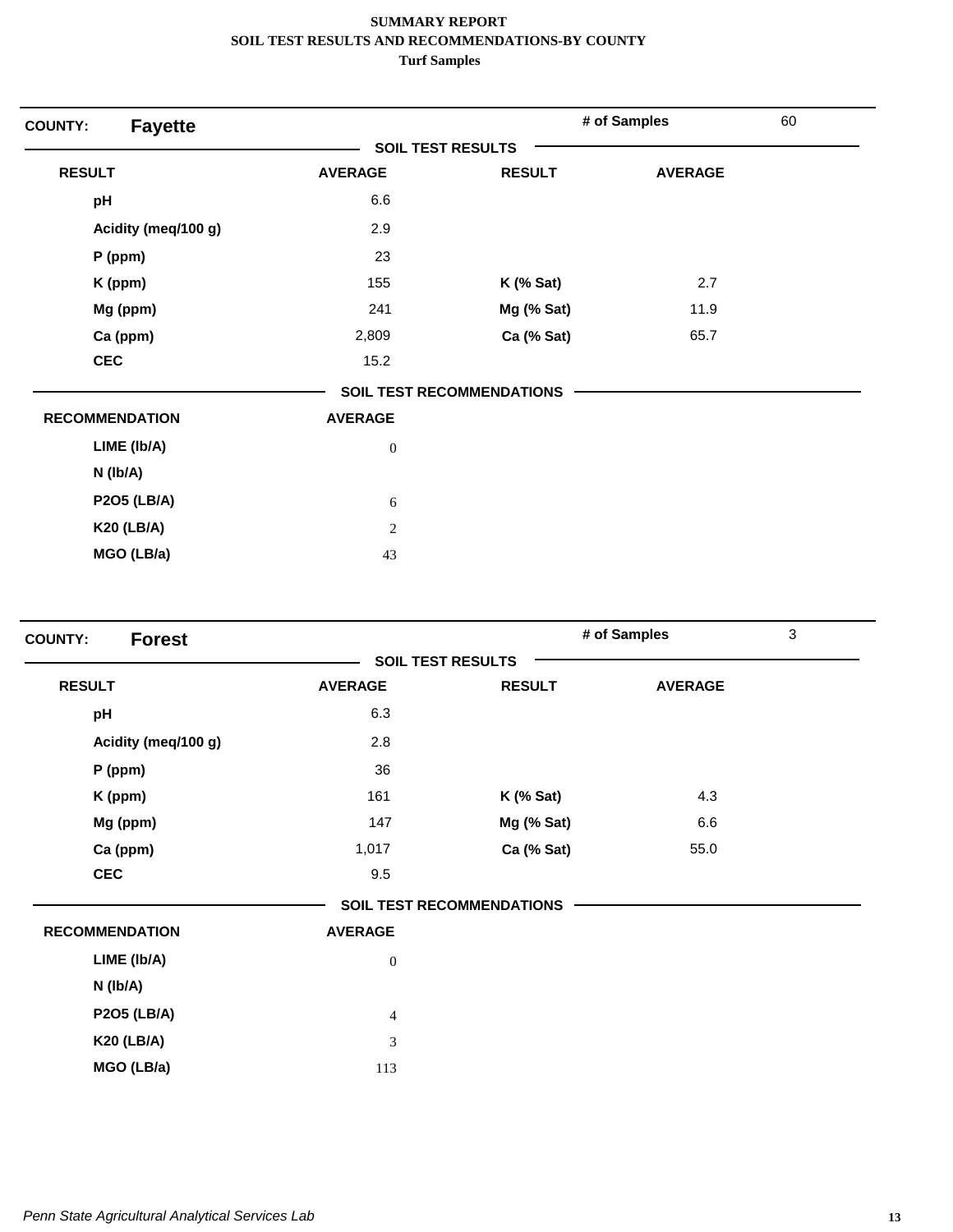| <b>Franklin</b><br><b>COUNTY:</b> |                          |                                  | # of Samples   | 118 |
|-----------------------------------|--------------------------|----------------------------------|----------------|-----|
|                                   | <b>SOIL TEST RESULTS</b> |                                  |                |     |
| <b>RESULT</b>                     | <b>AVERAGE</b>           | <b>RESULT</b>                    | <b>AVERAGE</b> |     |
| pH                                | 6.7                      |                                  |                |     |
| Acidity (meq/100 g)               | 1.5                      |                                  |                |     |
| P (ppm)                           | 63                       |                                  |                |     |
| K (ppm)                           | 230                      | $K$ (% Sat)                      | 5.0            |     |
| Mg (ppm)                          | 210                      | Mg (% Sat)                       | 8.6            |     |
| Ca (ppm)                          | 1,662                    | Ca (% Sat)                       | 68.5           |     |
| <b>CEC</b>                        | 12.1                     |                                  |                |     |
|                                   |                          | <b>SOIL TEST RECOMMENDATIONS</b> |                |     |
| <b>RECOMMENDATION</b>             | <b>AVERAGE</b>           |                                  |                |     |
| LIME (Ib/A)                       | $\boldsymbol{0}$         |                                  |                |     |
| N (Ib/A)                          |                          |                                  |                |     |
| <b>P2O5 (LB/A)</b>                | $\sqrt{2}$               |                                  |                |     |
| <b>K20 (LB/A)</b>                 | $\overline{2}$           |                                  |                |     |
| MGO (LB/a)                        | 91                       |                                  |                |     |

| <b>Fulton</b><br><b>COUNTY:</b> |                  |                                  | # of Samples   | 4 |
|---------------------------------|------------------|----------------------------------|----------------|---|
|                                 |                  | <b>SOIL TEST RESULTS</b>         |                |   |
| <b>RESULT</b>                   | <b>AVERAGE</b>   | <b>RESULT</b>                    | <b>AVERAGE</b> |   |
| pH                              | 6.3              |                                  |                |   |
| Acidity (meq/100 g)             | 2.9              |                                  |                |   |
| P (ppm)                         | 55               |                                  |                |   |
| K (ppm)                         | 160              | $K$ (% Sat)                      | 3.3            |   |
| Mg (ppm)                        | 170              | Mg (% Sat)                       | 7.7            |   |
| Ca (ppm)                        | 1,466            | Ca (% Sat)                       | 58.1           |   |
| <b>CEC</b>                      | 12.1             |                                  |                |   |
|                                 |                  | <b>SOIL TEST RECOMMENDATIONS</b> |                |   |
| <b>RECOMMENDATION</b>           | <b>AVERAGE</b>   |                                  |                |   |
| LIME (Ib/A)                     | $\boldsymbol{0}$ |                                  |                |   |
| N (Ib/A)                        |                  |                                  |                |   |
| <b>P2O5 (LB/A)</b>              | 6                |                                  |                |   |
| <b>K20 (LB/A)</b>               | $\mathfrak{Z}$   |                                  |                |   |
| MGO (LB/a)                      | 17               |                                  |                |   |
|                                 |                  |                                  |                |   |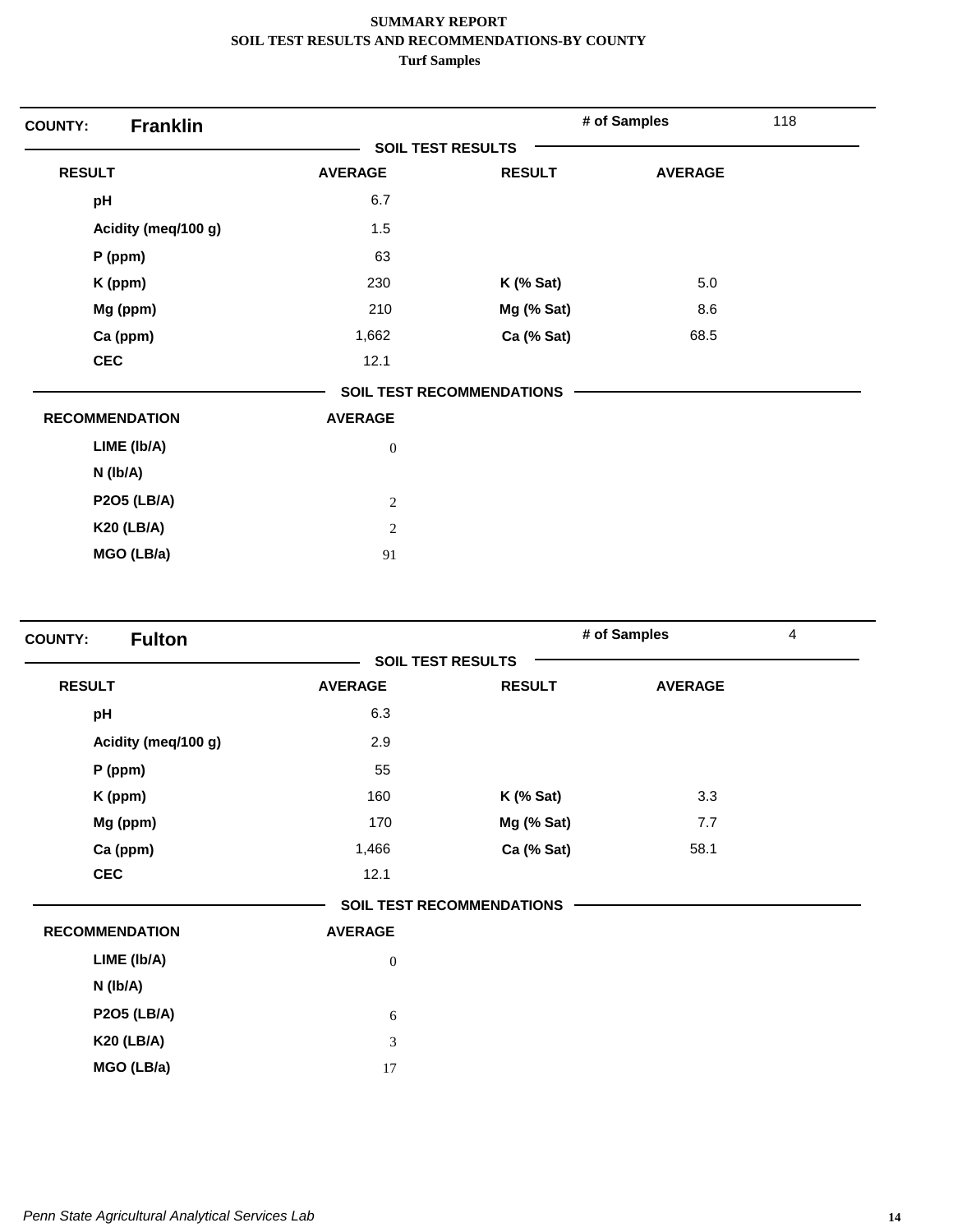| <b>COUNTY:</b><br><b>Greene</b> |                          |                                  | # of Samples   | 7 |
|---------------------------------|--------------------------|----------------------------------|----------------|---|
|                                 | <b>SOIL TEST RESULTS</b> |                                  |                |   |
| <b>RESULT</b>                   | <b>AVERAGE</b>           | <b>RESULT</b>                    | <b>AVERAGE</b> |   |
| pH                              | 6.0                      |                                  |                |   |
| Acidity (meq/100 g)             | 5.5                      |                                  |                |   |
| $P$ (ppm)                       | 51                       |                                  |                |   |
| K (ppm)                         | 198                      | $K$ (% Sat)                      | 3.4            |   |
| Mg (ppm)                        | 171                      | Mg (% Sat)                       | 8.1            |   |
| Ca (ppm)                        | 1,583                    | Ca (% Sat)                       | 51.4           |   |
| <b>CEC</b>                      | 15.3                     |                                  |                |   |
|                                 |                          | <b>SOIL TEST RECOMMENDATIONS</b> |                |   |
| <b>RECOMMENDATION</b>           | <b>AVERAGE</b>           |                                  |                |   |
| LIME (Ib/A)                     | $\boldsymbol{0}$         |                                  |                |   |
| $N$ ( $lb/A$ )                  |                          |                                  |                |   |
| <b>P2O5 (LB/A)</b>              | $\overline{4}$           |                                  |                |   |
| <b>K20 (LB/A)</b>               | 2                        |                                  |                |   |
| MGO (LB/a)                      | 84                       |                                  |                |   |

| Huntingdon<br><b>COUNTY:</b> |                |                                  | # of Samples   | 16 |
|------------------------------|----------------|----------------------------------|----------------|----|
|                              |                | <b>SOIL TEST RESULTS</b>         |                |    |
| <b>RESULT</b>                | <b>AVERAGE</b> | <b>RESULT</b>                    | <b>AVERAGE</b> |    |
| pH                           | 6.5            |                                  |                |    |
| Acidity (meq/100 g)          | 2.4            |                                  |                |    |
| P (ppm)                      | 54             |                                  |                |    |
| K (ppm)                      | 190            | $K$ (% Sat)                      | 3.8            |    |
| Mg (ppm)                     | 190            | Mg (% Sat)                       | 9.0            |    |
| Ca (ppm)                     | 1,614          | Ca (% Sat)                       | 64.2           |    |
| <b>CEC</b>                   | 12.6           |                                  |                |    |
|                              |                | <b>SOIL TEST RECOMMENDATIONS</b> |                |    |
| <b>RECOMMENDATION</b>        | <b>AVERAGE</b> |                                  |                |    |
| LIME (Ib/A)                  | $\mathbf{0}$   |                                  |                |    |
| N (Ib/A)                     |                |                                  |                |    |
| <b>P2O5 (LB/A)</b>           | $\overline{c}$ |                                  |                |    |
| <b>K20 (LB/A)</b>            | $\overline{c}$ |                                  |                |    |
| MGO (LB/a)                   | 85             |                                  |                |    |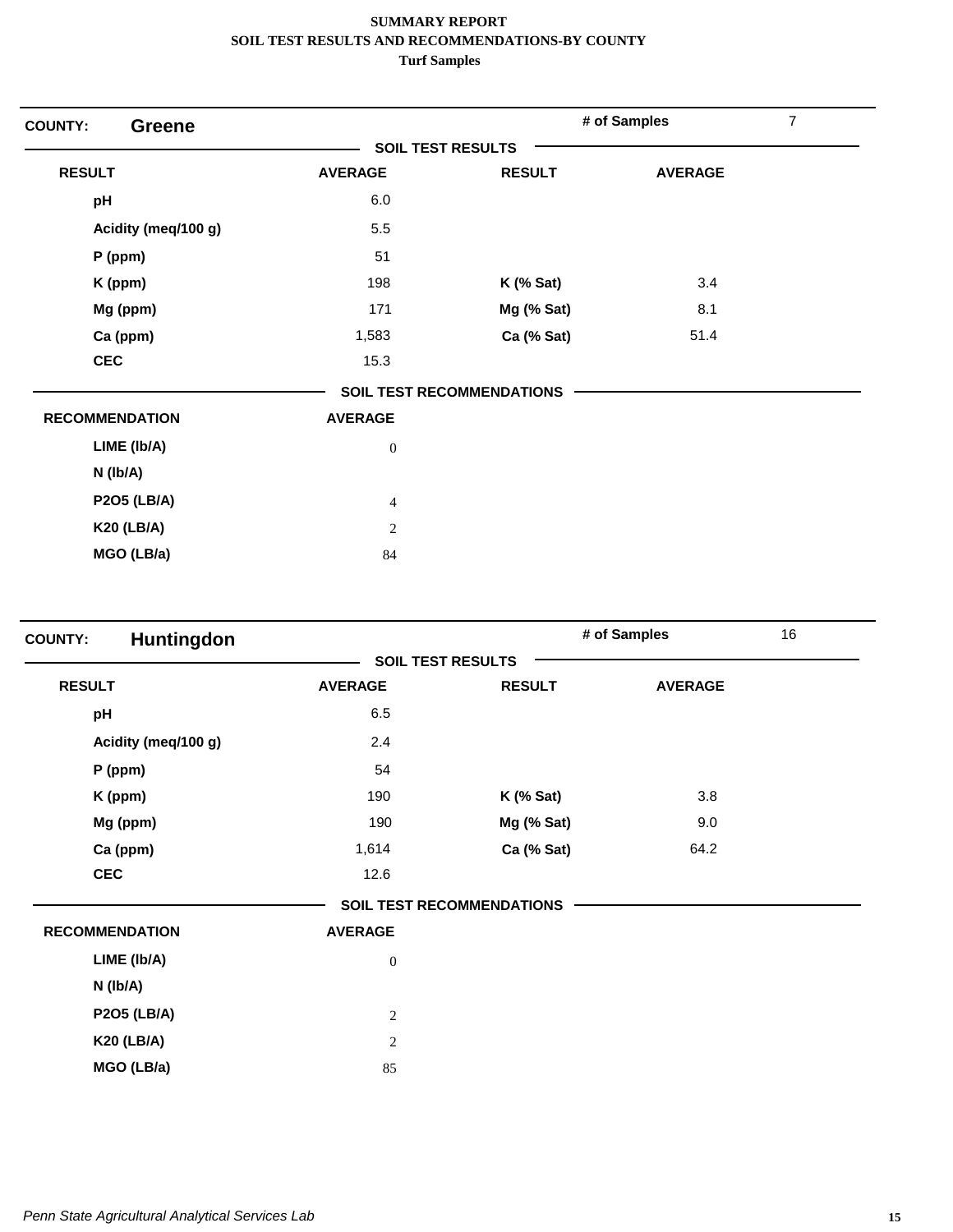| Indiana<br><b>COUNTY:</b> |                          |                                  | # of Samples   | 37 |
|---------------------------|--------------------------|----------------------------------|----------------|----|
|                           | <b>SOIL TEST RESULTS</b> |                                  |                |    |
| <b>RESULT</b>             | <b>AVERAGE</b>           | <b>RESULT</b>                    | <b>AVERAGE</b> |    |
| pH                        | 7.2                      |                                  |                |    |
| Acidity (meq/100 g)       | $1.1$                    |                                  |                |    |
| $P$ (ppm)                 | 273                      |                                  |                |    |
| K (ppm)                   | 927                      | $K$ (% Sat)                      | 10.1           |    |
| Mg (ppm)                  | 347                      | Mg (% Sat)                       | 6.6            |    |
| Ca (ppm)                  | 3,817                    | Ca (% Sat)                       | 68.1           |    |
| <b>CEC</b>                | 18.3                     |                                  |                |    |
|                           |                          | <b>SOIL TEST RECOMMENDATIONS</b> |                |    |
| <b>RECOMMENDATION</b>     | <b>AVERAGE</b>           |                                  |                |    |
| LIME (Ib/A)               | $\boldsymbol{0}$         |                                  |                |    |
| $N$ ( $lb/A$ )            |                          |                                  |                |    |
| <b>P2O5 (LB/A)</b>        | 5                        |                                  |                |    |
| <b>K20 (LB/A)</b>         | $\mathbf{2}$             |                                  |                |    |
| MGO (LB/a)                | 67                       |                                  |                |    |

| <b>Jefferson</b><br><b>COUNTY:</b> |                          |                                  | # of Samples   | $\overline{7}$ |
|------------------------------------|--------------------------|----------------------------------|----------------|----------------|
|                                    | <b>SOIL TEST RESULTS</b> |                                  |                |                |
| <b>RESULT</b>                      | <b>AVERAGE</b>           | <b>RESULT</b>                    | <b>AVERAGE</b> |                |
| pH                                 | 6.3                      |                                  |                |                |
| Acidity (meq/100 g)                | 3.9                      |                                  |                |                |
| $P$ (ppm)                          | 35                       |                                  |                |                |
| K (ppm)                            | 138                      | $K$ (% Sat)                      | 2.8            |                |
| Mg (ppm)                           | 211                      | Mg (% Sat)                       | 4.9            |                |
| Ca (ppm)                           | 1,345                    | Ca (% Sat)                       | 52.4           |                |
| <b>CEC</b>                         | 12.8                     |                                  |                |                |
|                                    |                          | <b>SOIL TEST RECOMMENDATIONS</b> |                |                |
| <b>RECOMMENDATION</b>              | <b>AVERAGE</b>           |                                  |                |                |
| LIME (Ib/A)                        | $\mathbf{0}$             |                                  |                |                |
| N (Ib/A)                           |                          |                                  |                |                |
| <b>P2O5 (LB/A)</b>                 | $\overline{4}$           |                                  |                |                |
| <b>K20 (LB/A)</b>                  | $\overline{c}$           |                                  |                |                |
| MGO (LB/a)                         | 45                       |                                  |                |                |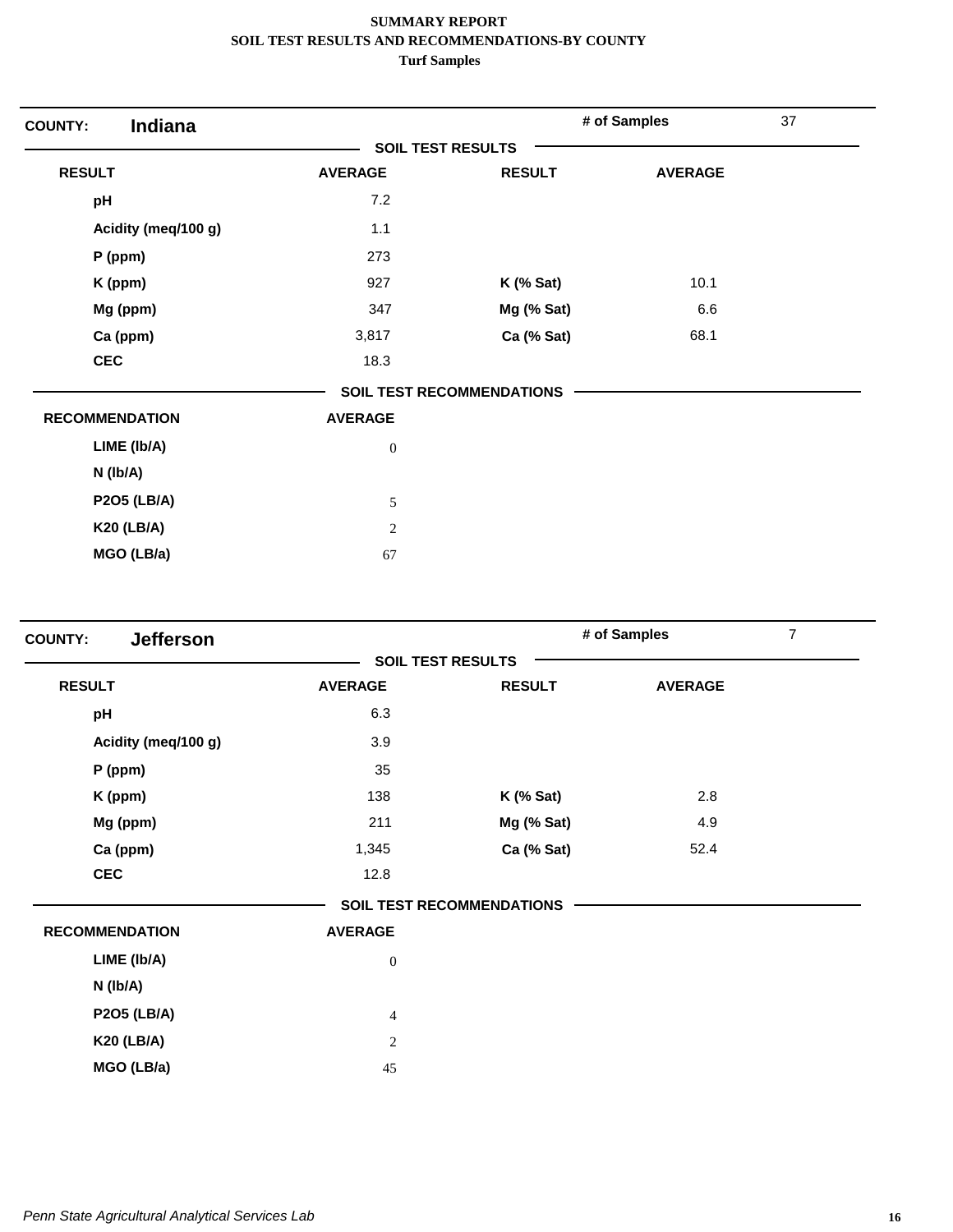| Juniata<br><b>COUNTY:</b> |                          |                                  | # of Samples   | 11 |
|---------------------------|--------------------------|----------------------------------|----------------|----|
|                           | <b>SOIL TEST RESULTS</b> |                                  |                |    |
| <b>RESULT</b>             | <b>AVERAGE</b>           | <b>RESULT</b>                    | <b>AVERAGE</b> |    |
| pH                        | 6.9                      |                                  |                |    |
| Acidity (meq/100 g)       | 0.9                      |                                  |                |    |
| $P$ (ppm)                 | 64                       |                                  |                |    |
| K (ppm)                   | 153                      | $K$ (% Sat)                      | 3.7            |    |
| Mg (ppm)                  | 204                      | Mg (% Sat)                       | 11.3           |    |
| Ca (ppm)                  | 1,894                    | Ca (% Sat)                       | 70.3           |    |
| <b>CEC</b>                | 11.3                     |                                  |                |    |
|                           |                          | <b>SOIL TEST RECOMMENDATIONS</b> |                |    |
| <b>RECOMMENDATION</b>     | <b>AVERAGE</b>           |                                  |                |    |
| LIME (Ib/A)               | $\boldsymbol{0}$         |                                  |                |    |
| N (Ib/A)                  |                          |                                  |                |    |
| <b>P2O5 (LB/A)</b>        | 3                        |                                  |                |    |
| <b>K20 (LB/A)</b>         | $\sqrt{2}$               |                                  |                |    |
| MGO (LB/a)                | 30                       |                                  |                |    |

| Lackawanna<br><b>COUNTY:</b> |                             |                                  | # of Samples   | 60 |
|------------------------------|-----------------------------|----------------------------------|----------------|----|
|                              |                             | <b>SOIL TEST RESULTS</b>         |                |    |
| <b>RESULT</b>                | <b>AVERAGE</b>              | <b>RESULT</b>                    | <b>AVERAGE</b> |    |
| pH                           | 6.0                         |                                  |                |    |
| Acidity (meq/100 g)          | 4.3                         |                                  |                |    |
| P (ppm)                      | 66                          |                                  |                |    |
| K (ppm)                      | 116                         | $K$ (% Sat)                      | 2.7            |    |
| Mg (ppm)                     | 148                         | Mg (% Sat)                       | 5.1            |    |
| Ca (ppm)                     | 1,192                       | Ca (% Sat)                       | 49.7           |    |
| <b>CEC</b>                   | 11.7                        |                                  |                |    |
|                              |                             | <b>SOIL TEST RECOMMENDATIONS</b> |                |    |
| <b>RECOMMENDATION</b>        | <b>AVERAGE</b>              |                                  |                |    |
| LIME (Ib/A)                  | $\boldsymbol{0}$            |                                  |                |    |
| N (Ib/A)                     |                             |                                  |                |    |
| <b>P2O5 (LB/A)</b>           | $\ensuremath{\mathfrak{Z}}$ |                                  |                |    |
| <b>K20 (LB/A)</b>            | $\mathfrak{Z}$              |                                  |                |    |
| MGO (LB/a)                   | 64                          |                                  |                |    |
|                              |                             |                                  |                |    |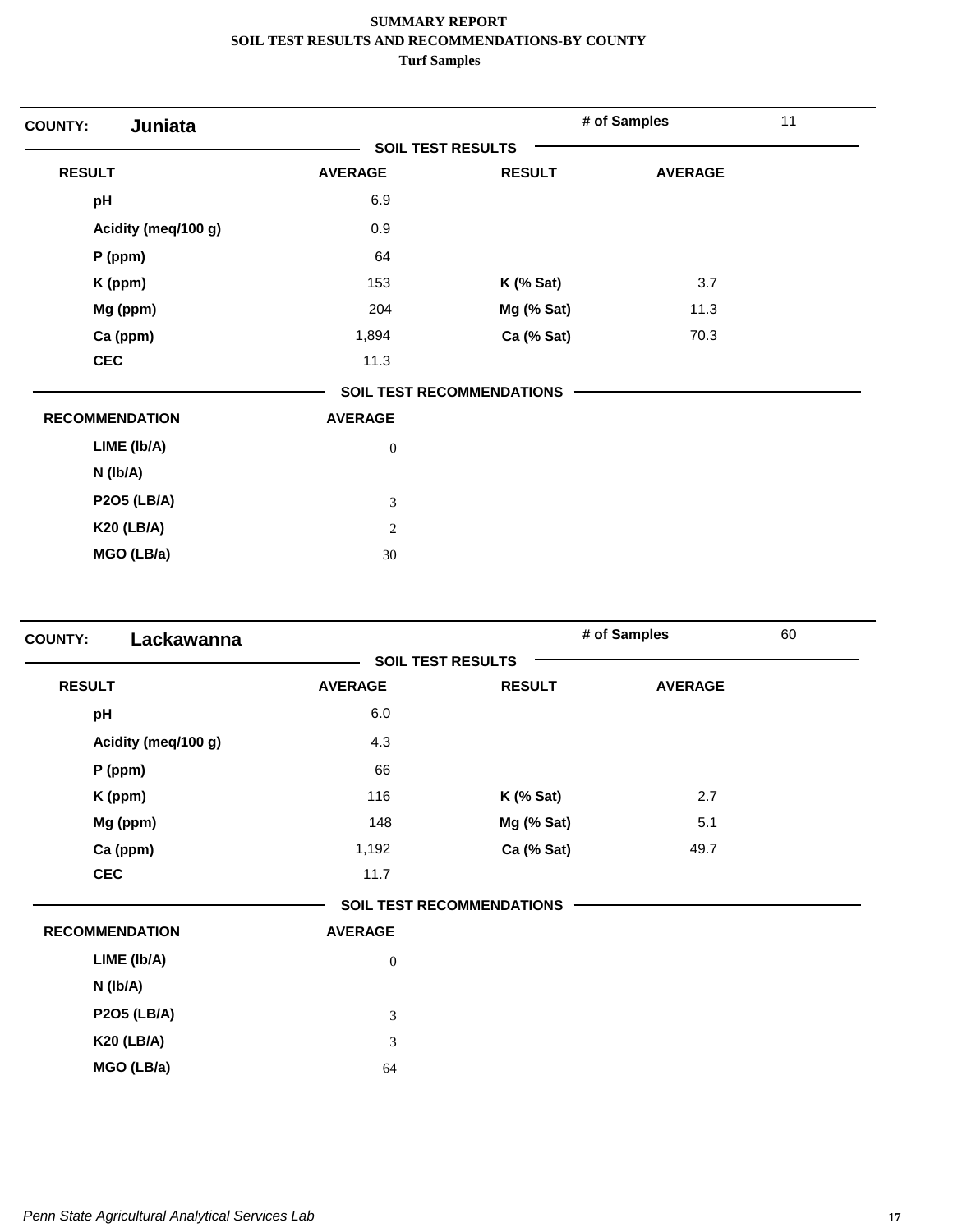| <b>Lancaster</b><br><b>COUNTY:</b> |                          |                                  | # of Samples   | 670 |
|------------------------------------|--------------------------|----------------------------------|----------------|-----|
|                                    | <b>SOIL TEST RESULTS</b> |                                  |                |     |
| <b>RESULT</b>                      | <b>AVERAGE</b>           | <b>RESULT</b>                    | <b>AVERAGE</b> |     |
| pH                                 | 6.4                      |                                  |                |     |
| Acidity (meq/100 g)                | 2.8                      |                                  |                |     |
| $P$ (ppm)                          | 74                       |                                  |                |     |
| K (ppm)                            | 193                      | $K$ (% Sat)                      | 4.1            |     |
| Mg (ppm)                           | 214                      | Mg (% Sat)                       | 8.6            |     |
| Ca (ppm)                           | 1,431                    | Ca (% Sat)                       | 58.4           |     |
| <b>CEC</b>                         | 12.2                     |                                  |                |     |
|                                    |                          | <b>SOIL TEST RECOMMENDATIONS</b> |                |     |
| <b>RECOMMENDATION</b>              | <b>AVERAGE</b>           |                                  |                |     |
| LIME (Ib/A)                        | $\boldsymbol{0}$         |                                  |                |     |
| $N$ (lb/A)                         |                          |                                  |                |     |
| <b>P2O5 (LB/A)</b>                 | $\sqrt{2}$               |                                  |                |     |
| <b>K20 (LB/A)</b>                  | $\mathbf{1}$             |                                  |                |     |
| MGO (LB/a)                         | 53                       |                                  |                |     |

| <b>COUNTY:</b><br><b>Lawrence</b> |                  |                                  | # of Samples   | 10 |
|-----------------------------------|------------------|----------------------------------|----------------|----|
|                                   |                  | <b>SOIL TEST RESULTS</b>         |                |    |
| <b>RESULT</b>                     | <b>AVERAGE</b>   | <b>RESULT</b>                    | <b>AVERAGE</b> |    |
| pH                                | 6.5              |                                  |                |    |
| Acidity (meq/100 g)               | 2.9              |                                  |                |    |
| $P$ (ppm)                         | 96               |                                  |                |    |
| K (ppm)                           | 313              | $K$ (% Sat)                      | 4.5            |    |
| Mg (ppm)                          | 241              | Mg (% Sat)                       | 5.5            |    |
| Ca (ppm)                          | 1,814            | Ca (% Sat)                       | 62.8           |    |
| <b>CEC</b>                        | 14.7             |                                  |                |    |
|                                   |                  | <b>SOIL TEST RECOMMENDATIONS</b> |                |    |
| <b>RECOMMENDATION</b>             | <b>AVERAGE</b>   |                                  |                |    |
| LIME (Ib/A)                       | $\boldsymbol{0}$ |                                  |                |    |
| N (Ib/A)                          |                  |                                  |                |    |
| <b>P2O5 (LB/A)</b>                | $\overline{4}$   |                                  |                |    |
| <b>K20 (LB/A)</b>                 | 3                |                                  |                |    |
| MGO (LB/a)                        | 82               |                                  |                |    |
|                                   |                  |                                  |                |    |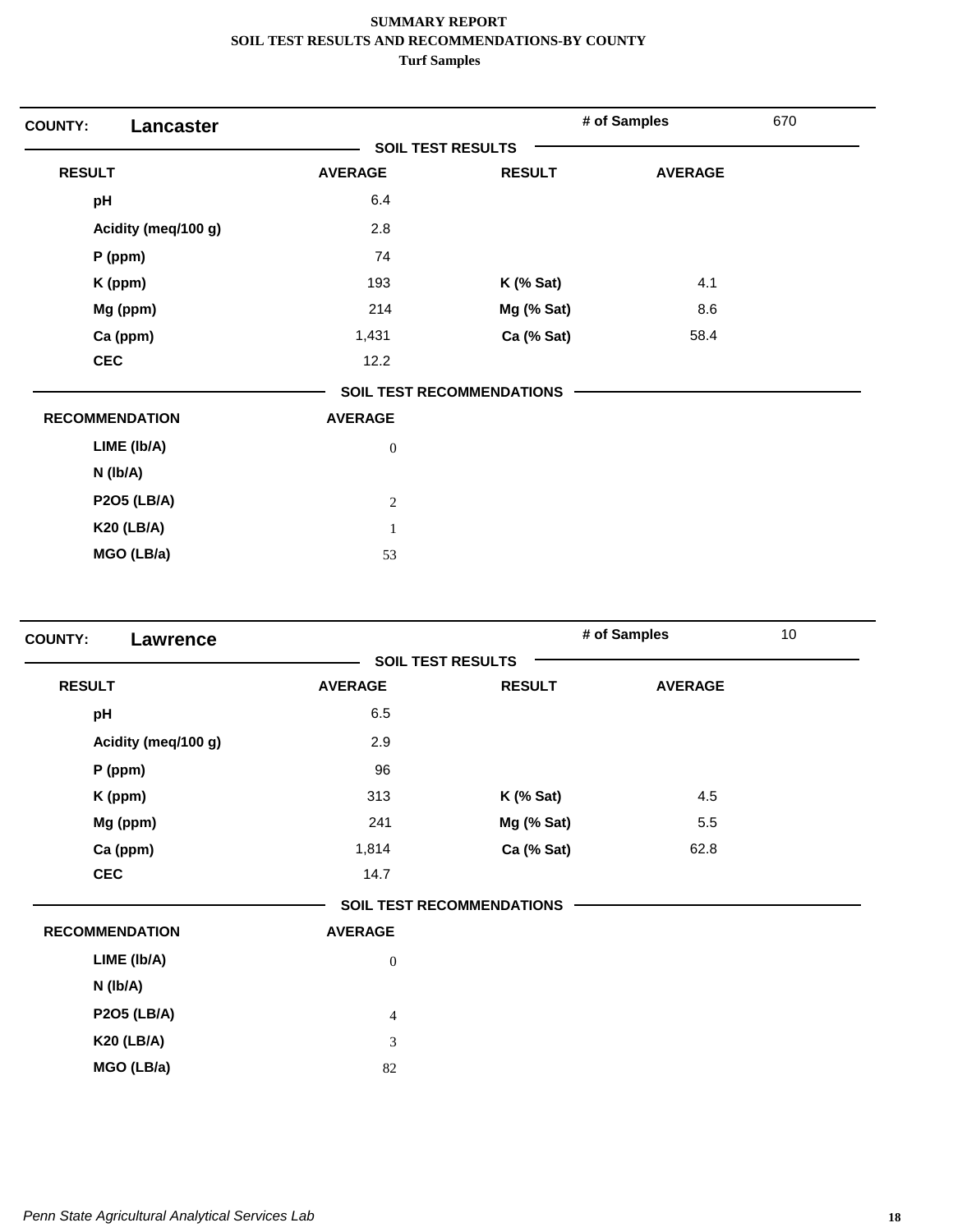| Lebanon<br><b>COUNTY:</b> |                          |                                  | # of Samples   | 67 |
|---------------------------|--------------------------|----------------------------------|----------------|----|
|                           | <b>SOIL TEST RESULTS</b> |                                  |                |    |
| <b>RESULT</b>             | <b>AVERAGE</b>           | <b>RESULT</b>                    | <b>AVERAGE</b> |    |
| pH                        | 6.4                      |                                  |                |    |
| Acidity (meq/100 g)       | 2.8                      |                                  |                |    |
| $P$ (ppm)                 | 76                       |                                  |                |    |
| K (ppm)                   | 199                      | $K$ (% Sat)                      | 4.0            |    |
| Mg (ppm)                  | 199                      | Mg (% Sat)                       | 9.7            |    |
| Ca (ppm)                  | 1,689                    | Ca (% Sat)                       | 61.1           |    |
| <b>CEC</b>                | 12.9                     |                                  |                |    |
|                           |                          | <b>SOIL TEST RECOMMENDATIONS</b> |                |    |
| <b>RECOMMENDATION</b>     | <b>AVERAGE</b>           |                                  |                |    |
| LIME (Ib/A)               | $\boldsymbol{0}$         |                                  |                |    |
| $N$ ( $lb/A$ )            |                          |                                  |                |    |
| <b>P2O5 (LB/A)</b>        | $\overline{c}$           |                                  |                |    |
| <b>K20 (LB/A)</b>         | $\overline{2}$           |                                  |                |    |
| MGO (LB/a)                | 79                       |                                  |                |    |

| Lehigh<br><b>COUNTY:</b> |                  |                                  | # of Samples   | 169 |
|--------------------------|------------------|----------------------------------|----------------|-----|
|                          |                  | <b>SOIL TEST RESULTS</b>         |                |     |
| <b>RESULT</b>            | <b>AVERAGE</b>   | <b>RESULT</b>                    | <b>AVERAGE</b> |     |
| pH                       | 6.4              |                                  |                |     |
| Acidity (meq/100 g)      | 2.8              |                                  |                |     |
| P (ppm)                  | 80               |                                  |                |     |
| K (ppm)                  | 324              | $K$ (% Sat)                      | 4.2            |     |
| Mg (ppm)                 | 243              | Mg (% Sat)                       | 9.2            |     |
| Ca (ppm)                 | 1,664            | Ca (% Sat)                       | 59.8           |     |
| <b>CEC</b>               | 13.5             |                                  |                |     |
|                          |                  | <b>SOIL TEST RECOMMENDATIONS</b> |                |     |
| <b>RECOMMENDATION</b>    | <b>AVERAGE</b>   |                                  |                |     |
| LIME (Ib/A)              | $\boldsymbol{0}$ |                                  |                |     |
| N (Ib/A)                 |                  |                                  |                |     |
| <b>P2O5 (LB/A)</b>       | $\mathfrak 3$    |                                  |                |     |
| <b>K20 (LB/A)</b>        | $\overline{c}$   |                                  |                |     |
| MGO (LB/a)               | 70               |                                  |                |     |
|                          |                  |                                  |                |     |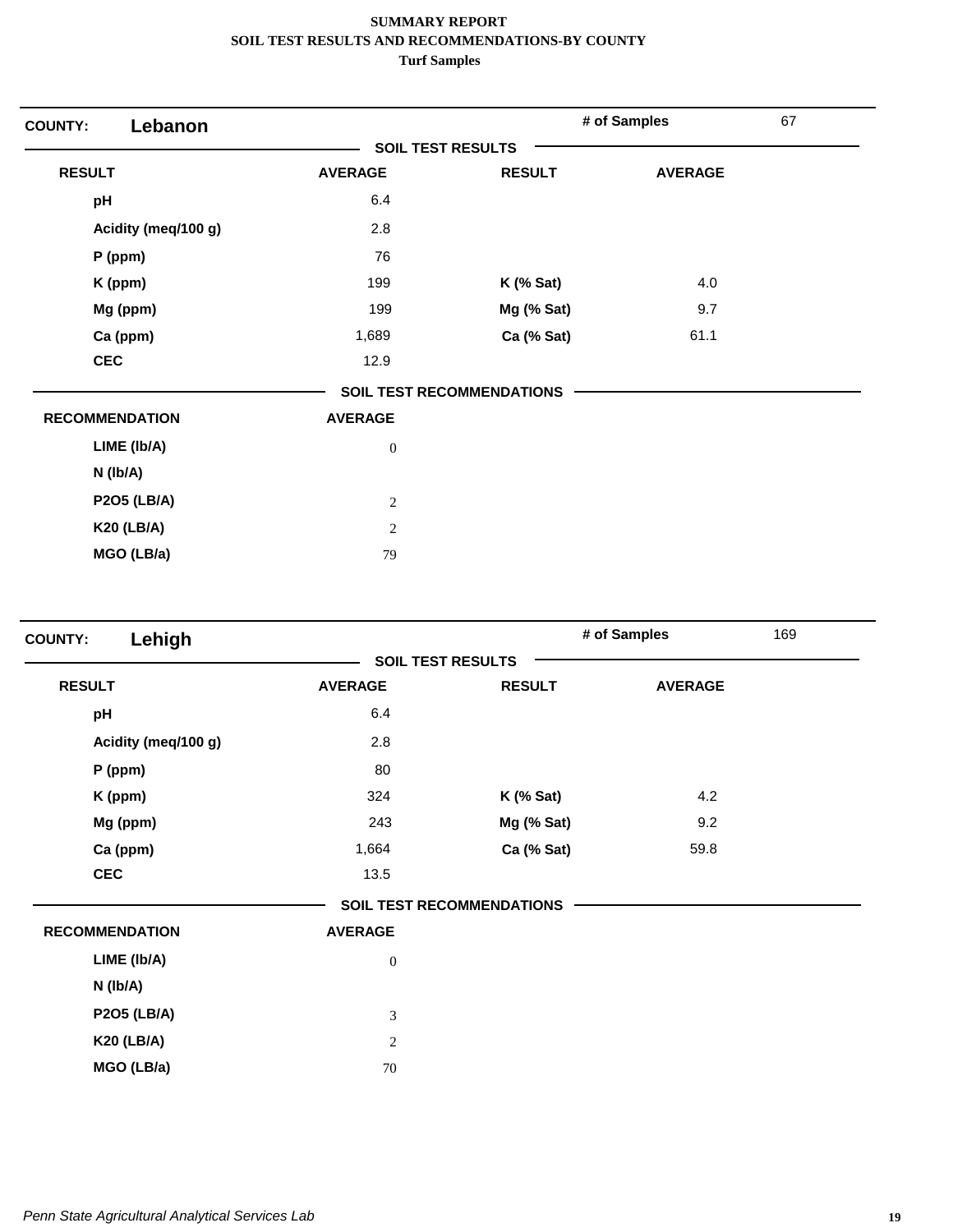| <b>COUNTY:</b><br>Luzerne |                          |                                  | # of Samples   | 132 |
|---------------------------|--------------------------|----------------------------------|----------------|-----|
|                           | <b>SOIL TEST RESULTS</b> |                                  |                |     |
| <b>RESULT</b>             | <b>AVERAGE</b>           | <b>RESULT</b>                    | <b>AVERAGE</b> |     |
| pH                        | 6.2                      |                                  |                |     |
| Acidity (meq/100 g)       | 3.9                      |                                  |                |     |
| $P$ (ppm)                 | 98                       |                                  |                |     |
| K (ppm)                   | 139                      | $K$ (% Sat)                      | 2.8            |     |
| Mg (ppm)                  | 166                      | Mg (% Sat)                       | 6.8            |     |
| Ca (ppm)                  | 1,302                    | Ca (% Sat)                       | 53.3           |     |
| <b>CEC</b>                | 12.0                     |                                  |                |     |
|                           |                          | <b>SOIL TEST RECOMMENDATIONS</b> |                |     |
| <b>RECOMMENDATION</b>     | <b>AVERAGE</b>           |                                  |                |     |
| LIME (Ib/A)               | $\boldsymbol{0}$         |                                  |                |     |
| N (Ib/A)                  |                          |                                  |                |     |
| <b>P2O5 (LB/A)</b>        | $\overline{4}$           |                                  |                |     |
| <b>K20 (LB/A)</b>         | 3                        |                                  |                |     |
| MGO (LB/a)                | 46                       |                                  |                |     |

| Lycoming<br><b>COUNTY:</b> |                             |                                  | # of Samples   | 24 |
|----------------------------|-----------------------------|----------------------------------|----------------|----|
|                            |                             | <b>SOIL TEST RESULTS</b>         |                |    |
| <b>RESULT</b>              | <b>AVERAGE</b>              | <b>RESULT</b>                    | <b>AVERAGE</b> |    |
| pH                         | 6.6                         |                                  |                |    |
| Acidity (meq/100 g)        | 2.0                         |                                  |                |    |
| $P$ (ppm)                  | 67                          |                                  |                |    |
| K (ppm)                    | 177                         | $K$ (% Sat)                      | 3.9            |    |
| Mg (ppm)                   | 187                         | Mg (% Sat)                       | 7.2            |    |
| Ca (ppm)                   | 1,581                       | Ca (% Sat)                       | 66.1           |    |
| <b>CEC</b>                 | 11.9                        |                                  |                |    |
|                            |                             | <b>SOIL TEST RECOMMENDATIONS</b> |                |    |
| <b>RECOMMENDATION</b>      | <b>AVERAGE</b>              |                                  |                |    |
| LIME (Ib/A)                | $\boldsymbol{0}$            |                                  |                |    |
| $N$ ( $lb/A$ )             |                             |                                  |                |    |
| <b>P2O5 (LB/A)</b>         | $\ensuremath{\mathfrak{Z}}$ |                                  |                |    |
| <b>K20 (LB/A)</b>          | $\overline{c}$              |                                  |                |    |
| MGO (LB/a)                 | 64                          |                                  |                |    |
|                            |                             |                                  |                |    |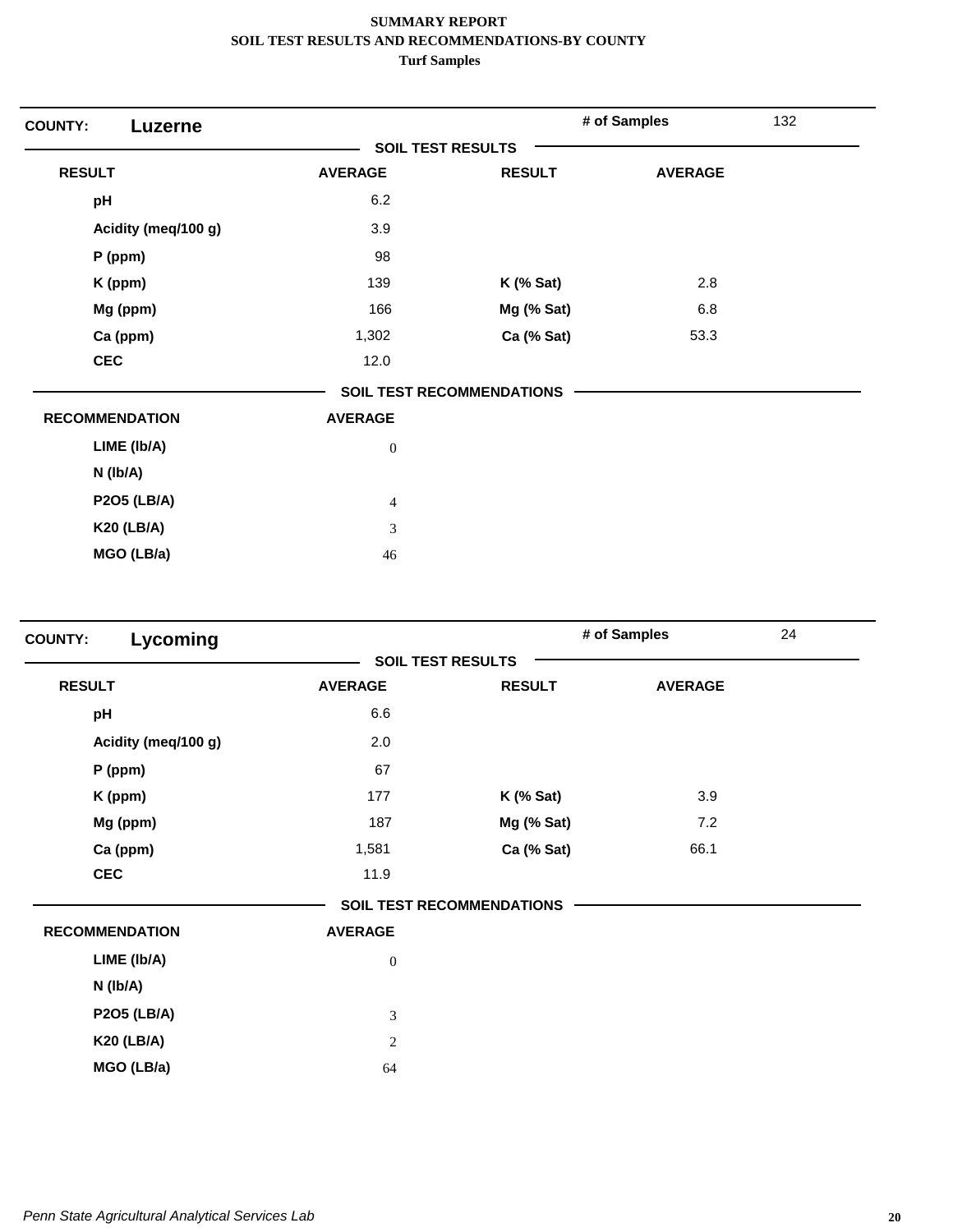| <b>McKean</b><br><b>COUNTY:</b> |                          |                                  | # of Samples   | $\,6\,$ |
|---------------------------------|--------------------------|----------------------------------|----------------|---------|
|                                 | <b>SOIL TEST RESULTS</b> |                                  |                |         |
| <b>RESULT</b>                   | <b>AVERAGE</b>           | <b>RESULT</b>                    | <b>AVERAGE</b> |         |
| pH                              | 6.0                      |                                  |                |         |
| Acidity (meq/100 g)             | 5.7                      |                                  |                |         |
| $P$ (ppm)                       | 39                       |                                  |                |         |
| K (ppm)                         | 113                      | $K$ (% Sat)                      | 2.1            |         |
| Mg (ppm)                        | 153                      | Mg (% Sat)                       | 2.1            |         |
| Ca (ppm)                        | 1,253                    | Ca (% Sat)                       | 44.7           |         |
| <b>CEC</b>                      | 13.5                     |                                  |                |         |
|                                 |                          | <b>SOIL TEST RECOMMENDATIONS</b> |                |         |
| <b>RECOMMENDATION</b>           | <b>AVERAGE</b>           |                                  |                |         |
| LIME (Ib/A)                     | $\boldsymbol{0}$         |                                  |                |         |
| $N$ (lb/A)                      |                          |                                  |                |         |
| <b>P2O5 (LB/A)</b>              | $\overline{4}$           |                                  |                |         |
| <b>K20 (LB/A)</b>               | $\overline{4}$           |                                  |                |         |
| MGO (LB/a)                      | 64                       |                                  |                |         |

| <b>Mercer</b><br><b>COUNTY:</b> |                |                                  | # of Samples   | 30 |
|---------------------------------|----------------|----------------------------------|----------------|----|
|                                 |                | <b>SOIL TEST RESULTS</b>         |                |    |
| <b>RESULT</b>                   | <b>AVERAGE</b> | <b>RESULT</b>                    | <b>AVERAGE</b> |    |
| pH                              | 6.3            |                                  |                |    |
| Acidity (meq/100 g)             | 3.5            |                                  |                |    |
| P (ppm)                         | 66             |                                  |                |    |
| K (ppm)                         | 150            | $K$ (% Sat)                      | 3.0            |    |
| Mg (ppm)                        | 194            | Mg (% Sat)                       | 5.1            |    |
| Ca (ppm)                        | 1,526          | Ca (% Sat)                       | 57.5           |    |
| <b>CEC</b>                      | 12.8           |                                  |                |    |
|                                 |                | <b>SOIL TEST RECOMMENDATIONS</b> |                |    |
| <b>RECOMMENDATION</b>           | <b>AVERAGE</b> |                                  |                |    |
| LIME (Ib/A)                     | $\mathbf{0}$   |                                  |                |    |
| N (Ib/A)                        |                |                                  |                |    |
| <b>P2O5 (LB/A)</b>              | $\overline{4}$ |                                  |                |    |
| <b>K20 (LB/A)</b>               | $\overline{c}$ |                                  |                |    |
| MGO (LB/a)                      | 53             |                                  |                |    |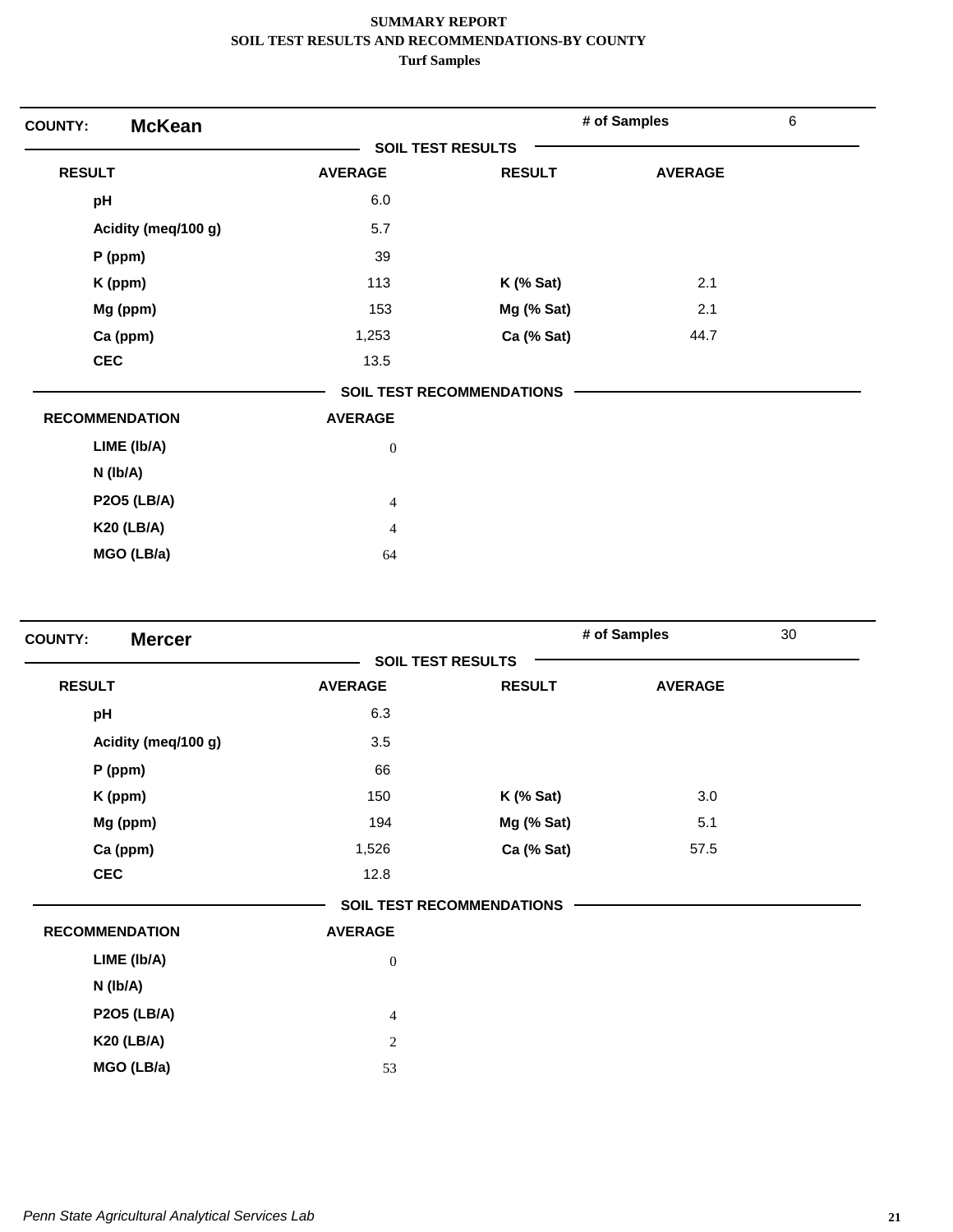| <b>Mifflin</b><br><b>COUNTY:</b> |                          |                                  | # of Samples   | 18 |
|----------------------------------|--------------------------|----------------------------------|----------------|----|
|                                  | <b>SOIL TEST RESULTS</b> |                                  |                |    |
| <b>RESULT</b>                    | <b>AVERAGE</b>           | <b>RESULT</b>                    | <b>AVERAGE</b> |    |
| pH                               | $7.0\,$                  |                                  |                |    |
| Acidity (meq/100 g)              | 1.3                      |                                  |                |    |
| $P$ (ppm)                        | 60                       |                                  |                |    |
| K (ppm)                          | 221                      | $K$ (% Sat)                      | 5.9            |    |
| Mg (ppm)                         | 193                      | Mg (% Sat)                       | 5.2            |    |
| Ca (ppm)                         | 1,966                    | Ca (% Sat)                       | 73.5           |    |
| <b>CEC</b>                       | 13.0                     |                                  |                |    |
|                                  |                          | <b>SOIL TEST RECOMMENDATIONS</b> |                |    |
| <b>RECOMMENDATION</b>            | <b>AVERAGE</b>           |                                  |                |    |
| LIME (Ib/A)                      | $\boldsymbol{0}$         |                                  |                |    |
| N (Ib/A)                         |                          |                                  |                |    |
| <b>P2O5 (LB/A)</b>               | $\overline{4}$           |                                  |                |    |
| <b>K20 (LB/A)</b>                | $\sqrt{2}$               |                                  |                |    |
| MGO (LB/a)                       | 92                       |                                  |                |    |

| <b>Monroe</b><br><b>COUNTY:</b> |                |                                  | # of Samples   | 16 |
|---------------------------------|----------------|----------------------------------|----------------|----|
|                                 |                | <b>SOIL TEST RESULTS</b>         |                |    |
| <b>RESULT</b>                   | <b>AVERAGE</b> | <b>RESULT</b>                    | <b>AVERAGE</b> |    |
| pH                              | 6.5            |                                  |                |    |
| Acidity (meq/100 g)             | 2.8            |                                  |                |    |
| P (ppm)                         | 124            |                                  |                |    |
| K (ppm)                         | 174            | $K$ (% Sat)                      | 3.9            |    |
| Mg (ppm)                        | 164            | Mg (% Sat)                       | 8.9            |    |
| Ca (ppm)                        | 1,512          | Ca (% Sat)                       | 61.9           |    |
| <b>CEC</b>                      | 12.1           |                                  |                |    |
|                                 |                | <b>SOIL TEST RECOMMENDATIONS</b> |                |    |
| <b>RECOMMENDATION</b>           | <b>AVERAGE</b> |                                  |                |    |
| LIME (Ib/A)                     | $\mathbf{0}$   |                                  |                |    |
| N (Ib/A)                        |                |                                  |                |    |
| <b>P2O5 (LB/A)</b>              | 5              |                                  |                |    |
| <b>K20 (LB/A)</b>               | $\sqrt{2}$     |                                  |                |    |
| MGO (LB/a)                      | 118            |                                  |                |    |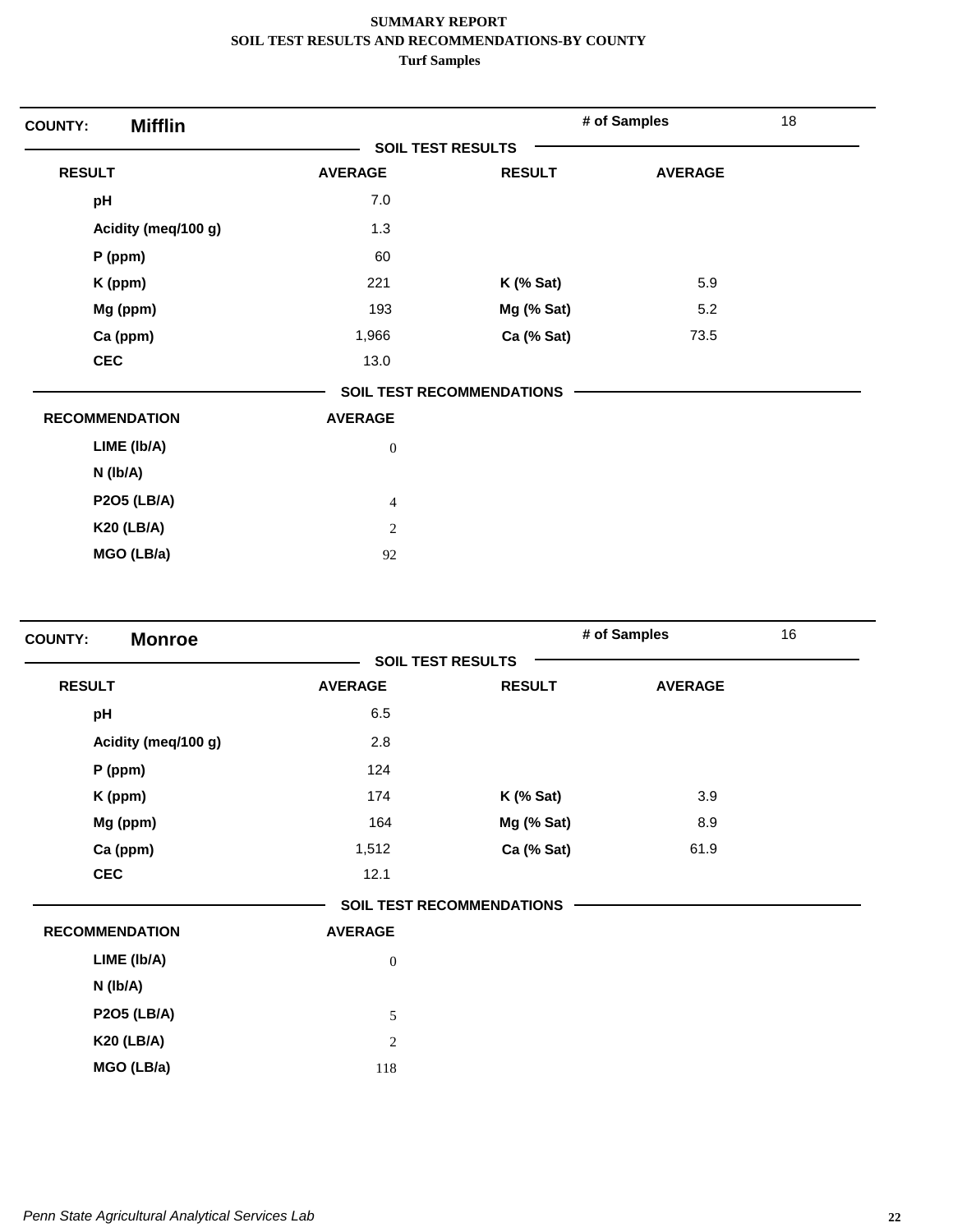| <b>Montgomery</b><br><b>COUNTY:</b> |                          |                                  | # of Samples   | 967 |
|-------------------------------------|--------------------------|----------------------------------|----------------|-----|
|                                     | <b>SOIL TEST RESULTS</b> |                                  |                |     |
| <b>RESULT</b>                       | <b>AVERAGE</b>           | <b>RESULT</b>                    | <b>AVERAGE</b> |     |
| pH                                  | 6.4                      |                                  |                |     |
| Acidity (meq/100 g)                 | 2.6                      |                                  |                |     |
| P (ppm)                             | 92                       |                                  |                |     |
| K (ppm)                             | 202                      | $K$ (% Sat)                      | 4.2            |     |
| Mg (ppm)                            | 229                      | Mg (% Sat)                       | 4.6            |     |
| Ca (ppm)                            | 1,399                    | Ca (% Sat)                       | 57.5           |     |
| <b>CEC</b>                          | 11.8                     |                                  |                |     |
|                                     |                          | <b>SOIL TEST RECOMMENDATIONS</b> |                |     |
| <b>RECOMMENDATION</b>               | <b>AVERAGE</b>           |                                  |                |     |
| LIME (Ib/A)                         | $\boldsymbol{0}$         |                                  |                |     |
| $N$ ( $lb/A$ )                      |                          |                                  |                |     |
| <b>P2O5 (LB/A)</b>                  | 3                        |                                  |                |     |
| <b>K20 (LB/A)</b>                   | $\overline{2}$           |                                  |                |     |
| MGO (LB/a)                          | 43                       |                                  |                |     |

| <b>Montour</b><br><b>COUNTY:</b> |                |                                  | # of Samples   | $\boldsymbol{9}$ |
|----------------------------------|----------------|----------------------------------|----------------|------------------|
|                                  |                | <b>SOIL TEST RESULTS</b>         |                |                  |
| <b>RESULT</b>                    | <b>AVERAGE</b> | <b>RESULT</b>                    | <b>AVERAGE</b> |                  |
| pH                               | 6.0            |                                  |                |                  |
| Acidity (meq/100 g)              | 4.1            |                                  |                |                  |
| P (ppm)                          | 44             |                                  |                |                  |
| K (ppm)                          | 172            | $K$ (% Sat)                      | 3.6            |                  |
| Mg (ppm)                         | 124            | Mg (% Sat)                       | 3.3            |                  |
| Ca (ppm)                         | 1,258          | Ca (% Sat)                       | 52.0           |                  |
| <b>CEC</b>                       | 11.9           |                                  |                |                  |
|                                  |                | <b>SOIL TEST RECOMMENDATIONS</b> |                |                  |
| <b>RECOMMENDATION</b>            | <b>AVERAGE</b> |                                  |                |                  |
| LIME (Ib/A)                      | $\mathbf{0}$   |                                  |                |                  |
| N (Ib/A)                         |                |                                  |                |                  |
| <b>P2O5 (LB/A)</b>               | $\overline{4}$ |                                  |                |                  |
| <b>K20 (LB/A)</b>                | $\mathfrak{Z}$ |                                  |                |                  |
| MGO (LB/a)                       | 146            |                                  |                |                  |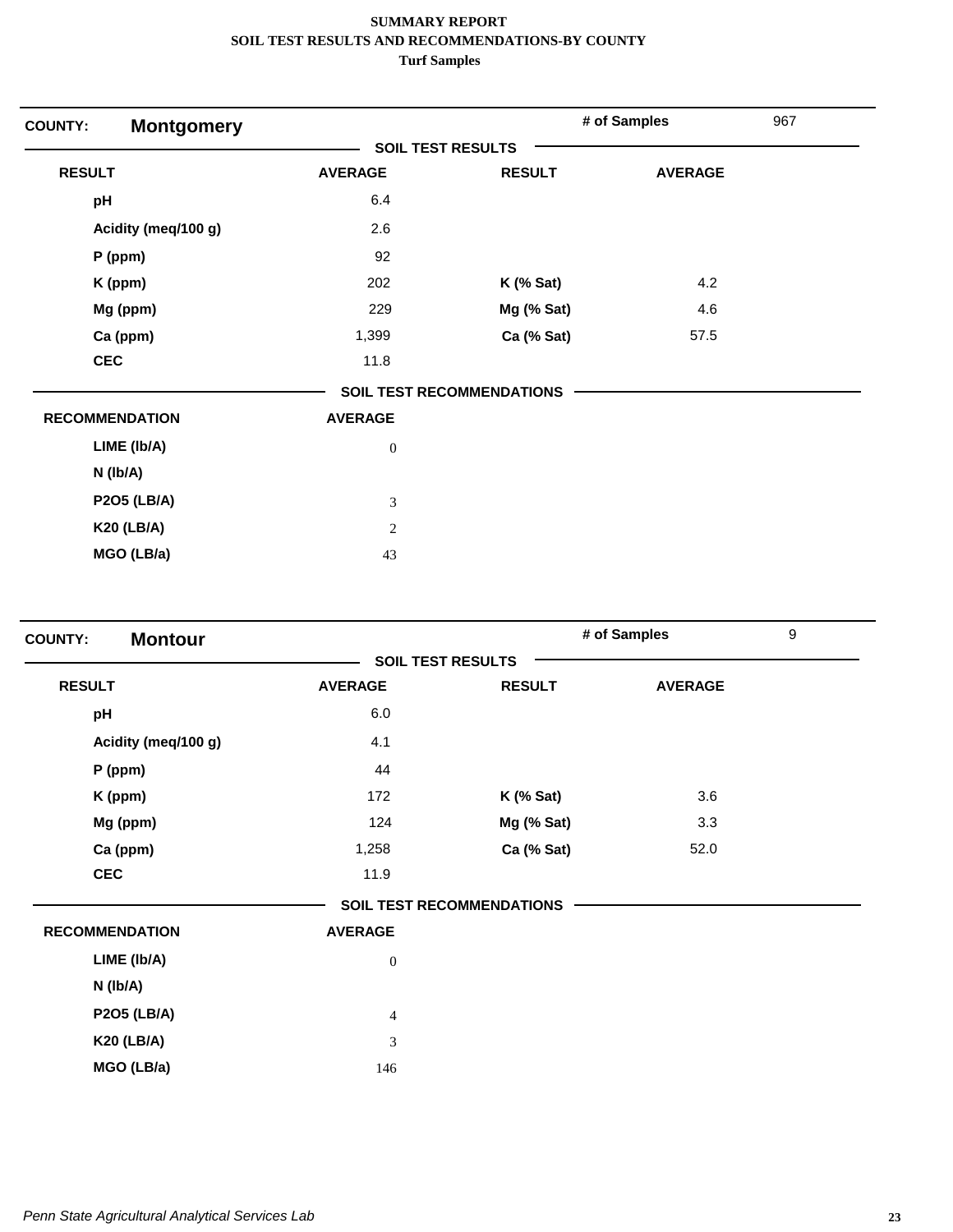| Northampton<br><b>COUNTY:</b> |                          |                                  | # of Samples   | 111 |
|-------------------------------|--------------------------|----------------------------------|----------------|-----|
|                               | <b>SOIL TEST RESULTS</b> |                                  |                |     |
| <b>RESULT</b>                 | <b>AVERAGE</b>           | <b>RESULT</b>                    | <b>AVERAGE</b> |     |
| pH                            | 6.5                      |                                  |                |     |
| Acidity (meq/100 g)           | 2.8                      |                                  |                |     |
| $P$ (ppm)                     | 52                       |                                  |                |     |
| K (ppm)                       | 197                      | $K$ (% Sat)                      | 4.1            |     |
| Mg (ppm)                      | 199                      | Mg (% Sat)                       | 6.5            |     |
| Ca (ppm)                      | 1,668                    | Ca (% Sat)                       | 60.3           |     |
| <b>CEC</b>                    | 12.7                     |                                  |                |     |
|                               |                          | <b>SOIL TEST RECOMMENDATIONS</b> |                |     |
| <b>RECOMMENDATION</b>         | <b>AVERAGE</b>           |                                  |                |     |
| LIME (Ib/A)                   | $\boldsymbol{0}$         |                                  |                |     |
| $N$ ( $lb/A$ )                |                          |                                  |                |     |
| <b>P2O5 (LB/A)</b>            | $\overline{4}$           |                                  |                |     |
| <b>K20 (LB/A)</b>             | 2                        |                                  |                |     |
| MGO (LB/a)                    | 71                       |                                  |                |     |

| <b>COUNTY:</b> | Northumberland        |                          |                                  | # of Samples   | 27 |
|----------------|-----------------------|--------------------------|----------------------------------|----------------|----|
|                |                       | <b>SOIL TEST RESULTS</b> |                                  |                |    |
| <b>RESULT</b>  |                       | <b>AVERAGE</b>           | <b>RESULT</b>                    | <b>AVERAGE</b> |    |
| pH             |                       | 6.3                      |                                  |                |    |
|                | Acidity (meq/100 g)   | 3.5                      |                                  |                |    |
|                | P (ppm)               | 104                      |                                  |                |    |
|                | K (ppm)               | 162                      | $K$ (% Sat)                      | 3.9            |    |
|                | Mg (ppm)              | 141                      | Mg (% Sat)                       | 3.3            |    |
|                | Ca (ppm)              | 1,302                    | Ca (% Sat)                       | 57.9           |    |
|                | <b>CEC</b>            | 11.6                     |                                  |                |    |
|                |                       |                          | <b>SOIL TEST RECOMMENDATIONS</b> |                |    |
|                | <b>RECOMMENDATION</b> | <b>AVERAGE</b>           |                                  |                |    |
|                | LIME (Ib/A)           | $\boldsymbol{0}$         |                                  |                |    |
|                | $N$ ( $lb/A$ )        |                          |                                  |                |    |
|                | <b>P2O5 (LB/A)</b>    | 3                        |                                  |                |    |
|                | <b>K20 (LB/A)</b>     | $\overline{c}$           |                                  |                |    |
|                | MGO (LB/a)            | 95                       |                                  |                |    |
|                |                       |                          |                                  |                |    |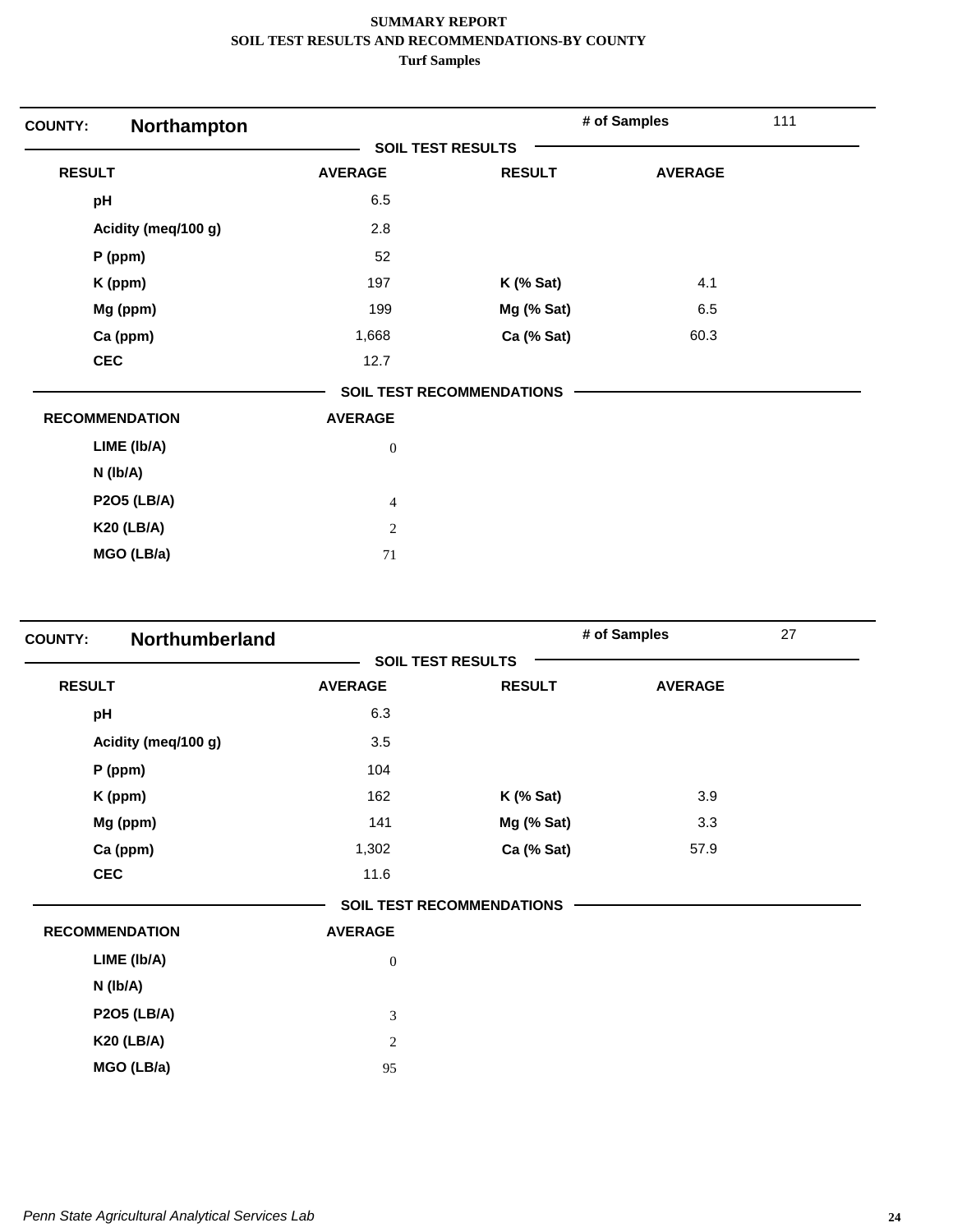| <b>COUNTY:</b><br><b>Perry</b> |                          |                                  | # of Samples   | 25 |
|--------------------------------|--------------------------|----------------------------------|----------------|----|
|                                | <b>SOIL TEST RESULTS</b> |                                  |                |    |
| <b>RESULT</b>                  | <b>AVERAGE</b>           | <b>RESULT</b>                    | <b>AVERAGE</b> |    |
| pH                             | 6.3                      |                                  |                |    |
| Acidity (meq/100 g)            | 3.2                      |                                  |                |    |
| $P$ (ppm)                      | 112                      |                                  |                |    |
| K (ppm)                        | 196                      | $K$ (% Sat)                      | 3.6            |    |
| Mg (ppm)                       | 186                      | Mg (% Sat)                       | 5.5            |    |
| Ca (ppm)                       | 1,699                    | Ca (% Sat)                       | 60.7           |    |
| <b>CEC</b>                     | 13.7                     |                                  |                |    |
|                                |                          | <b>SOIL TEST RECOMMENDATIONS</b> |                |    |
| <b>RECOMMENDATION</b>          | <b>AVERAGE</b>           |                                  |                |    |
| LIME (Ib/A)                    | $\boldsymbol{0}$         |                                  |                |    |
| $N$ ( $lb/A$ )                 |                          |                                  |                |    |
| <b>P2O5 (LB/A)</b>             | 3                        |                                  |                |    |
| <b>K20 (LB/A)</b>              | $\mathbf{1}$             |                                  |                |    |
| MGO (LB/a)                     | 82                       |                                  |                |    |

| <b>COUNTY:</b>        | Philadelphia        |                          |                                  | # of Samples   | 45 |
|-----------------------|---------------------|--------------------------|----------------------------------|----------------|----|
|                       |                     | <b>SOIL TEST RESULTS</b> |                                  |                |    |
| <b>RESULT</b>         |                     | <b>AVERAGE</b>           | <b>RESULT</b>                    | <b>AVERAGE</b> |    |
| pH                    |                     | 6.5                      |                                  |                |    |
|                       | Acidity (meq/100 g) | 2.5                      |                                  |                |    |
| $P$ (ppm)             |                     | 179                      |                                  |                |    |
| K (ppm)               |                     | 217                      | $K$ (% Sat)                      | 4.2            |    |
| Mg (ppm)              |                     | 236                      | Mg (% Sat)                       | 10.2           |    |
| Ca (ppm)              |                     | 1,923                    | Ca (% Sat)                       | 60.5           |    |
| <b>CEC</b>            |                     | 13.4                     |                                  |                |    |
|                       |                     |                          | <b>SOIL TEST RECOMMENDATIONS</b> |                |    |
| <b>RECOMMENDATION</b> |                     | <b>AVERAGE</b>           |                                  |                |    |
| LIME (Ib/A)           |                     | $\boldsymbol{0}$         |                                  |                |    |
| N (Ib/A)              |                     |                          |                                  |                |    |
| <b>P2O5 (LB/A)</b>    |                     | 6                        |                                  |                |    |
| <b>K20 (LB/A)</b>     |                     | 2                        |                                  |                |    |
| MGO (LB/a)            |                     | 77                       |                                  |                |    |
|                       |                     |                          |                                  |                |    |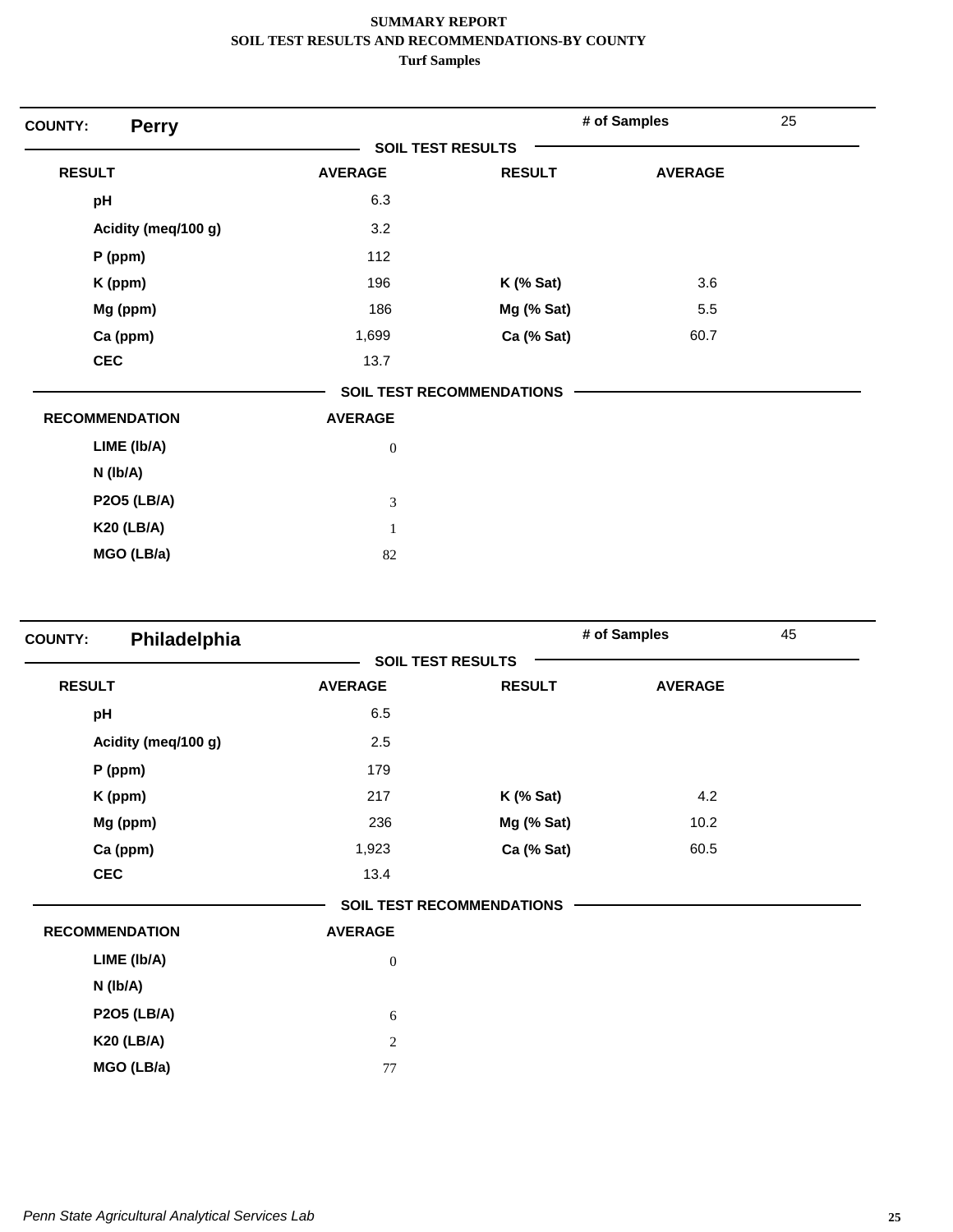| <b>Pike</b><br><b>COUNTY:</b> |                          |                                  | # of Samples   | $\boldsymbol{9}$ |
|-------------------------------|--------------------------|----------------------------------|----------------|------------------|
|                               | <b>SOIL TEST RESULTS</b> |                                  |                |                  |
| <b>RESULT</b>                 | <b>AVERAGE</b>           | <b>RESULT</b>                    | <b>AVERAGE</b> |                  |
| pH                            | 6.1                      |                                  |                |                  |
| Acidity (meq/100 g)           | 3.3                      |                                  |                |                  |
| $P$ (ppm)                     | 61                       |                                  |                |                  |
| K (ppm)                       | 96                       | $K$ (% Sat)                      | 3.0            |                  |
| Mg (ppm)                      | 94                       | Mg (% Sat)                       | 3.5            |                  |
| Ca (ppm)                      | 907                      | Ca (% Sat)                       | 46.3           |                  |
| <b>CEC</b>                    | 8.8                      |                                  |                |                  |
|                               |                          | <b>SOIL TEST RECOMMENDATIONS</b> |                |                  |
| <b>RECOMMENDATION</b>         | <b>AVERAGE</b>           |                                  |                |                  |
| LIME (Ib/A)                   | $\boldsymbol{0}$         |                                  |                |                  |
| N (Ib/A)                      |                          |                                  |                |                  |
| <b>P2O5 (LB/A)</b>            | 6                        |                                  |                |                  |
| <b>K20 (LB/A)</b>             | 3                        |                                  |                |                  |
| MGO (LB/a)                    | 93                       |                                  |                |                  |

| <b>Potter</b><br><b>COUNTY:</b> |                |                                  | # of Samples   | 10 <sup>1</sup> |
|---------------------------------|----------------|----------------------------------|----------------|-----------------|
|                                 |                | <b>SOIL TEST RESULTS</b>         |                |                 |
| <b>RESULT</b>                   | <b>AVERAGE</b> | <b>RESULT</b>                    | <b>AVERAGE</b> |                 |
| pH                              | 6.7            |                                  |                |                 |
| Acidity (meq/100 g)             | 2.0            |                                  |                |                 |
| P (ppm)                         | 65             |                                  |                |                 |
| K (ppm)                         | 87             | $K$ (% Sat)                      | 2.1            |                 |
| Mg (ppm)                        | 157            | Mg (% Sat)                       | 7.4            |                 |
| Ca (ppm)                        | 2,088          | Ca (% Sat)                       | 70.1           |                 |
| <b>CEC</b>                      | 11.6           |                                  |                |                 |
|                                 |                | <b>SOIL TEST RECOMMENDATIONS</b> |                |                 |
| <b>RECOMMENDATION</b>           | <b>AVERAGE</b> |                                  |                |                 |
| LIME (Ib/A)                     | $\mathbf{0}$   |                                  |                |                 |
| $N$ ( $lb/A$ )                  |                |                                  |                |                 |
| <b>P2O5 (LB/A)</b>              | $\sqrt{2}$     |                                  |                |                 |
| <b>K20 (LB/A)</b>               | $\mathfrak{Z}$ |                                  |                |                 |
| MGO (LB/a)                      | 15             |                                  |                |                 |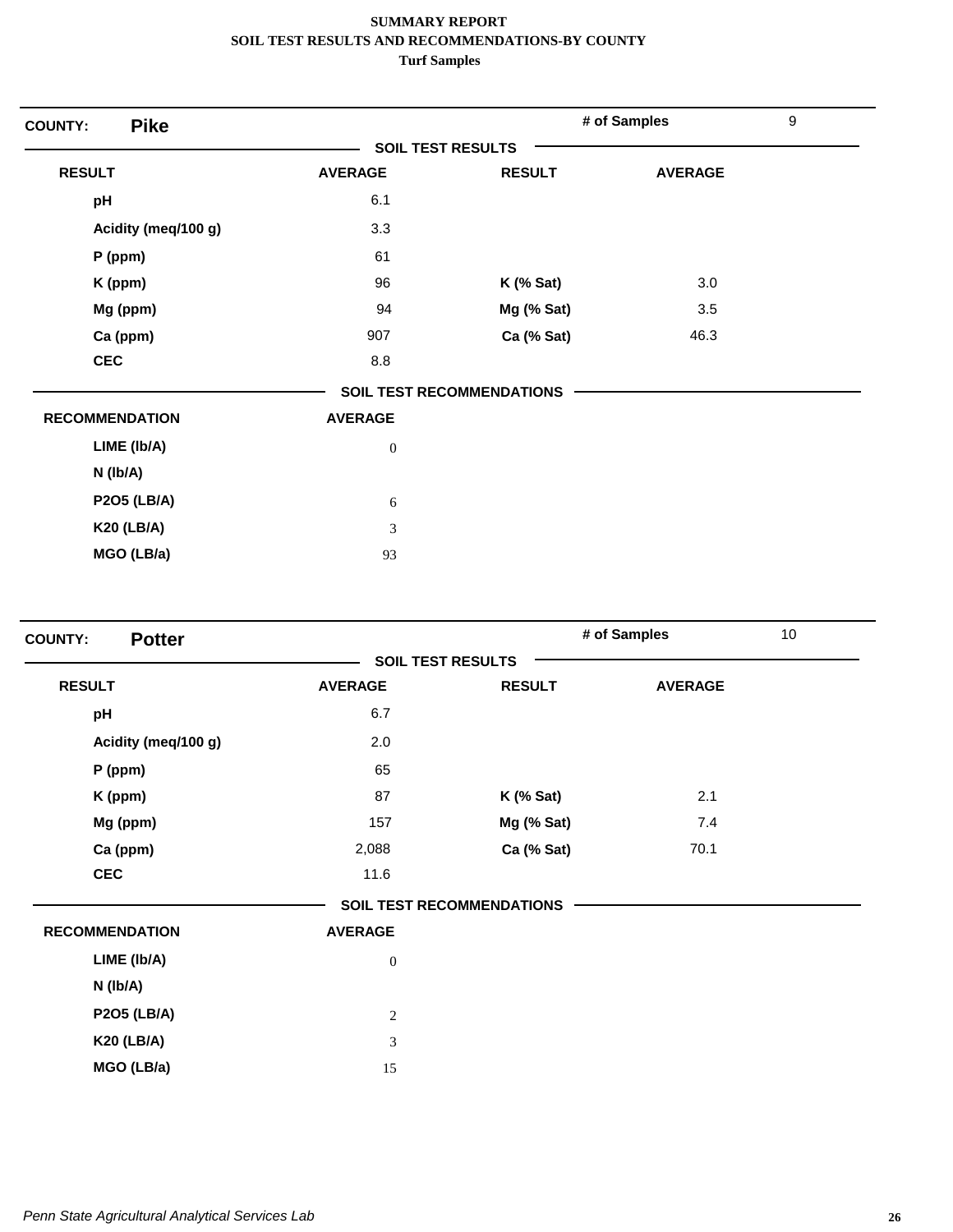| <b>Schuylkill</b><br><b>COUNTY:</b> |                          |                                  | # of Samples   | 38 |
|-------------------------------------|--------------------------|----------------------------------|----------------|----|
|                                     | <b>SOIL TEST RESULTS</b> |                                  |                |    |
| <b>RESULT</b>                       | <b>AVERAGE</b>           | <b>RESULT</b>                    | <b>AVERAGE</b> |    |
| pH                                  | 6.1                      |                                  |                |    |
| Acidity (meq/100 g)                 | 3.9                      |                                  |                |    |
| P (ppm)                             | 113                      |                                  |                |    |
| K (ppm)                             | 221                      | $K$ (% Sat)                      | 3.6            |    |
| Mg (ppm)                            | 194                      | Mg (% Sat)                       | 1.6            |    |
| Ca (ppm)                            | 1,631                    | Ca (% Sat)                       | 53.9           |    |
| <b>CEC</b>                          | 13.6                     |                                  |                |    |
|                                     |                          | <b>SOIL TEST RECOMMENDATIONS</b> |                |    |
| <b>RECOMMENDATION</b>               | <b>AVERAGE</b>           |                                  |                |    |
| LIME (Ib/A)                         | $\boldsymbol{0}$         |                                  |                |    |
| $N$ (lb/A)                          |                          |                                  |                |    |
| <b>P2O5 (LB/A)</b>                  | $\overline{4}$           |                                  |                |    |
| <b>K20 (LB/A)</b>                   | 3                        |                                  |                |    |
| MGO (LB/a)                          | 92                       |                                  |                |    |

| <b>Snyder</b><br><b>COUNTY:</b> |                  |                                  | # of Samples   | $\overline{5}$ |
|---------------------------------|------------------|----------------------------------|----------------|----------------|
|                                 |                  | <b>SOIL TEST RESULTS</b>         |                |                |
| <b>RESULT</b>                   | <b>AVERAGE</b>   | <b>RESULT</b>                    | <b>AVERAGE</b> |                |
| pH                              | 7.1              |                                  |                |                |
| Acidity (meq/100 g)             | 0.8              |                                  |                |                |
| P (ppm)                         | 116              |                                  |                |                |
| K (ppm)                         | 174              | $K$ (% Sat)                      | 3.7            |                |
| Mg (ppm)                        | 138              | Mg (% Sat)                       | 7.1            |                |
| Ca (ppm)                        | 2,099            | Ca (% Sat)                       | 78.2           |                |
| <b>CEC</b>                      | 12.2             |                                  |                |                |
|                                 |                  | <b>SOIL TEST RECOMMENDATIONS</b> |                |                |
| <b>RECOMMENDATION</b>           | <b>AVERAGE</b>   |                                  |                |                |
| LIME (Ib/A)                     | $\mathbf{0}$     |                                  |                |                |
| N (Ib/A)                        |                  |                                  |                |                |
| <b>P2O5 (LB/A)</b>              | $\boldsymbol{7}$ |                                  |                |                |
| <b>K20 (LB/A)</b>               | $\overline{4}$   |                                  |                |                |
| MGO (LB/a)                      | 148              |                                  |                |                |
|                                 |                  |                                  |                |                |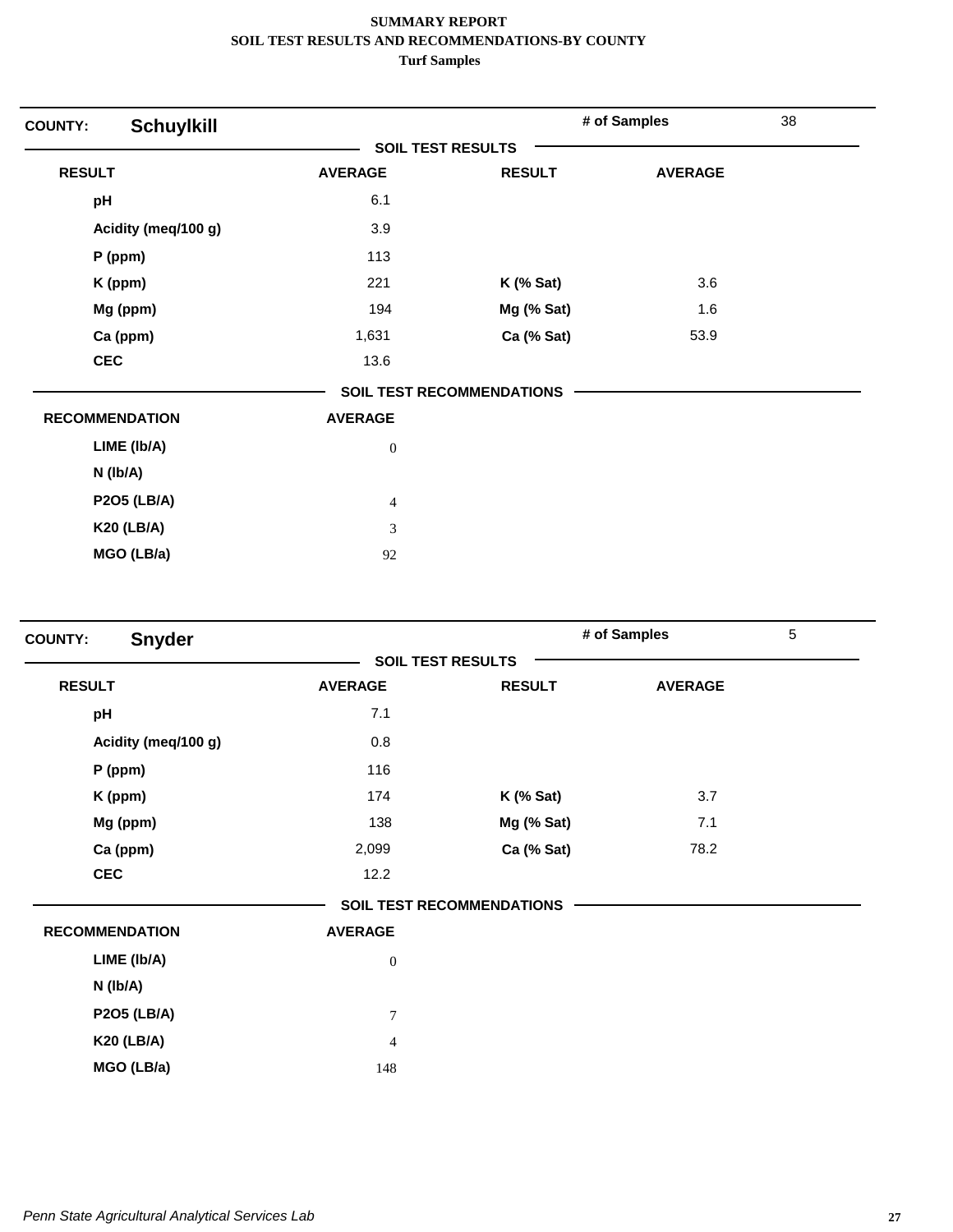| <b>COUNTY:</b>        | <b>Somerset</b> |                          |                                  | # of Samples   | 20 |
|-----------------------|-----------------|--------------------------|----------------------------------|----------------|----|
|                       |                 | <b>SOIL TEST RESULTS</b> |                                  |                |    |
| <b>RESULT</b>         |                 | <b>AVERAGE</b>           | <b>RESULT</b>                    | <b>AVERAGE</b> |    |
| pH                    |                 | 6.5                      |                                  |                |    |
| Acidity (meq/100 g)   |                 | 2.8                      |                                  |                |    |
| $P$ (ppm)             |                 | 66                       |                                  |                |    |
| K (ppm)               |                 | 189                      | $K$ (% Sat)                      | 3.3            |    |
| Mg (ppm)              |                 | 217                      | Mg (% Sat)                       | 8.0            |    |
| Ca (ppm)              |                 | 1,996                    | Ca (% Sat)                       | 65.6           |    |
| <b>CEC</b>            |                 | 15.0                     |                                  |                |    |
|                       |                 |                          | <b>SOIL TEST RECOMMENDATIONS</b> |                |    |
| <b>RECOMMENDATION</b> |                 | <b>AVERAGE</b>           |                                  |                |    |
| LIME (Ib/A)           |                 | $\boldsymbol{0}$         |                                  |                |    |
| $N$ ( $lb/A$ )        |                 |                          |                                  |                |    |
| <b>P2O5 (LB/A)</b>    |                 | $\sqrt{5}$               |                                  |                |    |
| <b>K20 (LB/A)</b>     |                 | $\overline{2}$           |                                  |                |    |
| MGO (LB/a)            |                 | 42                       |                                  |                |    |

| <b>COUNTY:</b> | Susquehanna           |                  |                                  | # of Samples   | 16 |
|----------------|-----------------------|------------------|----------------------------------|----------------|----|
|                |                       |                  | <b>SOIL TEST RESULTS</b>         |                |    |
| <b>RESULT</b>  |                       | <b>AVERAGE</b>   | <b>RESULT</b>                    | <b>AVERAGE</b> |    |
| pH             |                       | 6.1              |                                  |                |    |
|                | Acidity (meq/100 g)   | 3.8              |                                  |                |    |
|                | P (ppm)               | 74               |                                  |                |    |
|                | K (ppm)               | 149              | $K$ (% Sat)                      | 3.0            |    |
|                | Mg (ppm)              | 158              | Mg (% Sat)                       | 5.3            |    |
|                | Ca (ppm)              | 1,384            | Ca (% Sat)                       | 53.9           |    |
| <b>CEC</b>     |                       | 12.3             |                                  |                |    |
|                |                       |                  | <b>SOIL TEST RECOMMENDATIONS</b> |                |    |
|                | <b>RECOMMENDATION</b> | <b>AVERAGE</b>   |                                  |                |    |
|                | LIME (Ib/A)           | $\boldsymbol{0}$ |                                  |                |    |
|                | N (Ib/A)              |                  |                                  |                |    |
|                | <b>P2O5 (LB/A)</b>    | 5                |                                  |                |    |
|                | <b>K20 (LB/A)</b>     | 3                |                                  |                |    |
|                | MGO (LB/a)            | 112              |                                  |                |    |
|                |                       |                  |                                  |                |    |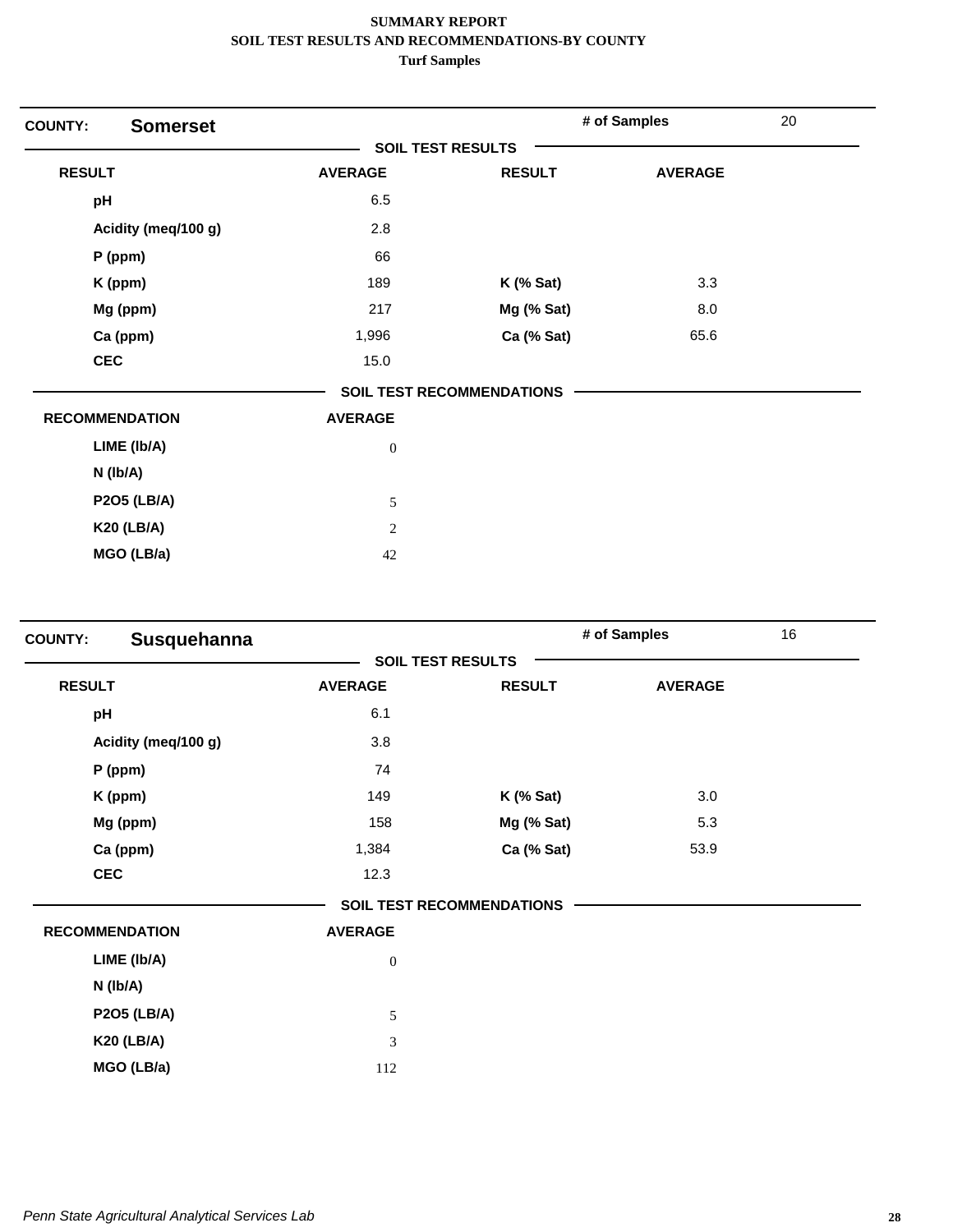| <b>Tioga</b><br><b>COUNTY:</b> |                          |                                  | # of Samples   | 28 |
|--------------------------------|--------------------------|----------------------------------|----------------|----|
|                                | <b>SOIL TEST RESULTS</b> |                                  |                |    |
| <b>RESULT</b>                  | <b>AVERAGE</b>           | <b>RESULT</b>                    | <b>AVERAGE</b> |    |
| pH                             | 6.3                      |                                  |                |    |
| Acidity (meq/100 g)            | 3.2                      |                                  |                |    |
| $P$ (ppm)                      | 52                       |                                  |                |    |
| K (ppm)                        | 159                      | $K$ (% Sat)                      | 3.6            |    |
| Mg (ppm)                       | 156                      | Mg (% Sat)                       | 5.6            |    |
| Ca (ppm)                       | 1,418                    | Ca (% Sat)                       | 56.5           |    |
| <b>CEC</b>                     | 11.6                     |                                  |                |    |
|                                |                          | <b>SOIL TEST RECOMMENDATIONS</b> |                |    |
| <b>RECOMMENDATION</b>          | <b>AVERAGE</b>           |                                  |                |    |
| LIME (Ib/A)                    | $\boldsymbol{0}$         |                                  |                |    |
| $N$ ( $lb/A$ )                 |                          |                                  |                |    |
| <b>P2O5 (LB/A)</b>             | 6                        |                                  |                |    |
| <b>K20 (LB/A)</b>              | $\sqrt{2}$               |                                  |                |    |
| MGO (LB/a)                     | 56                       |                                  |                |    |

| <b>Union</b><br><b>COUNTY:</b> |                  |                                  | # of Samples   | 17 |
|--------------------------------|------------------|----------------------------------|----------------|----|
|                                |                  | <b>SOIL TEST RESULTS</b>         |                |    |
| <b>RESULT</b>                  | <b>AVERAGE</b>   | <b>RESULT</b>                    | <b>AVERAGE</b> |    |
| pH                             | 6.7              |                                  |                |    |
| Acidity (meq/100 g)            | 1.7              |                                  |                |    |
| P (ppm)                        | 77               |                                  |                |    |
| K (ppm)                        | 217              | $K$ (% Sat)                      | 4.2            |    |
| Mg (ppm)                       | 171              | Mg (% Sat)                       | 6.6            |    |
| Ca (ppm)                       | 2,437            | Ca (% Sat)                       | 70.5           |    |
| <b>CEC</b>                     | 12.9             |                                  |                |    |
|                                |                  | <b>SOIL TEST RECOMMENDATIONS</b> |                |    |
| <b>RECOMMENDATION</b>          | <b>AVERAGE</b>   |                                  |                |    |
| LIME (Ib/A)                    | $\boldsymbol{0}$ |                                  |                |    |
| N (Ib/A)                       |                  |                                  |                |    |
| <b>P2O5 (LB/A)</b>             | 5                |                                  |                |    |
| <b>K20 (LB/A)</b>              | 2                |                                  |                |    |
| MGO (LB/a)                     | 64               |                                  |                |    |
|                                |                  |                                  |                |    |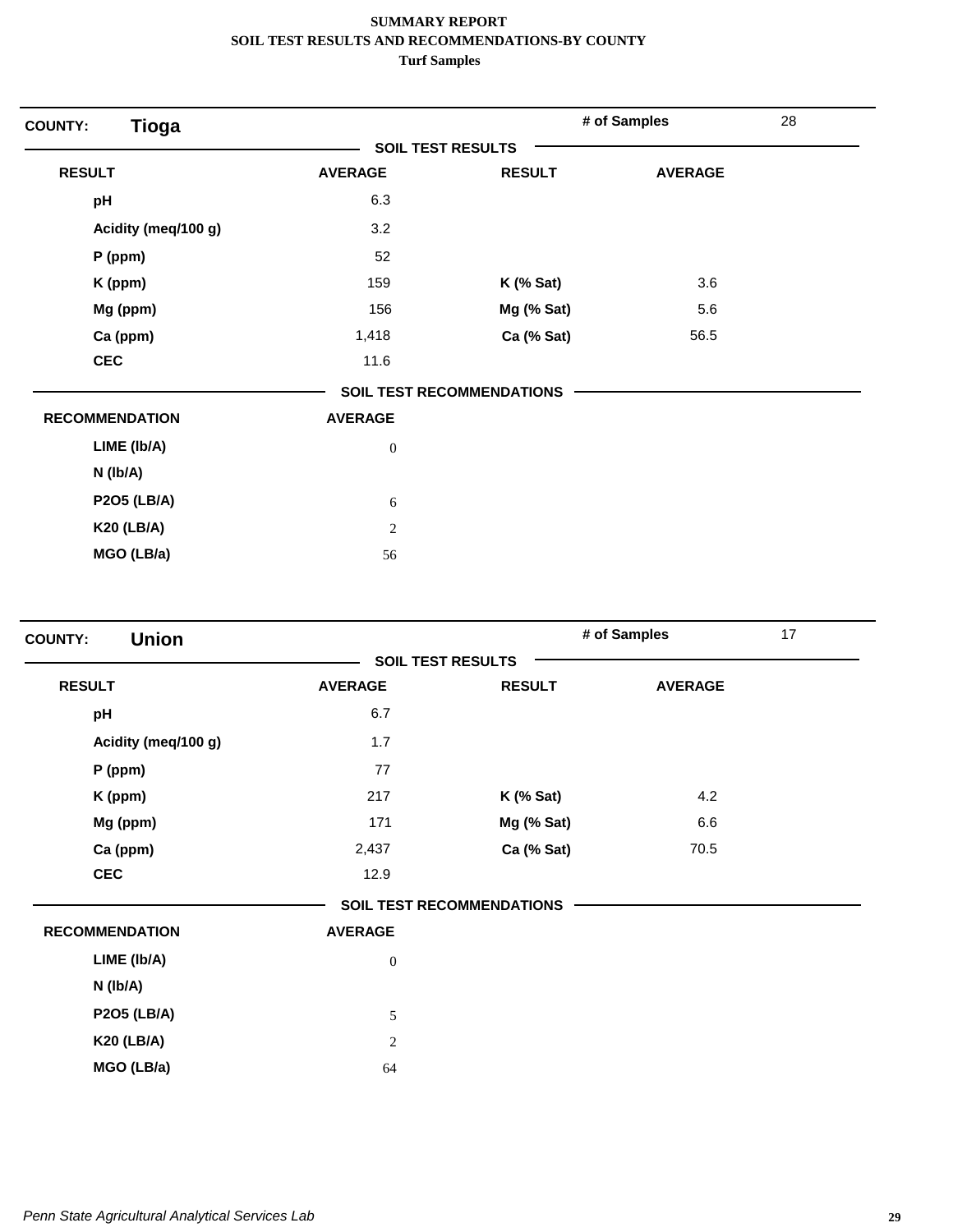| <b>COUNTY:</b><br>Venango |                          |                                  | # of Samples   | $\,6\,$ |
|---------------------------|--------------------------|----------------------------------|----------------|---------|
|                           | <b>SOIL TEST RESULTS</b> |                                  |                |         |
| <b>RESULT</b>             | <b>AVERAGE</b>           | <b>RESULT</b>                    | <b>AVERAGE</b> |         |
| pH                        | 6.7                      |                                  |                |         |
| Acidity (meq/100 g)       | 2.3                      |                                  |                |         |
| $P$ (ppm)                 | 87                       |                                  |                |         |
| K (ppm)                   | 134                      | $K$ (% Sat)                      | 2.7            |         |
| Mg (ppm)                  | 160                      | Mg (% Sat)                       | 4.5            |         |
| Ca (ppm)                  | 1,668                    | Ca (% Sat)                       | 68.7           |         |
| <b>CEC</b>                | 12.3                     |                                  |                |         |
|                           |                          | <b>SOIL TEST RECOMMENDATIONS</b> |                |         |
| <b>RECOMMENDATION</b>     | <b>AVERAGE</b>           |                                  |                |         |
| LIME (Ib/A)               | $\boldsymbol{0}$         |                                  |                |         |
| $N$ (lb/A)                |                          |                                  |                |         |
| <b>P2O5 (LB/A)</b>        | $\mathbf{2}$             |                                  |                |         |
| <b>K20 (LB/A)</b>         | 2                        |                                  |                |         |
| MGO (LB/a)                | 78                       |                                  |                |         |

| <b>Warren</b><br><b>COUNTY:</b> |                |                                  | # of Samples   | $\overline{4}$ |
|---------------------------------|----------------|----------------------------------|----------------|----------------|
|                                 |                | <b>SOIL TEST RESULTS</b>         |                |                |
| <b>RESULT</b>                   | <b>AVERAGE</b> | <b>RESULT</b>                    | <b>AVERAGE</b> |                |
| pH                              | 6.2            |                                  |                |                |
| Acidity (meq/100 g)             | 4.6            |                                  |                |                |
| P (ppm)                         | 136            |                                  |                |                |
| K (ppm)                         | 289            | $K$ (% Sat)                      | 4.5            |                |
| Mg (ppm)                        | 168            | Mg (% Sat)                       | 3.7            |                |
| Ca (ppm)                        | 2,541          | Ca (% Sat)                       | 52.4           |                |
| <b>CEC</b>                      | 15.3           |                                  |                |                |
|                                 |                | <b>SOIL TEST RECOMMENDATIONS</b> |                |                |
| <b>RECOMMENDATION</b>           | <b>AVERAGE</b> |                                  |                |                |
| LIME (Ib/A)                     | $\mathbf{0}$   |                                  |                |                |
| N (Ib/A)                        |                |                                  |                |                |
| <b>P2O5 (LB/A)</b>              | $8\,$          |                                  |                |                |
| <b>K20 (LB/A)</b>               | 2              |                                  |                |                |
| MGO (LB/a)                      | 87             |                                  |                |                |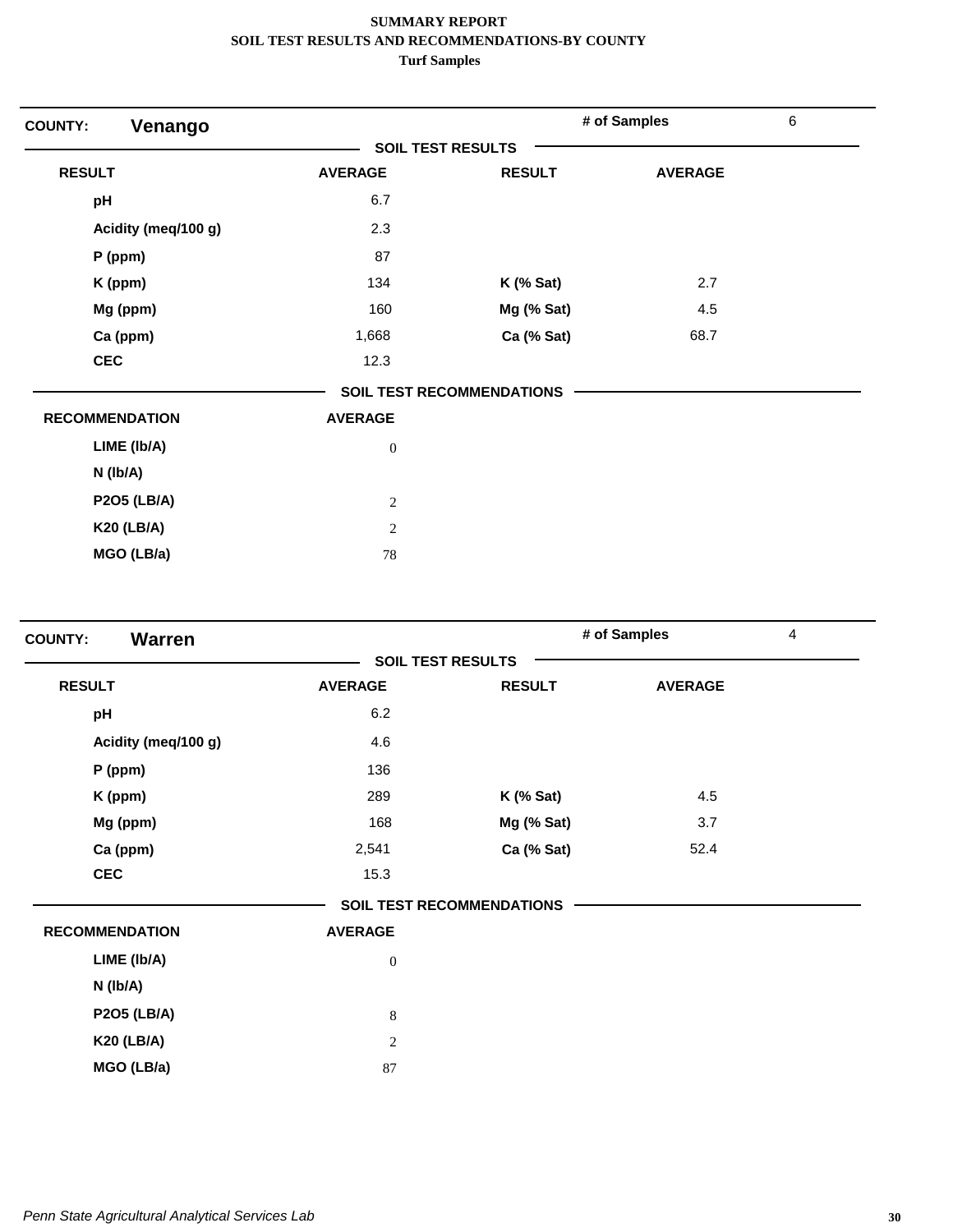| Washington<br><b>COUNTY:</b> |                          |                                  | # of Samples   | 177 |
|------------------------------|--------------------------|----------------------------------|----------------|-----|
|                              | <b>SOIL TEST RESULTS</b> |                                  |                |     |
| <b>RESULT</b>                | <b>AVERAGE</b>           | <b>RESULT</b>                    | <b>AVERAGE</b> |     |
| pH                           | 6.0                      |                                  |                |     |
| Acidity (meq/100 g)          | $5.0\,$                  |                                  |                |     |
| P (ppm)                      | 31                       |                                  |                |     |
| K (ppm)                      | 174                      | $K$ (% Sat)                      | 2.9            |     |
| Mg (ppm)                     | 222                      | Mg (% Sat)                       | 6.9            |     |
| Ca (ppm)                     | 1,667                    | Ca (% Sat)                       | 52.0           |     |
| <b>CEC</b>                   | 15.4                     |                                  |                |     |
|                              |                          | <b>SOIL TEST RECOMMENDATIONS</b> |                |     |
| <b>RECOMMENDATION</b>        | <b>AVERAGE</b>           |                                  |                |     |
| LIME (Ib/A)                  | $\boldsymbol{0}$         |                                  |                |     |
| $N$ ( $lb/A$ )               |                          |                                  |                |     |
| <b>P2O5 (LB/A)</b>           | 9                        |                                  |                |     |
| <b>K20 (LB/A)</b>            | 3                        |                                  |                |     |
| MGO (LB/a)                   | 54                       |                                  |                |     |

| Wayne<br><b>COUNTY:</b> |                          |                                  | # of Samples   | 18 |
|-------------------------|--------------------------|----------------------------------|----------------|----|
|                         | <b>SOIL TEST RESULTS</b> |                                  |                |    |
| <b>RESULT</b>           | <b>AVERAGE</b>           | <b>RESULT</b>                    | <b>AVERAGE</b> |    |
| pH                      | 6.4                      |                                  |                |    |
| Acidity (meq/100 g)     | 2.5                      |                                  |                |    |
| P (ppm)                 | 148                      |                                  |                |    |
| K (ppm)                 | 186                      | $K$ (% Sat)                      | 4.6            |    |
| Mg (ppm)                | 138                      | Mg (% Sat)                       | 5.6            |    |
| Ca (ppm)                | 1,313                    | Ca (% Sat)                       | 62.6           |    |
| <b>CEC</b>              | 10.7                     |                                  |                |    |
|                         |                          | <b>SOIL TEST RECOMMENDATIONS</b> |                |    |
| <b>RECOMMENDATION</b>   | <b>AVERAGE</b>           |                                  |                |    |
| LIME (Ib/A)             | $\mathbf{0}$             |                                  |                |    |
| N (Ib/A)                |                          |                                  |                |    |
| <b>P2O5 (LB/A)</b>      | $\mathfrak{Z}$           |                                  |                |    |
| <b>K20 (LB/A)</b>       | $\sqrt{2}$               |                                  |                |    |
| MGO (LB/a)              | 57                       |                                  |                |    |
|                         |                          |                                  |                |    |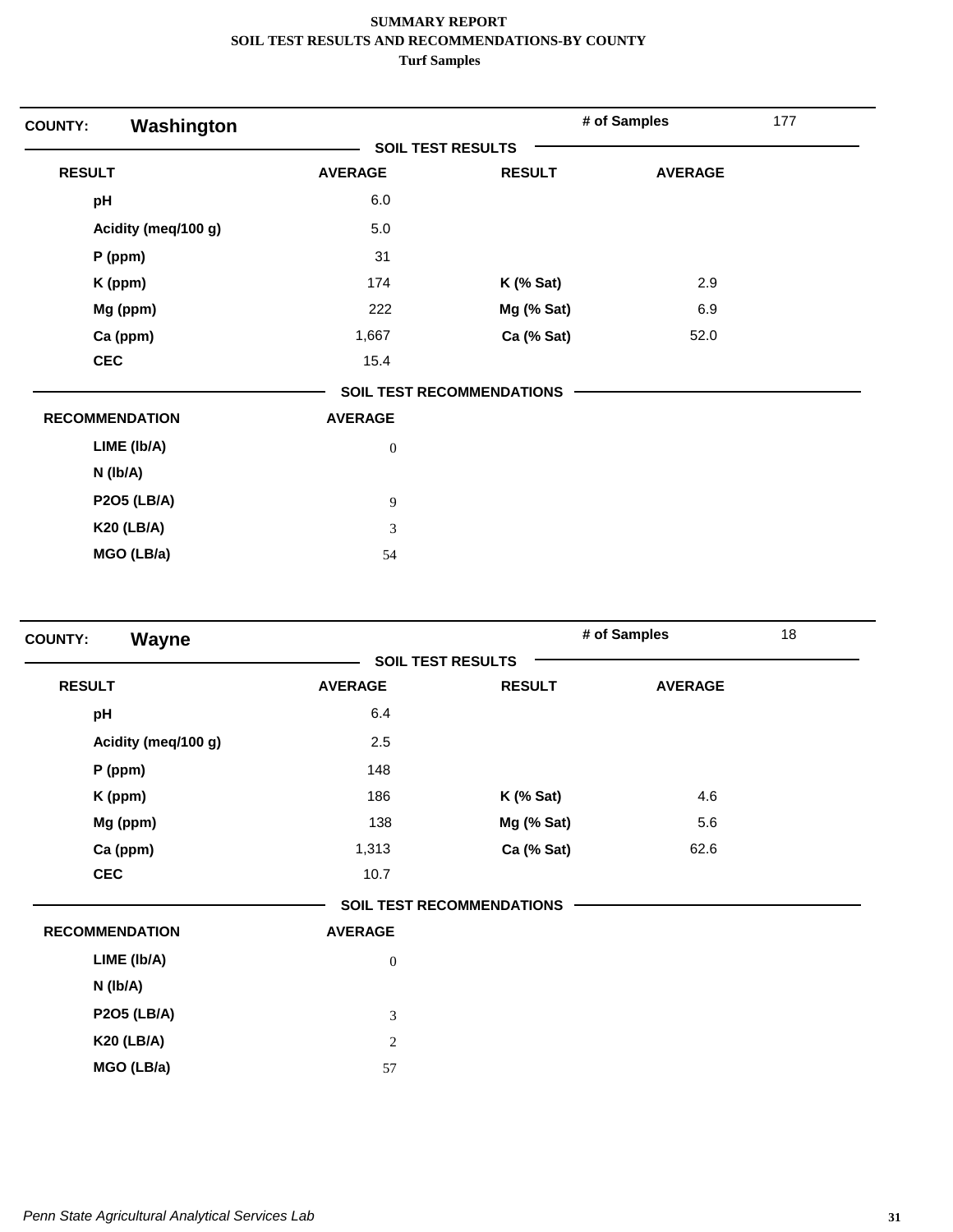| <b>COUNTY:</b> | Westmoreland          |                          |                                  | # of Samples   | 209 |
|----------------|-----------------------|--------------------------|----------------------------------|----------------|-----|
|                |                       | <b>SOIL TEST RESULTS</b> |                                  |                |     |
| <b>RESULT</b>  |                       | <b>AVERAGE</b>           | <b>RESULT</b>                    | <b>AVERAGE</b> |     |
| pH             |                       | 6.5                      |                                  |                |     |
|                | Acidity (meq/100 g)   | 3.0                      |                                  |                |     |
|                | P (ppm)               | 51                       |                                  |                |     |
|                | K (ppm)               | 160                      | $K$ (% Sat)                      | 3.0            |     |
|                | Mg (ppm)              | 213                      | Mg (% Sat)                       | 7.9            |     |
|                | Ca (ppm)              | 1,870                    | Ca (% Sat)                       | 63.4           |     |
| <b>CEC</b>     |                       | 14.2                     |                                  |                |     |
|                |                       |                          | <b>SOIL TEST RECOMMENDATIONS</b> |                |     |
|                | <b>RECOMMENDATION</b> | <b>AVERAGE</b>           |                                  |                |     |
|                | LIME (Ib/A)           | $\boldsymbol{0}$         |                                  |                |     |
|                | $N$ ( $lb/A$ )        |                          |                                  |                |     |
|                | <b>P2O5 (LB/A)</b>    | $\overline{4}$           |                                  |                |     |
|                | <b>K20 (LB/A)</b>     | $\overline{2}$           |                                  |                |     |
|                | MGO (LB/a)            | 40                       |                                  |                |     |

|                          |               |                                  | 15 <sub>1</sub> |
|--------------------------|---------------|----------------------------------|-----------------|
| <b>SOIL TEST RESULTS</b> |               |                                  |                 |
| <b>AVERAGE</b>           | <b>RESULT</b> | <b>AVERAGE</b>                   |                 |
| 6.2                      |               |                                  |                 |
| 3.4                      |               |                                  |                 |
| 119                      |               |                                  |                 |
| 170                      | $K$ (% Sat)   | 4.4                              |                 |
| 129                      | Mg (% Sat)    | 7.1                              |                 |
| 1,212                    | Ca (% Sat)    | 49.8                             |                 |
| 10.4                     |               |                                  |                 |
|                          |               |                                  |                 |
| <b>AVERAGE</b>           |               |                                  |                 |
| $\mathbf{0}$             |               |                                  |                 |
|                          |               |                                  |                 |
| $\sqrt{2}$               |               |                                  |                 |
| $\sqrt{2}$               |               |                                  |                 |
| 150                      |               |                                  |                 |
|                          |               | <b>SOIL TEST RECOMMENDATIONS</b> | # of Samples    |